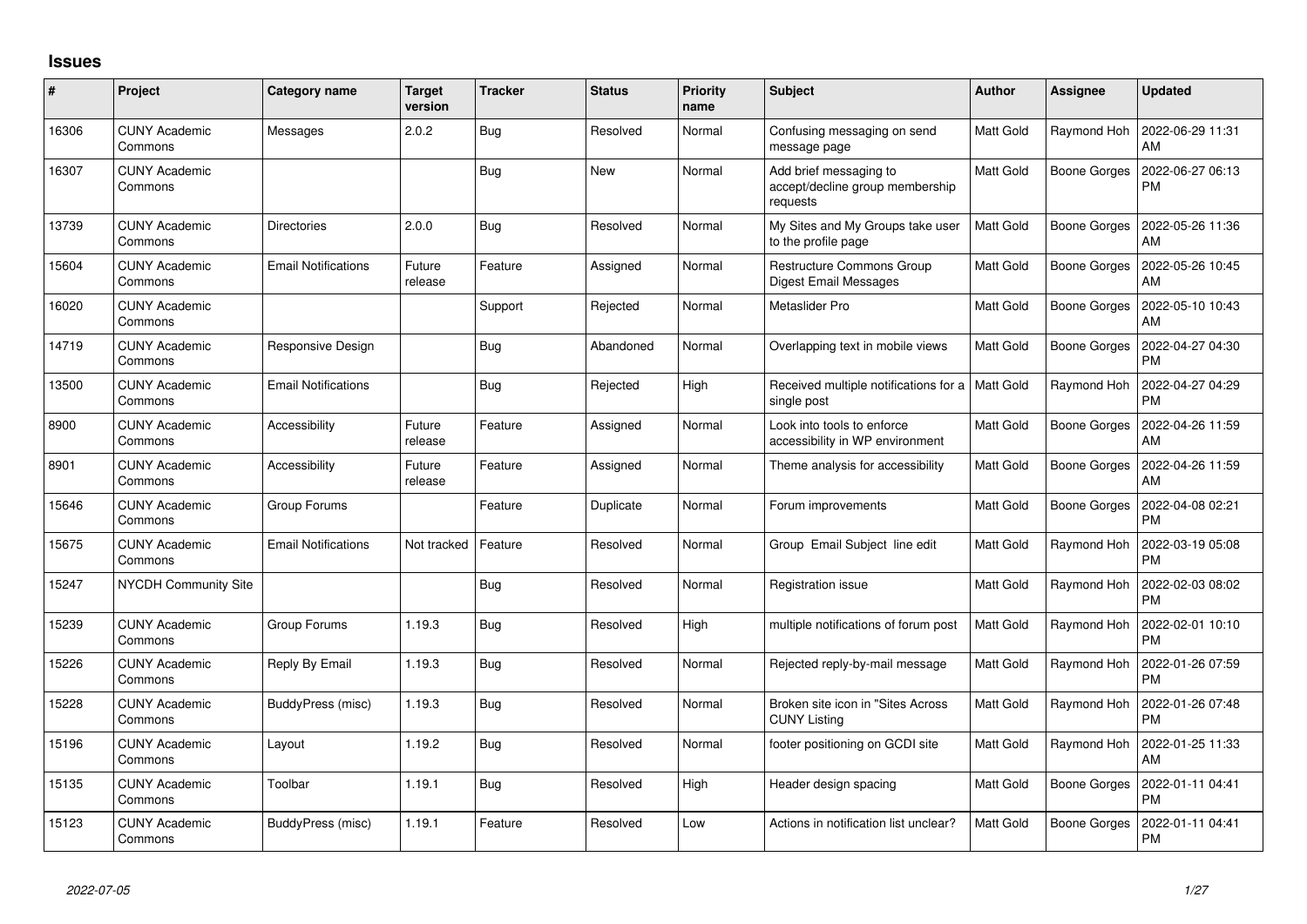| $\pmb{\sharp}$ | Project                         | <b>Category name</b>       | <b>Target</b><br>version | <b>Tracker</b> | <b>Status</b> | <b>Priority</b><br>name | <b>Subject</b>                                              | <b>Author</b>    | <b>Assignee</b>     | <b>Updated</b>                |
|----------------|---------------------------------|----------------------------|--------------------------|----------------|---------------|-------------------------|-------------------------------------------------------------|------------------|---------------------|-------------------------------|
| 15171          | <b>NYCDH Community Site</b>     |                            |                          | Support        | Resolved      | Normal                  | Unclear how to delete account                               | <b>Matt Gold</b> | Raymond Hoh         | 2022-01-10 12:04<br><b>PM</b> |
| 15137          | <b>CUNY Academic</b><br>Commons | Search                     | Not tracked              | <b>Bug</b>     | Resolved      | Normal                  | Google search not working?                                  | Matt Gold        | Boone Gorges        | 2022-01-04 04:17<br><b>PM</b> |
| 15087          | <b>CUNY Academic</b><br>Commons | Group Forums               | 1.18.24                  | <b>Bug</b>     | Resolved      | Normal                  | Forum file limit                                            | <b>Matt Gold</b> | <b>Boone Gorges</b> | 2021-12-14 11:39<br>AM        |
| 15024          | <b>CUNY Academic</b><br>Commons | Social Paper               | 1.18.24                  | Bug            | Resolved      | Normal                  | Erroneous social paper<br>notifications                     | Matt Gold        | Raymond Hoh         | 2021-12-08 11:07<br>AM        |
| 14951          | <b>CUNY Academic</b><br>Commons |                            | Not tracked              | Bug            | Resolved      | Normal                  | Commons down                                                | Matt Gold        | Boone Gorges        | 2021-11-23 04:21<br><b>PM</b> |
| 14896          | <b>CUNY Academic</b><br>Commons |                            |                          | Bug            | Resolved      | Urgent                  | site down for maintenance                                   | Matt Gold        | Boone Gorges        | 2021-10-26 11:01<br>AM        |
| 14861          | <b>NYCDH Community Site</b>     |                            |                          | Bug            | Resolved      | Normal                  | User unable to access profile<br>editing page               | Matt Gold        | Raymond Hoh         | 2021-10-14 08:38<br><b>PM</b> |
| 14776          | <b>CUNY Academic</b><br>Commons | Toolbar                    | 1.18.19                  | Bug            | Resolved      | Normal                  | Top-level nav-bar drop-down nav<br>doesn't match navigation | Matt Gold        | Raymond Hoh         | 2021-09-28 11:06<br>AM        |
| 14450          | <b>CUNY Academic</b><br>Commons | Courses                    | Not tracked              | <b>Bug</b>     | Rejected      | Low                     | Misclassified site                                          | Matt Gold        | Boone Gorges        | 2021-09-15 10:53<br><b>PM</b> |
| 14738          | <b>CUNY Academic</b><br>Commons | Group cloning              | 1.18.18                  | Bug            | Resolved      | Normal                  | unclear language during group/site<br>clone                 | Matt Gold        | Jeremy Felt         | 2021-09-14 11:22<br>AM        |
| 13949          | <b>CUNY Academic</b><br>Commons |                            | Not tracked              | <b>Bug</b>     | <b>New</b>    | Normal                  | Continued debugging of runaway<br>MySQL connections         | Matt Gold        | Boone Gorges        | 2021-09-14 10:42<br>AM        |
| 13890          | <b>CUNY Academic</b><br>Commons | <b>Email Notifications</b> | Not tracked              | Bug            | Resolved      | Low                     | Not sure email notification went out                        | Matt Gold        | Raymond Hoh         | 2021-09-14 10:42<br>AM        |
| 14737          | <b>CUNY Academic</b><br>Commons |                            |                          | Bug            | Duplicate     | Normal                  | Final step of group/site clone<br>reloads page              | Matt Gold        | Boone Gorges        | 2021-08-31 11:41<br>AM        |
| 14017          | <b>CUNY Academic</b><br>Commons | <b>Group Blogs</b>         | 1.18.8                   | <b>Bug</b>     | Resolved      | Normal                  | Editing of blog post leads to group<br>notification         | Matt Gold        | Raymond Hoh         | 2021-04-13 11:21<br>AM        |
| 14199          | <b>CUNY Academic</b><br>Commons | Email Notifications        |                          | <b>Bug</b>     | Resolved      | Normal                  | Email replies delayed                                       | Matt Gold        | Raymond Hoh         | 2021-03-24 12:17<br><b>PM</b> |
| 14221          | <b>CUNY Academic</b><br>Commons | Group Forums               |                          | Feature        | Rejected      | Normal                  | Allow .ics files to be posted as<br>forum attachments       | Matt Gold        | Boone Gorges        | 2021-03-23 08:53<br><b>PM</b> |
| 14072          | <b>CUNY Academic</b><br>Commons | Email Notifications        | Not tracked              | Support        | Rejected      | Low                     | Posting to multiple groups via email   Matt Gold            |                  | Raymond Hoh         | 2021-02-28 05:58<br><b>PM</b> |
| 13913          | <b>CUNY Academic</b><br>Commons | Groups (misc)              |                          | Bug            | Rejected      | Normal                  | Group Avatar lost after group<br>creation process           | Matt Gold        | Boone Gorges        | 2021-02-23 10:45<br>AM        |
| 13934          | <b>CUNY Academic</b><br>Commons | cuny.is                    | 1.18.4                   | <b>Bug</b>     | Resolved      | Low                     | Error message on group settings<br>change                   | Matt Gold        | Boone Gorges        | 2021-02-09 11:05<br>AM        |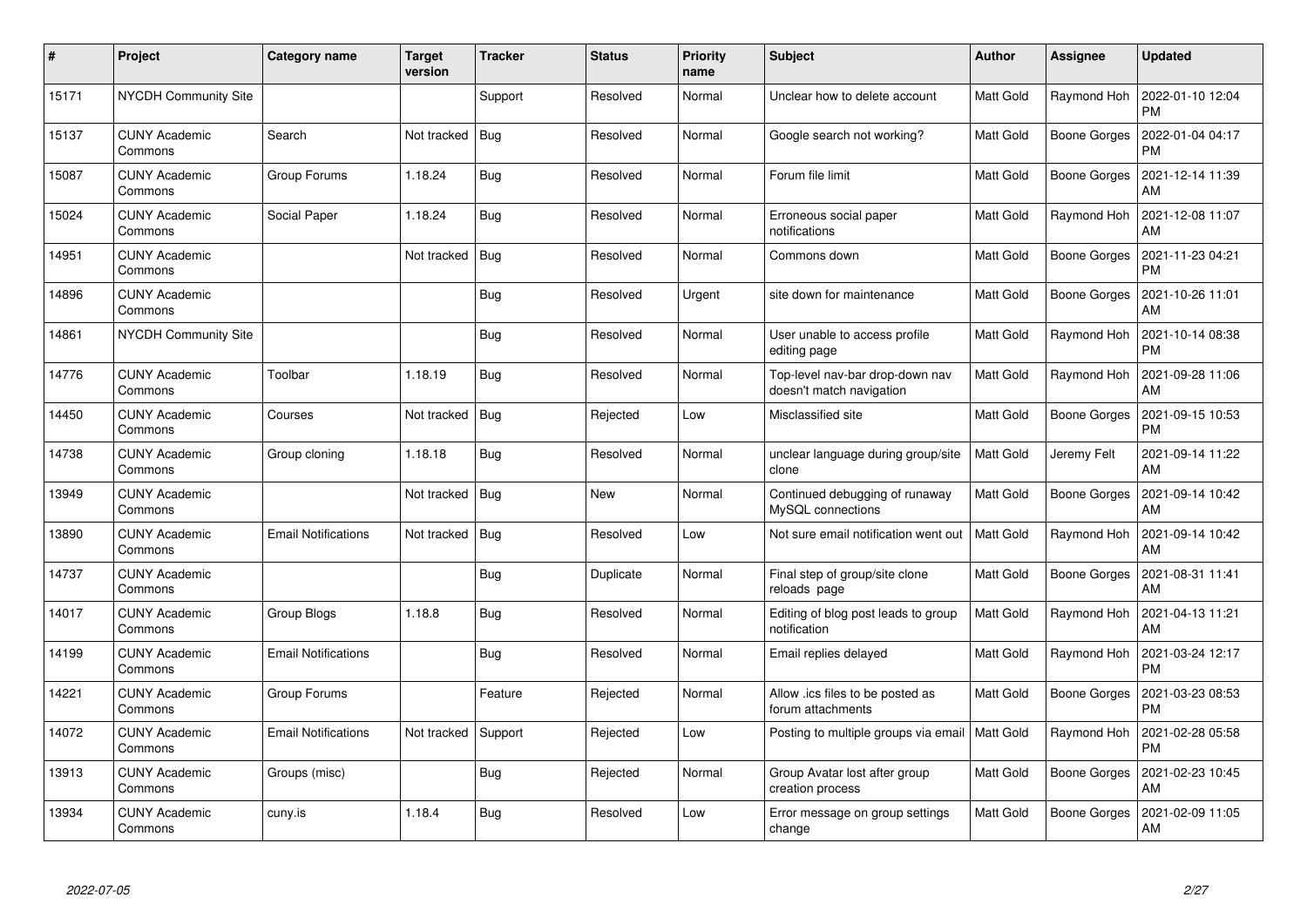| #     | Project                         | <b>Category name</b>       | <b>Target</b><br>version | <b>Tracker</b> | <b>Status</b>        | <b>Priority</b><br>name | <b>Subject</b>                                                               | Author           | <b>Assignee</b>     | <b>Updated</b>                |
|-------|---------------------------------|----------------------------|--------------------------|----------------|----------------------|-------------------------|------------------------------------------------------------------------------|------------------|---------------------|-------------------------------|
| 13862 | <b>CUNY Academic</b><br>Commons |                            |                          | <b>Bug</b>     | Resolved             | Normal                  | Under maintenance message                                                    | Matt Gold        | Boone Gorges        | 2021-01-28 08:56<br><b>PM</b> |
| 13136 | <b>CUNY Academic</b><br>Commons | Group Forums               | 1.18.3                   | Feature        | Duplicate            | Normal                  | Post to multiple group forums by<br>email                                    | <b>Matt Gold</b> | Raymond Hoh         | 2021-01-20 05:52<br><b>PM</b> |
| 13669 | <b>CUNY Academic</b><br>Commons | DiRT Integration           | 1.18.1                   | Bug            | Resolved             | Normal                  | Digital Research Tools showing up<br>in top nav for logged out users         | Matt Gold        | <b>Boone Gorges</b> | 2020-12-08 05:11<br><b>PM</b> |
| 7115  | <b>CUNY Academic</b><br>Commons | Groups (misc)              | Future<br>release        | Feature        | Reporter<br>Feedback | Normal                  | make licensing info clear during<br>group creation                           | <b>Matt Gold</b> | Raymond Hoh         | 2020-12-08 11:32<br>AM        |
| 13496 | <b>CUNY Academic</b><br>Commons | Accessibility              | 1.18.0                   | <b>Bug</b>     | Resolved             | Normal                  | Review contrast issues on<br>registration page and profile page              | Matt Gold        | Sonja Leix          | 2020-12-08 11:31<br>AM        |
| 13458 | <b>CUNY Academic</b><br>Commons | Registration               | 1.18.0                   | Feature        | Resolved             | Normal                  | Simplifying/Reducing verbiage on<br><b>Registration Page</b>                 | Matt Gold        | <b>Boone Gorges</b> | 2020-12-08 11:31<br>AM        |
| 13347 | <b>CUNY Academic</b><br>Commons | <b>Public Portfolio</b>    | 1.18.0                   | Feature        | Resolved             | Normal                  | Add Preferred Gender Pronouns to<br><b>CAC Profile</b>                       | Matt Gold        | Boone Gorges        | 2020-12-08 11:31<br>AM        |
| 12136 | <b>CUNY Academic</b><br>Commons | <b>Group Files</b>         | 1.18.0                   | <b>Bug</b>     | Resolved             | Normal                  | "You must login" group file warning<br>shows after log in                    | Matt Gold        | <b>Boone Gorges</b> | 2020-12-08 11:31<br>AM        |
| 12155 | <b>CUNY Academic</b><br>Commons | DiRT Integration           | 1.18.0                   | Feature        | Resolved             | Normal                  | Update DiRT Tools with new API                                               | <b>Matt Gold</b> | <b>Boone Gorges</b> | 2020-12-08 11:06<br>AM        |
| 2627  | <b>NYCDH Community Site</b>     |                            |                          | Support        | Rejected             | Normal                  | Users Marked as Spam showing up<br>in New Members Widget List on<br>Homepage | Matt Gold        | Raymond Hoh         | 2020-11-23 08:56<br><b>PM</b> |
| 5521  | NYCDH Community Site            |                            |                          | Feature        | Resolved             | Normal                  | Add help text to registration<br>process re Announcement group<br>add        | Matt Gold        | Raymond Hoh         | 2020-11-23 08:53<br><b>PM</b> |
| 9089  | NYCDH Community Site            |                            |                          | Bug            | Rejected             | Normal                  | User experiences phishing warning                                            | Matt Gold        | Raymond Hoh         | 2020-11-23 08:43<br><b>PM</b> |
| 12433 | <b>NYCDH Community Site</b>     |                            |                          | Bug            | Resolved             | Normal                  | hyperlinks not accepted in forum<br>post                                     | <b>Matt Gold</b> | Raymond Hoh         | 2020-11-23 08:42<br><b>PM</b> |
| 13581 | <b>CUNY Academic</b><br>Commons | Group Library              |                          | Bug            | Rejected             | Normal                  | Adding link to library didn't<br>generate notification email                 | Matt Gold        | Raymond Hoh         | 2020-11-17 12:33<br><b>PM</b> |
| 13274 | <b>CUNY Academic</b><br>Commons | <b>Email Notifications</b> | 1.17.8                   | Bug            | Resolved             | Normal                  | Messy links in CAC email<br>notifications                                    | Matt Gold        | Raymond Hoh         | 2020-11-17 12:31<br><b>PM</b> |
| 13459 | <b>CUNY Academic</b><br>Commons | Layout                     | 1.17.6                   | Bug            | Resolved             | Normal                  | Line spacing on forum post title is<br>too small                             | Matt Gold        | Raymond Hoh         | 2020-10-27 11:00<br>AM        |
| 13491 | NYCDH Community Site            |                            |                          | Bug            | Resolved             | Normal                  | User unable to register                                                      | Matt Gold        | Raymond Hoh         | 2020-10-23 12:43<br>AM        |
| 13429 | <b>CUNY Academic</b><br>Commons | <b>Email Notifications</b> | Not tracked   Bug        |                | Resolved             | Normal                  | Multiple forum notifications                                                 | Matt Gold        | Raymond Hoh         | 2020-10-13 05:24<br><b>PM</b> |
| 13243 | <b>CUNY Academic</b><br>Commons | Group Library              | Not tracked Support      |                | Resolved             | Normal                  | Request to copy group library                                                | Matt Gold        | <b>Boone Gorges</b> | 2020-08-27 06:05<br>PM        |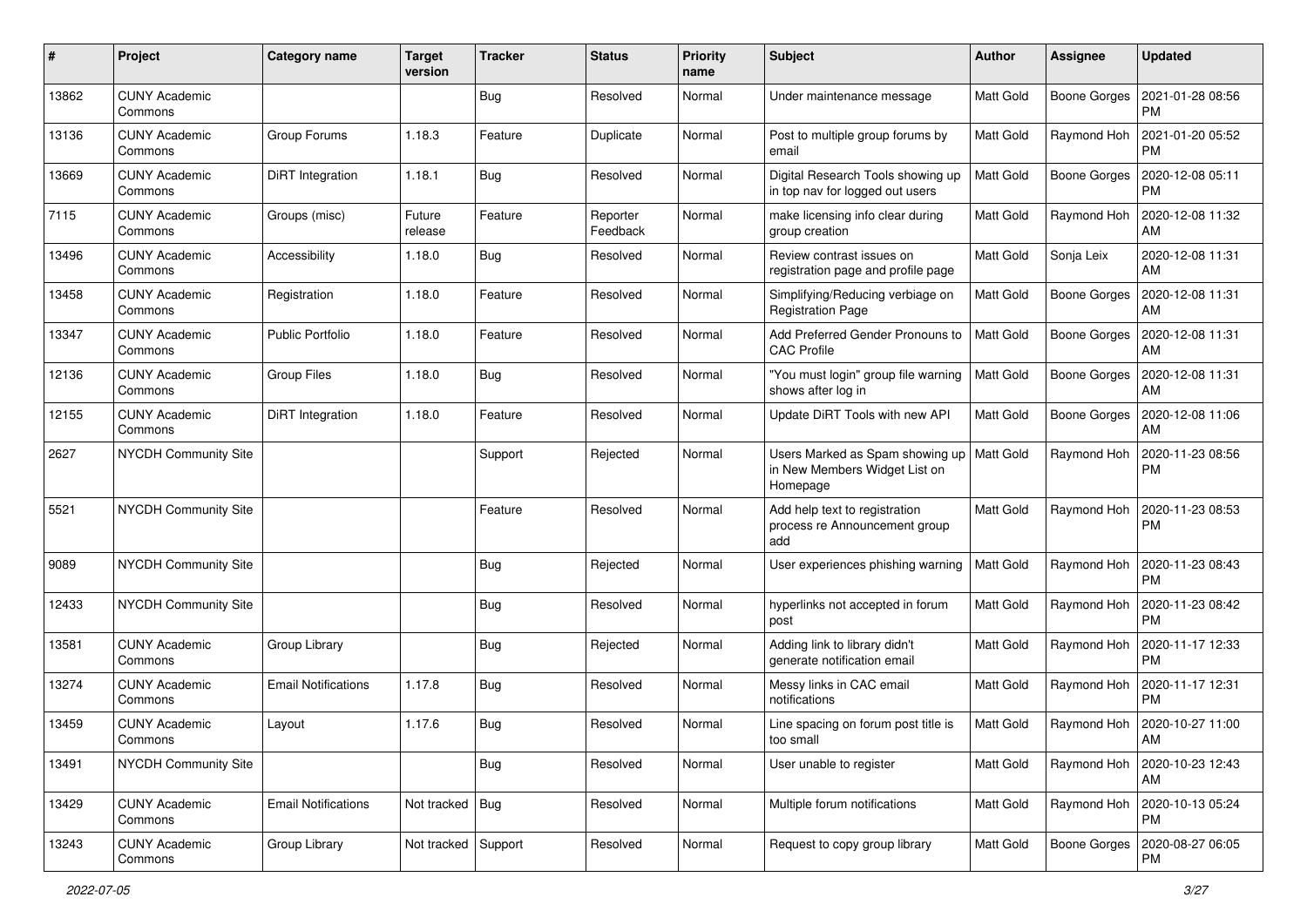| #     | Project                         | <b>Category name</b>       | <b>Target</b><br>version | <b>Tracker</b> | <b>Status</b> | <b>Priority</b><br>name | <b>Subject</b>                                                                                             | Author           | Assignee            | <b>Updated</b>                |
|-------|---------------------------------|----------------------------|--------------------------|----------------|---------------|-------------------------|------------------------------------------------------------------------------------------------------------|------------------|---------------------|-------------------------------|
| 13242 | <b>CUNY Academic</b><br>Commons | cuny.is                    |                          | <b>Bug</b>     | Rejected      | Normal                  | Unable to edit a cuny.is shortlink                                                                         | <b>Matt Gold</b> | <b>Boone Gorges</b> | 2020-08-26 01:30<br>AM        |
| 13230 | <b>CUNY Academic</b><br>Commons | Layout                     | 1.17.2                   | Bug            | Resolved      | Normal                  | Overlapping notifications on group<br>management member acceptance                                         | <b>Matt Gold</b> | Raymond Hoh         | 2020-08-25 11:27<br>AM        |
| 10263 | <b>CUNY Academic</b><br>Commons | Groups (misc)              | 1.17.0                   | Feature        | Resolved      | Normal                  | Accept multiple group membership<br>requests                                                               | Matt Gold        | <b>Boone Gorges</b> | 2020-07-28 11:09<br>AM        |
| 3176  | <b>CUNY Academic</b><br>Commons | Group Library              | 1.17.0                   | Design/UX      | Resolved      | Normal                  | Consolidate Doc/File/Forum<br>Attachment interface                                                         | <b>Matt Gold</b> | <b>Boone Gorges</b> | 2020-07-14 01:06<br><b>PM</b> |
| 12966 | <b>CUNY Academic</b><br>Commons | BuddyPress (misc)          | 1.16.15                  | Feature        | Resolved      | Normal                  | Adjust export data page language<br>to indicate that you should not<br>leave the page                      | Matt Gold        | Raymond Hoh         | 2020-07-14 12:07<br><b>PM</b> |
| 12957 | <b>CUNY Academic</b><br>Commons | BuddyPress (misc)          | 1.16.14                  | Support        | Resolved      | Normal                  | Export data question                                                                                       | Matt Gold        | Raymond Hoh         | 2020-06-23 10:53<br>AM        |
| 12893 | <b>NYCDH Community Site</b>     |                            |                          | Bug            | Resolved      | Normal                  | Login issue                                                                                                | <b>Matt Gold</b> | Raymond Hoh         | 2020-06-05 10:31<br>AM        |
| 12847 | <b>CUNY Academic</b><br>Commons | Events                     | 1.16.12                  | Bug            | Resolved      | Normal                  | Error message in event description                                                                         | Matt Gold        | Raymond Hoh         | 2020-05-26 11:54<br>AM        |
| 12670 | <b>CUNY Academic</b><br>Commons | Responsive Design          | 1.16.10                  | <b>Bug</b>     | Resolved      | Normal                  | Social icons in site header overlap<br>with main nav on mobile                                             | Matt Gold        | Raymond Hoh         | 2020-04-28 11:03<br>AM        |
| 5581  | <b>CUNY Academic</b><br>Commons | Analytics                  | Future<br>release        | Feature        | Assigned      | Normal                  | Explore alternatives to Google<br>Analytics                                                                | <b>Matt Gold</b> | Valerie<br>Townsend | 2020-04-17 03:12<br><b>PM</b> |
| 12581 | <b>CUNY Academic</b><br>Commons | cuny.is                    | Not tracked              | Bug            | Rejected      | High                    | YOURLS shortlinks not working                                                                              | <b>Matt Gold</b> | <b>Boone Gorges</b> | 2020-03-27 10:25<br>AM        |
| 12505 | <b>CUNY Academic</b><br>Commons | <b>Email Notifications</b> | 1.16.8                   | Feature        | Resolved      | Normal                  | Email subject lines                                                                                        | <b>Matt Gold</b> | Luke Waltzer        | 2020-03-24 11:43<br>AM        |
| 12332 | <b>CUNY Academic</b><br>Commons | Events                     | 1.16.8                   | Feature        | Resolved      | Low                     | Limit length of email subject<br>triggered by event activity when<br>activity is linked to multiple groups | Matt Gold        | Raymond Hoh         | 2020-03-24 11:43<br>AM        |
| 12545 | <b>CUNY Academic</b><br>Commons | <b>Email Notifications</b> | Not tracked              | Bug            | Resolved      | Normal                  | Notifications of replies by email not<br>able to be posted                                                 | Matt Gold        | Raymond Hoh         | 2020-03-24 10:27<br>AM        |
| 12353 | <b>CUNY Academic</b><br>Commons | BuddyPress (misc)          | Not tracked              | Bug            | Abandoned     | Normal                  | Member filtering not working                                                                               | <b>Matt Gold</b> | Boone Gorges        | 2020-03-10 11:14<br>AM        |
| 12471 | <b>CUNY Academic</b><br>Commons | Email Notifications        | 1.16.7                   | <b>Bug</b>     | Resolved      | Normal                  | forum notificaiton not sent                                                                                | <b>Matt Gold</b> | Raymond Hoh         | 2020-03-10 10:59<br>AM        |
| 12499 | <b>CUNY Academic</b><br>Commons | <b>Email Notifications</b> | 1.16.7                   | <b>Bug</b>     | Resolved      | Normal                  | no email notification                                                                                      | Matt Gold        | Raymond Hoh         | 2020-03-03 09:31<br>PM        |
| 12341 | <b>CUNY Academic</b><br>Commons |                            |                          | <b>Bug</b>     | Abandoned     | High                    | Commons down                                                                                               | Matt Gold        |                     | 2020-02-11 10:45<br>AM        |
| 12351 | <b>CUNY Academic</b><br>Commons | <b>Email Notifications</b> | 1.16.5                   | Bug            | Resolved      | Normal                  | No email notification for forum post                                                                       | Matt Gold        | <b>Boone Gorges</b> | 2020-02-03 02:33<br>PM.       |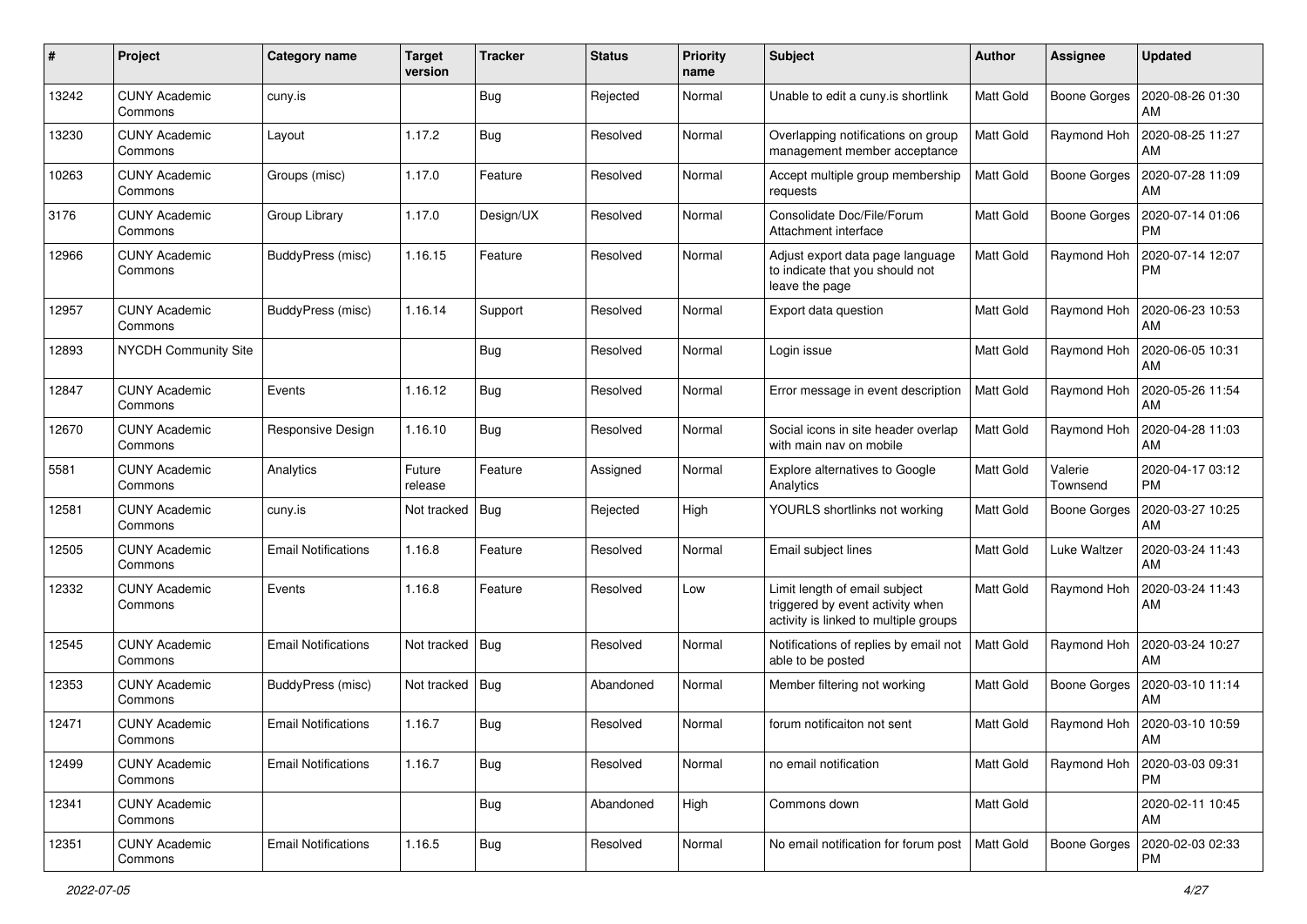| $\#$  | Project                         | Category name            | <b>Target</b><br>version | <b>Tracker</b> | <b>Status</b> | <b>Priority</b><br>name | <b>Subject</b>                                                                           | <b>Author</b>    | <b>Assignee</b> | <b>Updated</b>                |
|-------|---------------------------------|--------------------------|--------------------------|----------------|---------------|-------------------------|------------------------------------------------------------------------------------------|------------------|-----------------|-------------------------------|
| 12335 | <b>CUNY Academic</b><br>Commons | cuny.is                  |                          | <b>Bug</b>     | Rejected      | Normal                  | cuny.is issue                                                                            | Matt Gold        | Boone Gorges    | 2020-01-30 12:47<br>AM        |
| 12185 | <b>CUNY Academic</b><br>Commons |                          | 1.16.1                   | Bug            | Resolved      | Immediate               | Group links not working                                                                  | Matt Gold        | Boone Gorges    | 2019-12-10 10:35<br>AM        |
| 342   | <b>CUNY Academic</b><br>Commons | Blogs (BuddyPress)       | 1.10.2                   | Feature        | Resolved      | Low                     | <b>Blog Listing Displays User Avatars</b><br>Instead of Blog Avatars                     | Matt Gold        | Boone Gorges    | 2019-12-06 11:08<br>AM        |
| 11795 | <b>CUNY Academic</b><br>Commons | Events                   | 1.16                     | Feature        | Resolved      | Normal                  | Import Events to group calendars                                                         | Matt Gold        | Raymond Hoh     | 2019-12-04 10:51<br>AM        |
| 11801 | <b>CUNY Academic</b><br>Commons | Groups (misc)            | 1.16                     | <b>Bug</b>     | Resolved      | Normal                  | Selecting 'CUNY-wide' when<br>creating group/site forbids selection<br>of other campuses | Matt Gold        | Sonja Leix      | 2019-11-14 11:14<br>AM        |
| 10531 | <b>CUNY Academic</b><br>Commons | Reckoning                | Not tracked              | Bug            | Rejected      | Normal                  | Problem with the Reckoning plugin                                                        | <b>Matt Gold</b> | Boone Gorges    | 2019-10-04 02:31<br><b>PM</b> |
| 8836  | <b>CUNY Academic</b><br>Commons | Blogs (BuddyPress)       | Future<br>release        | Feature        | Assigned      | Normal                  | Redesign site launch process                                                             | Matt Gold        | Boone Gorges    | 2019-10-03 02:49<br><b>PM</b> |
| 3758  | <b>CUNY Academic</b><br>Commons | Documentation            | Not tracked              | Documentation  | Resolved      | Normal                  | Update documentation on adding<br>users to blogs                                         | <b>Matt Gold</b> | scott voth      | 2019-09-23 03:25<br><b>PM</b> |
| 8666  | <b>CUNY Academic</b><br>Commons | Teaching                 | Not tracked              | Documentation  | Assigned      | Normal                  | Create Teaching on the Commons<br>Resource Page                                          | Matt Gold        | Laurie Hurson   | 2019-09-23 03:16<br><b>PM</b> |
| 2389  | <b>CUNY Academic</b><br>Commons | commonsinabox.org        | Not tracked              | Documentation  | Resolved      | Normal                  | <b>CBOX</b> slider documentation                                                         | Matt Gold        | scott voth      | 2019-09-23 03:03<br><b>PM</b> |
| 11864 | <b>CUNY Academic</b><br>Commons | Events                   | Not tracked              | Support        | Resolved      | Normal                  | Calendar notification question                                                           | Matt Gold        | Boone Gorges    | 2019-09-16 05:39<br><b>PM</b> |
| 11808 | <b>CUNY Academic</b><br>Commons | Messages                 | 1.15.9                   | Bug            | Resolved      | Normal                  | Search function on messages not<br>working                                               | <b>Matt Gold</b> | Boone Gorges    | 2019-08-30 11:03<br>AM        |
| 11800 | <b>CUNY Academic</b><br>Commons | Groups (misc)            | 1.15.9                   | <b>Bug</b>     | Resolved      | Normal                  | 'CUNY-wide' Campus option not<br>saving on groups/sites                                  | Matt Gold        | Boone Gorges    | 2019-08-27 04:17<br><b>PM</b> |
| 11619 | <b>CUNY Academic</b><br>Commons |                          | 1.15.5                   | <b>Bug</b>     | Rejected      | Normal                  | Homepage thumbnails not loading                                                          | Matt Gold        | Raymond Hoh     | 2019-07-09 03:49<br>AM        |
| 11610 | <b>CUNY Academic</b><br>Commons |                          | 1.15.5                   | <b>Bug</b>     | Resolved      | Normal                  | Homepage thumbnails not loading                                                          | <b>Matt Gold</b> | Boone Gorges    | 2019-06-29 10:38<br><b>PM</b> |
| 11585 | <b>CUNY Academic</b><br>Commons | <b>WordPress Plugins</b> | Not tracked              | <b>Bug</b>     | Rejected      | Normal                  | The The Tabs and Accordion plugin<br>weirdness                                           | <b>Matt Gold</b> | scott voth      | 2019-06-25 04:17<br><b>PM</b> |
| 11522 | <b>CUNY Academic</b><br>Commons | Reply By Email           | Not tracked              | Bug            | Resolved      | Normal                  | Reply by email didn't work                                                               | Matt Gold        | Raymond Hoh     | 2019-06-05 10:40<br>AM        |
| 11456 | <b>NYCDH Community Site</b>     |                          |                          | Bug            | Resolved      | Normal                  | Group has no admins                                                                      | Matt Gold        | Raymond Hoh     | 2019-06-01 04:24<br><b>PM</b> |
| 11223 | <b>CUNY Academic</b><br>Commons | Design                   | 1.15                     | Feature        | Resolved      | Normal                  | Adjust CC licensing statement on<br>sitewide footer                                      | Matt Gold        | Sonja Leix      | 2019-05-07 02:31<br><b>PM</b> |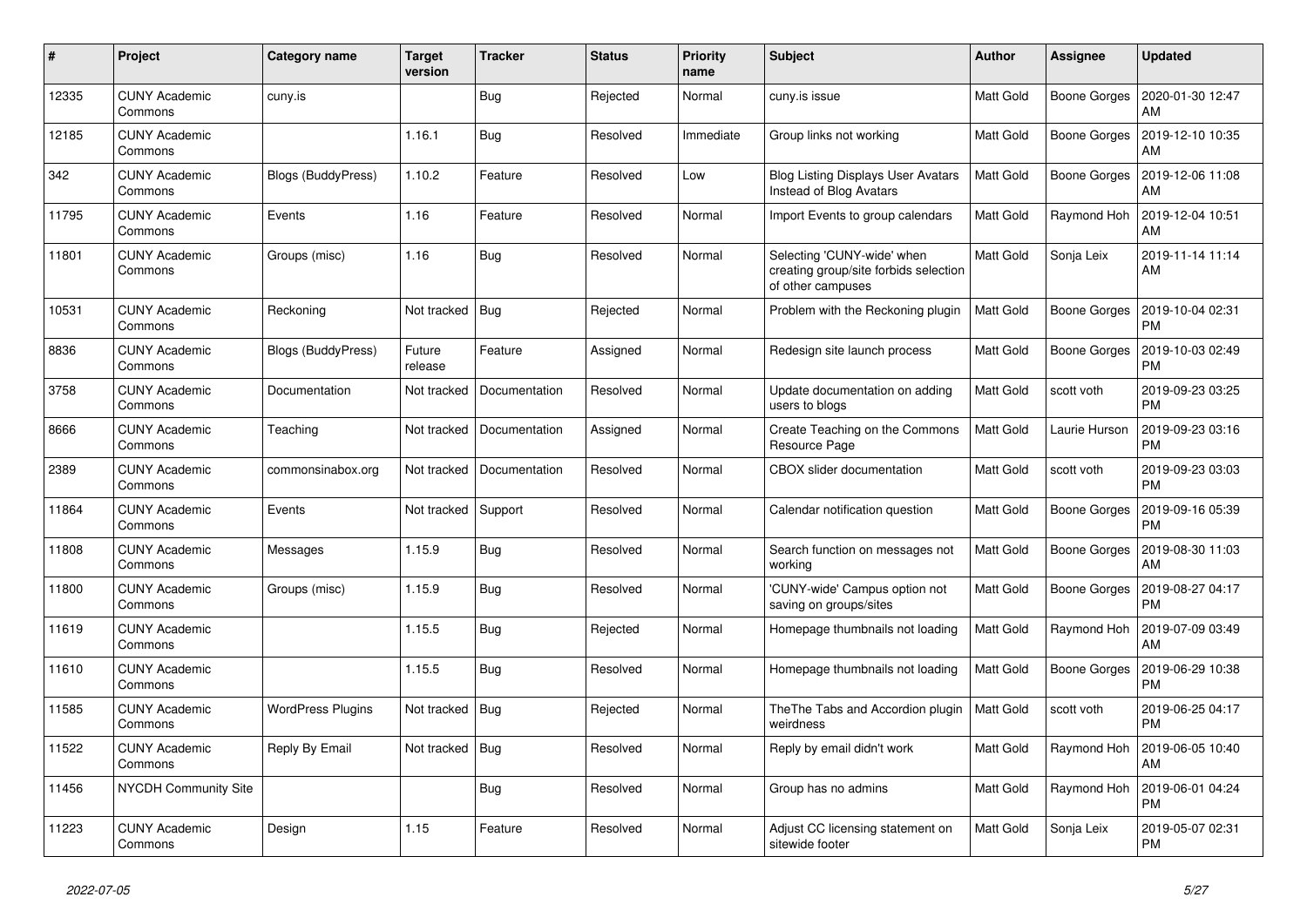| $\#$  | Project                         | Category name              | <b>Target</b><br>version | <b>Tracker</b> | <b>Status</b>        | <b>Priority</b><br>name | <b>Subject</b>                                                                                                   | Author           | Assignee     | <b>Updated</b>                |
|-------|---------------------------------|----------------------------|--------------------------|----------------|----------------------|-------------------------|------------------------------------------------------------------------------------------------------------------|------------------|--------------|-------------------------------|
| 11121 | <b>CUNY Academic</b><br>Commons | Design                     | 1.15                     | Bug            | Resolved             | Low                     | Overlapping elements on mobile<br>view of CAC                                                                    | <b>Matt Gold</b> | Boone Gorges | 2019-04-23 03:55<br><b>PM</b> |
| 11209 | <b>CUNY Academic</b><br>Commons | BuddyPress (misc)          | 1.14.11                  | Bug            | Resolved             | Normal                  | Activity timestamp errors                                                                                        | <b>Matt Gold</b> | Raymond Hoh  | 2019-04-23 12:27<br><b>PM</b> |
| 11086 | <b>CUNY Academic</b><br>Commons | <b>Email Notifications</b> | 1.15                     | Bug            | Resolved             | Normal                  | Users clicking "unsubscribe" on a<br>forwarded CAC group email can<br>unsubscribe a another user from a<br>group | <b>Matt Gold</b> | Raymond Hoh  | 2019-04-16 12:40<br><b>PM</b> |
| 11280 | <b>NYCDH Community Site</b>     |                            |                          | Bug            | Resolved             | Normal                  | Member search not working                                                                                        | <b>Matt Gold</b> | Raymond Hoh  | 2019-04-01 06:23<br><b>PM</b> |
| 11084 | <b>CUNY Academic</b><br>Commons | Documentation              | Not tracked              | Documentation  | Resolved             | Normal                  | document new padlet, voicethread,<br>suturi functionality                                                        | Matt Gold        | scott voth   | 2019-03-27 03:07<br><b>PM</b> |
| 10658 | <b>CUNY Academic</b><br>Commons | Design                     | 1.14.8                   | Design/UX      | Resolved             | Normal                  | Condense sitewide footer                                                                                         | Matt Gold        | Sonja Leix   | 2019-03-12 11:20<br>AM        |
| 4331  | <b>CUNY Academic</b><br>Commons | Group Forums               | Future<br>release        | Feature        | Resolved             | Normal                  | Improve visibility of forum "post by<br>email" information                                                       | <b>Matt Gold</b> | Chris Stein  | 2019-03-12 12:39<br>AM        |
| 11174 | <b>CUNY Academic</b><br>Commons | <b>Email Notifications</b> | 1.14.8                   | Bug            | Resolved             | High                    | Email notifications of spammed<br>comment on groupblog                                                           | Matt Gold        | Raymond Hoh  | 2019-03-11 11:42<br><b>PM</b> |
| 5884  | <b>CUNY Academic</b><br>Commons | Reply By Email             | Not tracked              | Bug            | Resolved             | Normal                  | Reply by email double posting<br>issues                                                                          | Matt Gold        | Raymond Hoh  | 2019-03-11 11:32<br><b>PM</b> |
| 3858  | <b>CUNY Academic</b><br>Commons | Reply By Email             | Future<br>release        | Bug            | Duplicate            | Normal                  | Improved groupblog-RBE<br>integration                                                                            | Matt Gold        | Raymond Hoh  | 2019-03-11 02:32<br><b>PM</b> |
| 1544  | <b>CUNY Academic</b><br>Commons | Groups (misc)              | Future<br>release        | Feature        | Reporter<br>Feedback | Normal                  | Group Filtering and Sorting                                                                                      | Matt Gold        | Chris Stein  | 2019-03-01 02:25<br><b>PM</b> |
| 5016  | <b>CUNY Academic</b><br>Commons | Events                     | Future<br>release        | Feature        | Assigned             | Low                     | Allow comments to be posted on<br>events                                                                         | Matt Gold        | Raymond Hoh  | 2019-03-01 02:23<br><b>PM</b> |
| 11016 | <b>CUNY Academic</b><br>Commons | Home Page                  | 1.14.7                   | Bug            | Resolved             | Normal                  | Activity timestamps on homepage<br>are borked                                                                    | Matt Gold        | Raymond Hoh  | 2019-02-26 02:04<br><b>PM</b> |
| 11000 | <b>NYCDH Community Site</b>     |                            |                          | Bug            | Rejected             | Normal                  | SSL / link redirection issue for DH<br>Week site from NYCDH homepage                                             | Matt Gold        | Raymond Hoh  | 2019-01-24 10:00<br><b>PM</b> |
| 10970 | <b>CUNY Academic</b><br>Commons | Reply By Email             | Not tracked              | <b>Bug</b>     | Resolved             | High                    | Post by email failure                                                                                            | Matt Gold        | Raymond Hoh  | 2019-01-22 12:05<br><b>PM</b> |
| 10955 | <b>CUNY Academic</b><br>Commons | Home Page                  | 1.14.5                   | Support        | Resolved             | Normal                  | Homepage help link                                                                                               | Matt Gold        | Boone Gorges | 2019-01-22 11:53<br>AM        |
| 10950 | <b>CUNY Academic</b><br>Commons |                            |                          | Support        | Resolved             | High                    | Create slide for system<br>maintenance                                                                           | Matt Gold        | scott voth   | 2019-01-12 10:23<br>AM        |
| 10859 | <b>CUNY Academic</b><br>Commons | WordPress (misc)           |                          | Support        | Resolved             | Low                     | Prevent trackbacks on previously<br>published pages and posts                                                    | Matt Gold        | Boone Gorges | 2018-12-23 07:17<br><b>PM</b> |
| 10854 | <b>CUNY Academic</b><br>Commons | Groups (misc)              | 1.14.3                   | Bug            | Resolved             | Normal                  | Group membership request not<br>appearing on Requests admin tab                                                  | Matt Gold        |              | 2018-12-21 04:12<br><b>PM</b> |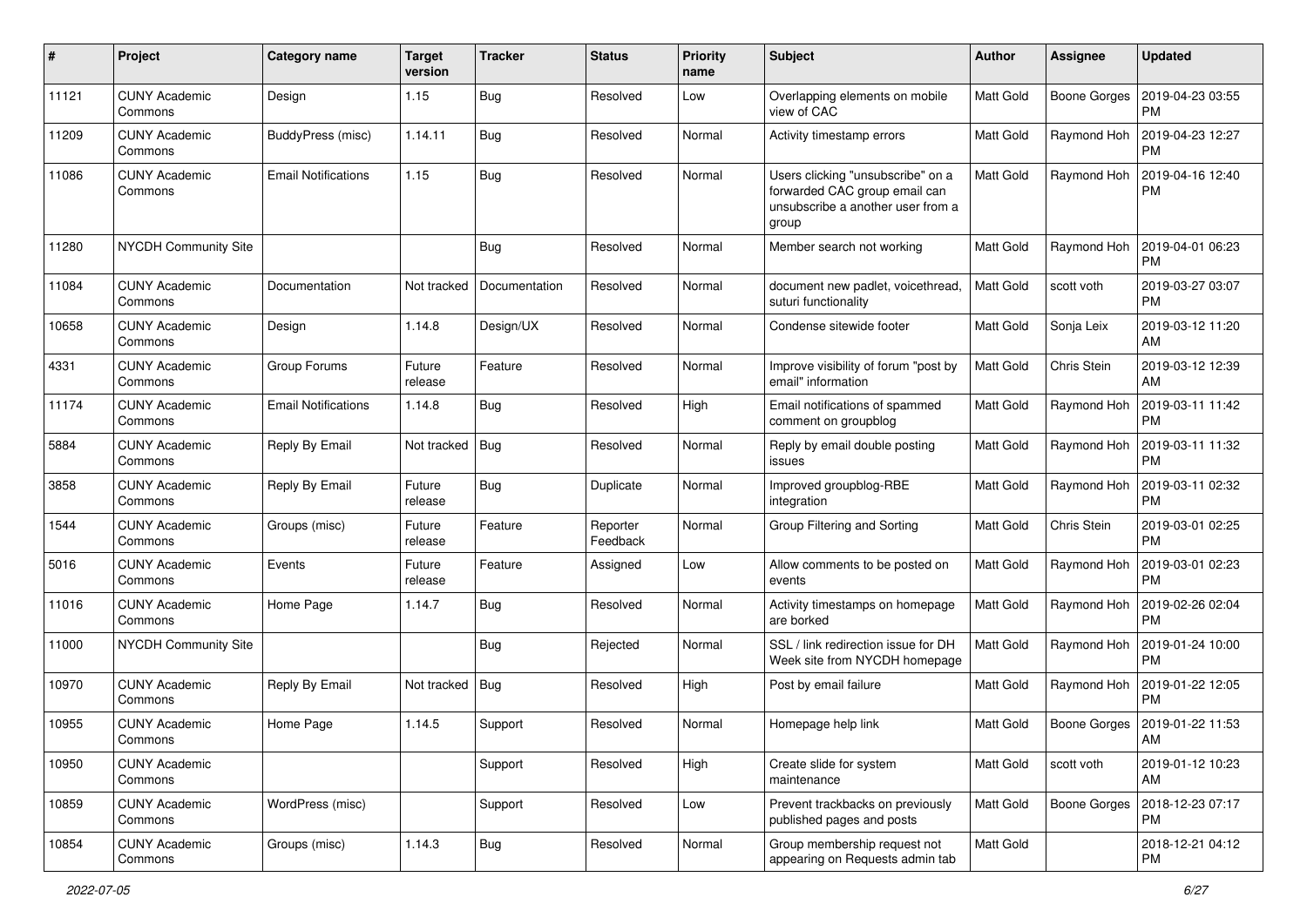| #     | Project                         | Category name               | <b>Target</b><br>version | <b>Tracker</b> | <b>Status</b> | <b>Priority</b><br>name | <b>Subject</b>                                                                                     | Author    | Assignee            | <b>Updated</b>                |
|-------|---------------------------------|-----------------------------|--------------------------|----------------|---------------|-------------------------|----------------------------------------------------------------------------------------------------|-----------|---------------------|-------------------------------|
| 10789 | <b>CUNY Academic</b><br>Commons | <b>Email Notifications</b>  | 1.14.2                   | Bug            | Resolved      | High                    | Forum Posts not generating email<br>notifications                                                  | Matt Gold | Boone Gorges        | 2018-12-10 07:19<br><b>PM</b> |
| 10659 | <b>CUNY Academic</b><br>Commons | Group Forums                | Future<br>release        | Feature        | Assigned      | Normal                  | Post to multiple groups via email                                                                  | Matt Gold | Raymond Hoh         | 2018-11-15 12:54<br>AM        |
| 9235  | <b>CUNY Academic</b><br>Commons | Reply By Email              | 1.14                     | Bug            | Resolved      | Normal                  | Better RBE error messaging when<br>duplicate content is detected                                   | Matt Gold | Raymond Hoh         | 2018-11-14 10:35<br>AM        |
| 7112  | <b>CUNY Academic</b><br>Commons | WordPress (misc)            | 1.14                     | Feature        | Resolved      | Normal                  | Add Copyright option/question to<br>users on blog creation wizard                                  | Matt Gold | Raymond Hoh         | 2018-11-14 10:34<br>AM        |
| 9801  | <b>CUNY Academic</b><br>Commons | Courses                     | 1.14                     | Feature        | Resolved      | Normal                  | Add courses item to main<br>Commons nav                                                            | Matt Gold | <b>Boone Gorges</b> | 2018-11-13 02:15<br><b>PM</b> |
| 10647 | <b>CUNY Academic</b><br>Commons | Publicity                   |                          | Publicity      | Resolved      | Normal                  | Add JTD to list of Publications on<br>the Commmons                                                 | Matt Gold | scott voth          | 2018-11-01 01:33<br><b>PM</b> |
| 10356 | <b>CUNY Academic</b><br>Commons | Reply By Email              | 1.13.12                  | Bug            | Resolved      | Normal                  | <b>RBE</b> error                                                                                   | Matt Gold | Raymond Hoh         | 2018-10-27 04:51<br><b>PM</b> |
| 10229 | <b>CUNY Academic</b><br>Commons | Information<br>Architecture | 1.14                     | Feature        | Resolved      | Normal                  | Remove 1 item from main nav bar<br>when we add courses                                             | Matt Gold | Chris Stein         | 2018-10-25 02:59<br><b>PM</b> |
| 10597 | <b>CUNY Academic</b><br>Commons | cuny.is                     | Not tracked              | <b>Bug</b>     | Resolved      | Normal                  | cuny.is admin unavailable                                                                          | Matt Gold | <b>Boone Gorges</b> | 2018-10-25 01:44<br><b>PM</b> |
| 502   | <b>CUNY Academic</b><br>Commons | <b>WordPress Themes</b>     | 1.14                     | Feature        | Duplicate     | High                    | <b>Create Site Templates</b>                                                                       | Matt Gold | Chris Stein         | 2018-10-24 12:34<br><b>PM</b> |
| 9028  | <b>CUNY Academic</b><br>Commons | Onboarding                  | Future<br>release        | Feature        | Assigned      | Normal                  | suggest groups to new members<br>during the registration process                                   | Matt Gold | Chris Stein         | 2018-10-24 12:34<br><b>PM</b> |
| 10553 | <b>CUNY Academic</b><br>Commons | <b>Group Files</b>          | 1.13.12                  | Bug            | Resolved      | Normal                  | File category view persists after<br>clicking away                                                 | Matt Gold | <b>Boone Gorges</b> | 2018-10-23 11:47<br>AM        |
| 10563 | <b>CUNY Academic</b><br>Commons |                             | 1.13.12                  | <b>Bug</b>     | Resolved      | Urgent                  | cllicking on links from site menu<br>leads to 500 error                                            | Matt Gold | Boone Gorges        | 2018-10-23 10:48<br>AM        |
| 10538 | <b>CUNY Academic</b><br>Commons |                             |                          | Bug            | Resolved      | Normal                  | "This Site Can't be Reached"                                                                       | Matt Gold | Boone Gorges        | 2018-10-16 09:39<br><b>PM</b> |
| 10410 | <b>CUNY Academic</b><br>Commons | Group Invitations           | 1.13.11                  | <b>Bug</b>     | Resolved      | Normal                  | Navigating to another user's<br>'invites' page leads to portfolio<br>page without redirect message | Matt Gold | Raymond Hoh         | 2018-10-09 10:43<br>AM        |
| 10381 | <b>CUNY Academic</b><br>Commons | <b>Email Notifications</b>  | 1.13.11                  | Bug            | Resolved      | Normal                  | Group Blog Comment notification<br>doesn't include username                                        | Matt Gold | Raymond Hoh         | 2018-10-09 10:36<br>AM        |
| 10144 | <b>CUNY Academic</b><br>Commons | Group Forums                | 1.13.10                  | <b>Bug</b>     | Resolved      | Normal                  | Subscription set to "no email"                                                                     | Matt Gold | Raymond Hoh         | 2018-09-25 10:26<br>AM        |
| 9076  | <b>NYCDH Community Site</b>     |                             |                          | Bug            | Resolved      | Normal                  | Email group subscription reset<br>erroneously                                                      | Matt Gold | Raymond Hoh         | 2018-09-25 09:52<br>AM        |
| 10360 | <b>CUNY Academic</b><br>Commons | Groups (misc)               |                          | Support        | Resolved      | Normal                  | Pruning groups                                                                                     | Matt Gold | Boone Gorges        | 2018-09-20 02:57<br><b>PM</b> |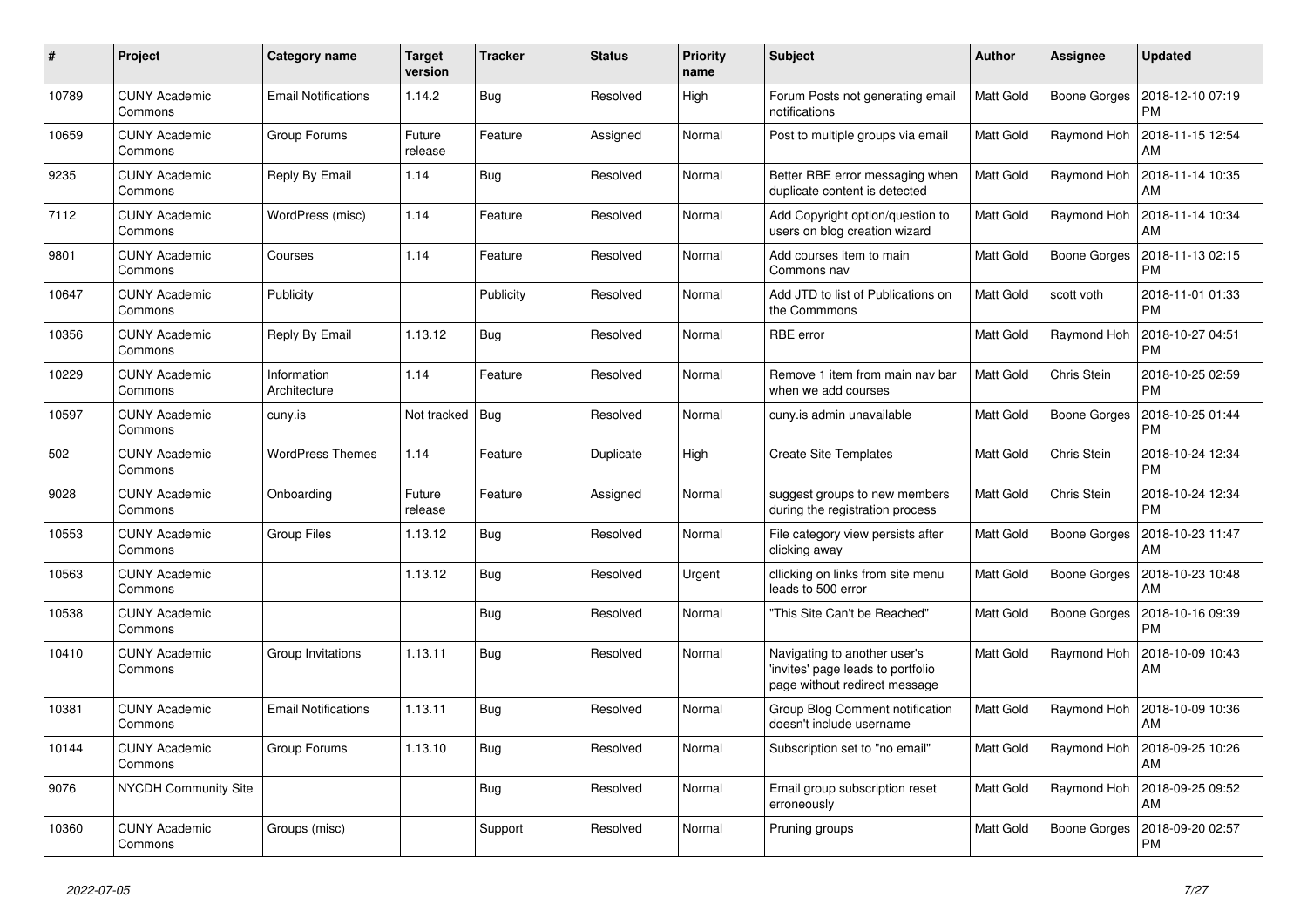| #     | Project                         | <b>Category name</b>       | <b>Target</b><br>version | <b>Tracker</b> | <b>Status</b>        | <b>Priority</b><br>name | Subject                                                                            | Author           | Assignee            | <b>Updated</b>                       |
|-------|---------------------------------|----------------------------|--------------------------|----------------|----------------------|-------------------------|------------------------------------------------------------------------------------|------------------|---------------------|--------------------------------------|
| 10357 | <b>CUNY Academic</b><br>Commons | Onboarding                 |                          | Bug            | Rejected             | Normal                  | Invitation snafu                                                                   | Matt Gold        | <b>Boone Gorges</b> | 2018-09-20 02:14<br><b>PM</b>        |
| 10325 | NYCDH Community Site            |                            |                          | Bug            | Resolved             | Normal                  | Digest email formatting                                                            | Matt Gold        | Raymond Hoh         | 2018-09-14 09:34<br><b>PM</b>        |
| 2650  | <b>CUNY Academic</b><br>Commons | commonsinabox.org          | Not tracked              | Design/UX      | Resolved             | Normal                  | Redo CBOX homepage                                                                 | Matt Gold        | scott voth          | 2018-09-12 02:08<br><b>PM</b>        |
| 6584  | <b>CUNY Academic</b><br>Commons | cuny.is                    | Not tracked              | Feature        | Resolved             | Normal                  | Create form for requesting cuny.is<br>links                                        | Matt Gold        | scott voth          | 2018-09-12 02:07<br><b>PM</b>        |
| 9947  | <b>CUNY Academic</b><br>Commons | <b>WordPress Plugins</b>   | Future<br>release        | Feature        | Reporter<br>Feedback | Normal                  | Install H5P quiz plugin                                                            | Matt Gold        | Boone Gorges        | 2018-09-11 11:01<br>AM               |
| 9894  | <b>CUNY Academic</b><br>Commons | Onboarding                 |                          | Bug            | Rejected             | Normal                  | Super Admin can't add user to site                                                 | Matt Gold        | Boone Gorges        | 2018-09-11 09:57<br>AM               |
| 9979  | <b>CUNY Academic</b><br>Commons | <b>Email Notifications</b> | Not tracked              | Bug            | Reporter<br>Feedback | Normal                  | Reports of slow email activation<br>emails                                         | Matt Gold        | Boone Gorges        | 2018-08-29 09:40<br><b>PM</b>        |
| 10210 | <b>CUNY Academic</b><br>Commons | Onboarding                 | 1.13.8                   | Bug            | Resolved             | Normal                  | Spacing wonky on invite screen                                                     | Matt Gold        | Boone Gorges        | 2018-08-29 05:39<br>РM               |
| 10209 | <b>CUNY Academic</b><br>Commons | BuddyPress (misc)          | 1.13.8                   | Bug            | Resolved             | Normal                  | Additional login prompt                                                            | Matt Gold        | Raymond Hoh         | 2018-08-29 03:23<br><b>PM</b>        |
| 10228 | <b>CUNY Academic</b><br>Commons | <b>WordPress Plugins</b>   | Not tracked              | <b>Bug</b>     | Rejected             | Normal                  | NS Cloner network activated                                                        | Matt Gold        | <b>Boone Gorges</b> | 2018-08-27 09:27<br>AM               |
| 10164 | <b>CUNY Academic</b><br>Commons | Group Forums               | 1.13.8                   | Bug            | Resolved             | Normal                  | A few oddities related to a<br>cross-posted forum post                             | <b>Matt Gold</b> | <b>Boone Gorges</b> | 2018-08-17 10:12<br>AM               |
| 10040 | <b>CUNY Academic</b><br>Commons | WordPress (misc)           | Not tracked              | <b>Bug</b>     | Reporter<br>Feedback | Normal                  | User doesn't see full list of themes                                               | Matt Gold        | Boone Gorges        | 2018-07-25 10:12<br>AM               |
| 9977  | <b>CUNY Academic</b><br>Commons | <b>WordPress Plugins</b>   | 1.13.5                   | Bug            | Rejected             | High                    | ACERT website down                                                                 | Matt Gold        | <b>Boone Gorges</b> | 2018-07-03 02:09<br><b>PM</b>        |
| 9941  | <b>CUNY Academic</b><br>Commons | Wiki                       | Not tracked              | Support        | Assigned             | Normal                  | Wiki functionality                                                                 | Matt Gold        | Boone Gorges        | 2018-06-26 10:57<br>AM               |
| 9875  | <b>CUNY Academic</b><br>Commons | Messages                   | 1.13.3                   | <b>Bug</b>     | Resolved             | Low                     | Can't mark message as read                                                         | Matt Gold        | Boone Gorges        | 2018-06-01 07:54<br><b>PM</b>        |
| 9876  | <b>CUNY Academic</b><br>Commons | Messages                   | 1.13.3                   | Bug            | Resolved             | Normal                  | System erroneously indicates<br>super-admin is part of private<br>message exchange | Matt Gold        | Boone Gorges        | 2018-06-01 07:36<br><b>PM</b>        |
| 9814  | <b>CUNY Academic</b><br>Commons | Groups (misc)              | Not tracked   Bug        |                | Resolved             | Normal                  | Group email settings "No Email"<br>issue                                           | <b>Matt Gold</b> |                     | Raymond Hoh   2018-05-22 11:45<br>AM |
| 9749  | <b>CUNY Academic</b><br>Commons | Onboarding                 | 1.13.2                   | <b>Bug</b>     | Resolved             | Normal                  | New invitation message mentions<br>username as opposed to First/Last<br>Name       | Matt Gold        | <b>Boone Gorges</b> | 2018-05-22 10:49<br>AM               |
| 9782  | <b>CUNY Academic</b><br>Commons | Groups (misc)              | 1.13.2                   | <b>Bug</b>     | Resolved             | Normal                  | Site loads/skips last step of group<br>creation                                    | Matt Gold        | Boone Gorges        | 2018-05-22 10:45<br>AM               |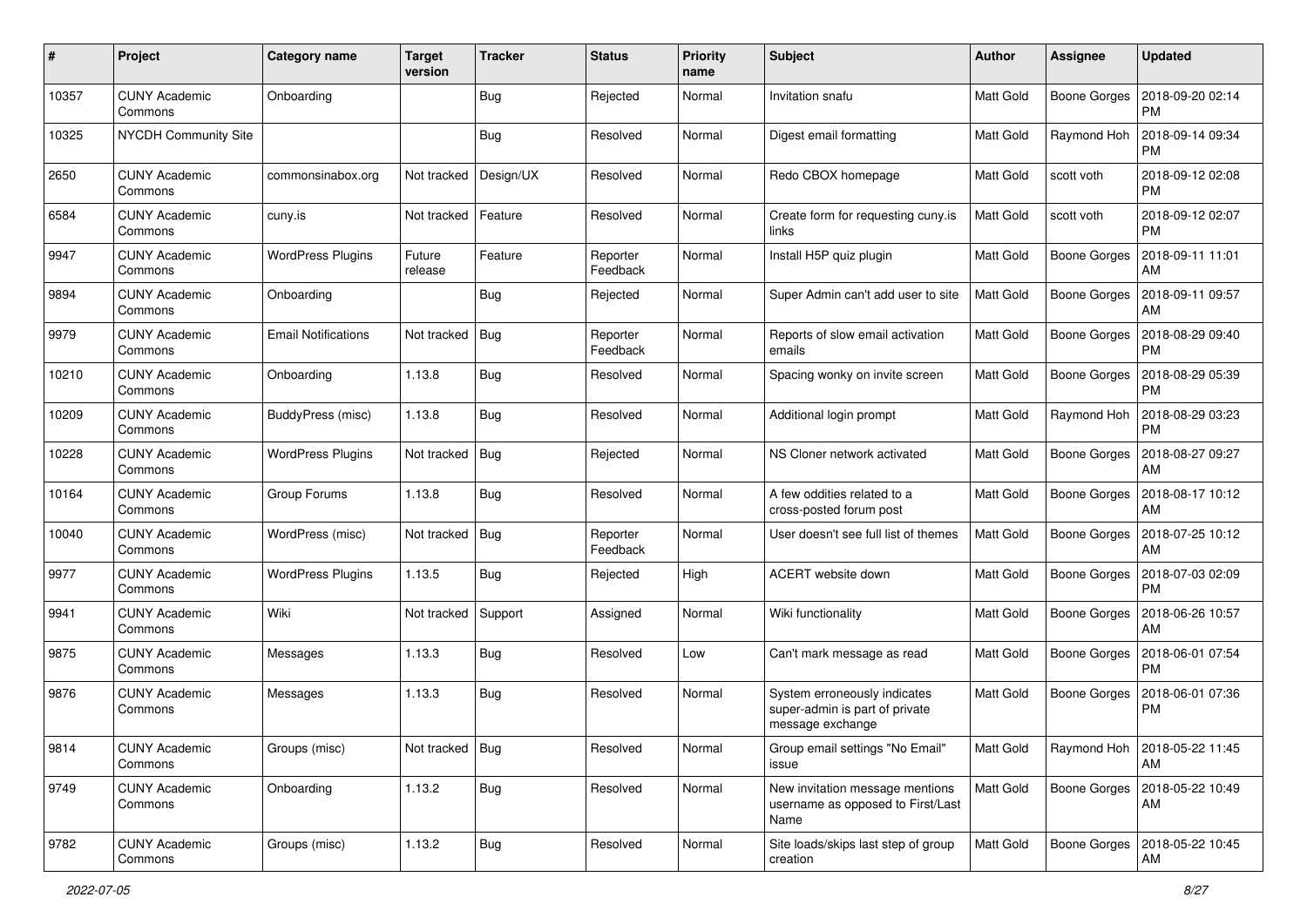| #    | Project                         | Category name           | <b>Target</b><br>version | <b>Tracker</b> | <b>Status</b> | <b>Priority</b><br>name | <b>Subject</b>                                                                     | Author    | Assignee            | <b>Updated</b>                |
|------|---------------------------------|-------------------------|--------------------------|----------------|---------------|-------------------------|------------------------------------------------------------------------------------|-----------|---------------------|-------------------------------|
| 9492 | <b>CUNY Academic</b><br>Commons | WordPress (misc)        | Not tracked              | Support        | Resolved      | Normal                  | Importing Wikispaces Articles to<br>Blogs in Academic Commons                      | Matt Gold | Raymond Hoh         | 2018-05-21 03:58<br><b>PM</b> |
| 9748 | <b>CUNY Academic</b><br>Commons | Onboarding              | Not tracked              | Support        | Resolved      | Normal                  | Non-CUNY codes and the new<br>invitation system                                    | Matt Gold | <b>Boone Gorges</b> | 2018-05-14 12:54<br><b>PM</b> |
| 8929 | <b>CUNY Academic</b><br>Commons | Groups (misc)           | 1.13                     | Feature        | Resolved      | Normal                  | Editing group forum email address                                                  | Matt Gold | Raymond Hoh         | 2018-05-07 12:44<br><b>PM</b> |
| 8225 | <b>CUNY Academic</b><br>Commons | Group Blogs             | 1.13                     | Bug            | Resolved      | Normal                  | replies to a blog post activity item                                               | Matt Gold | Raymond Hoh         | 2018-05-07 12:32<br><b>PM</b> |
| 9010 | <b>CUNY Academic</b><br>Commons | Groups (misc)           | 1.13                     | Feature        | Resolved      | Normal                  | Add group email address in<br>prominent way to Group homepage                      | Matt Gold | <b>Erik Trainer</b> | 2018-05-07 12:32<br><b>PM</b> |
| 8899 | <b>CUNY Academic</b><br>Commons | Accessibility           | 1.13                     | Feature        | Resolved      | Normal                  | <b>Accessibility Fixes</b>                                                         | Matt Gold | Boone Gorges        | 2018-04-23 10:55<br>AM        |
| 3768 | <b>CUNY Academic</b><br>Commons | <b>Public Portfolio</b> | Future<br>release        | Feature        | Assigned      | Normal                  | Institutions/Past positions on public<br>portfolios                                | Matt Gold | Boone Gorges        | 2018-04-23 10:44<br>AM        |
| 9622 | <b>CUNY Academic</b><br>Commons | WordPress (misc)        | 1.12.13                  | Feature        | Resolved      | Normal                  | <b>Redirect site URL</b>                                                           | Matt Gold | Boone Gorges        | 2018-04-19 11:45<br><b>AM</b> |
| 9191 | <b>CUNY Academic</b><br>Commons | Reply By Email          | Future<br>release        | Bug            | Rejected      | Normal                  | multiple RBE messages                                                              | Matt Gold | Raymond Hoh         | 2018-04-13 05:08<br><b>PM</b> |
| 9051 | <b>CUNY Academic</b><br>Commons | Groups (misc)           | 1.13                     | Bug            | Duplicate     | Normal                  | Difficult to know how to change<br>group email address                             | Matt Gold | Raymond Hoh         | 2018-04-13 05:01<br><b>PM</b> |
| 9466 | <b>CUNY Academic</b><br>Commons | Reply By Email          | 1.12.11                  | <b>Bug</b>     | Resolved      | Normal                  | email post notification does not<br>post notice of attachment                      | Matt Gold | Raymond Hoh         | 2018-03-27 12:48<br><b>PM</b> |
| 9148 | <b>CUNY Academic</b><br>Commons | Layout                  | 1.12.11                  | Bug            | Resolved      | Normal                  | <b>CAC on Microsoft Edge</b>                                                       | Matt Gold | Matt Gold           | 2018-03-27 11:34<br>AM        |
| 9489 | <b>CUNY Academic</b><br>Commons | Spam/Spam<br>Prevention | 1.12.11                  | Bug            | Resolved      | Normal                  | Email spam possibly related to<br>CAC form                                         | Matt Gold | Raymond Hoh         | 2018-03-26 05:28<br><b>PM</b> |
| 8935 | <b>CUNY Academic</b><br>Commons | Public Portfolio        | 1.13                     | Feature        | Resolved      | Normal                  | Create a better-looking null state<br>for Portfolios without About You<br>sections | Matt Gold | Boone Gorges        | 2018-03-23 04:37<br><b>PM</b> |
| 9421 | <b>CUNY Academic</b><br>Commons | Reply By Email          |                          | <b>Bug</b>     | Rejected      | Normal                  | RBE posting error                                                                  | Matt Gold | Raymond Hoh         | 2018-03-19 03:00<br><b>PM</b> |
| 9319 | <b>CUNY Academic</b><br>Commons | Group Blogs             |                          | <b>Bug</b>     | Duplicate     | Normal                  | Question about group/site<br>connections                                           | Matt Gold | <b>Boone Gorges</b> | 2018-02-28 01:45<br><b>PM</b> |
| 9242 | NYCDH Community Site            |                         |                          | Bug            | Resolved      | Normal                  | Default subscription to NYCDH<br>Announcements group                               | Matt Gold | Raymond Hoh         | 2018-02-22 12:47<br><b>PM</b> |
| 8406 | NYCDH Community Site            |                         |                          | Feature        | Resolved      | Normal                  | Error message for WP-Cerber<br>lockouts                                            | Matt Gold | Raymond Hoh         | 2018-02-22 09:26<br>AM        |
| 3286 | <b>NYCDH Community Site</b>     |                         |                          | <b>Bug</b>     | Resolved      | Normal                  | Have BP Docs take on Access<br>Defaults of group                                   | Matt Gold | Raymond Hoh         | 2018-02-21 07:23<br><b>PM</b> |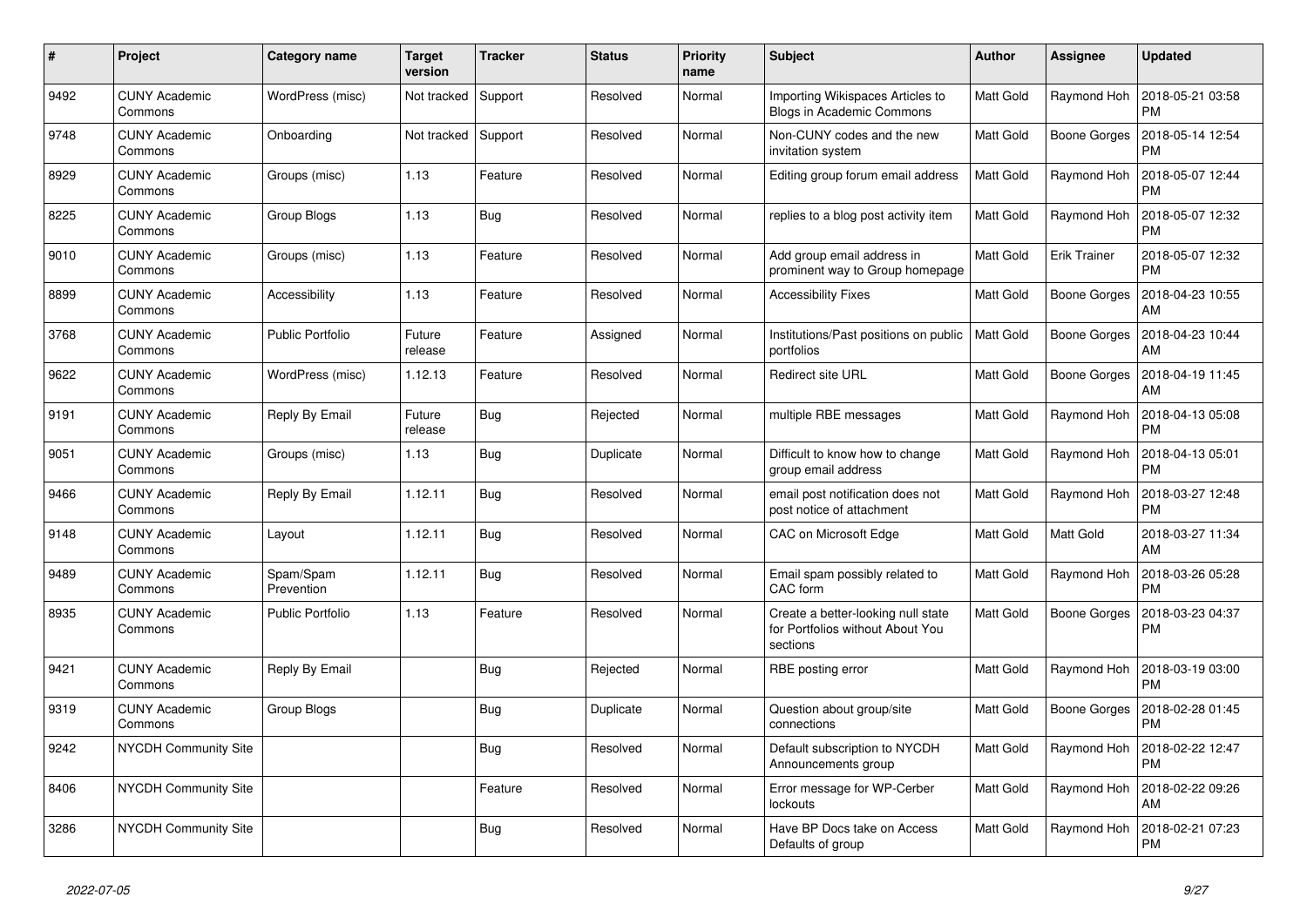| $\vert$ # | Project                         | Category name            | <b>Target</b><br>version | <b>Tracker</b> | <b>Status</b> | <b>Priority</b><br>name | <b>Subject</b>                                                         | <b>Author</b> | <b>Assignee</b> | <b>Updated</b>                |
|-----------|---------------------------------|--------------------------|--------------------------|----------------|---------------|-------------------------|------------------------------------------------------------------------|---------------|-----------------|-------------------------------|
| 8397      | <b>NYCDH Community Site</b>     |                          |                          | <b>Bug</b>     | Resolved      | Normal                  | Profile question                                                       | Matt Gold     | Raymond Hoh     | 2018-02-21 07:21<br><b>PM</b> |
| 7448      | <b>NYCDH Community Site</b>     |                          |                          | <b>Bug</b>     | Duplicate     | Normal                  | Email subscription changed                                             | Matt Gold     | Raymond Hoh     | 2018-02-21 07:20<br><b>PM</b> |
| 2628      | <b>NYCDH Community Site</b>     |                          |                          | Bug            | Resolved      | Low                     | Spam User Changes Password                                             | Matt Gold     | Raymond Hoh     | 2018-02-21 07:18<br><b>PM</b> |
| 5989      | <b>NYCDH Community Site</b>     |                          |                          | Support        | Resolved      | Normal                  | Buddypress/WP question                                                 | Matt Gold     | Raymond Hoh     | 2018-02-21 07:16<br><b>PM</b> |
| 5939      | <b>NYCDH Community Site</b>     |                          |                          | Bug            | Resolved      | Normal                  | Embedded link doesn't come<br>through CBOX/NYCDH email<br>notification | Matt Gold     | Raymond Hoh     | 2018-02-21 07:16<br><b>PM</b> |
| 5530      | <b>NYCDH Community Site</b>     |                          |                          | Bug            | Resolved      | Normal                  | Error updating plugin                                                  | Matt Gold     | Raymond Hoh     | 2018-02-21 07:16<br><b>PM</b> |
| 5430      | <b>NYCDH Community Site</b>     |                          |                          | Support        | Resolved      | Normal                  | Question about deleting account                                        | Matt Gold     | Raymond Hoh     | 2018-02-21 07:15<br><b>PM</b> |
| 2888      | <b>NYCDH Community Site</b>     |                          |                          | Feature        | Resolved      | Normal                  | Make Text Posting the Default?                                         | Matt Gold     | Raymond Hoh     | 2018-02-21 07:14<br><b>PM</b> |
| 8582      | <b>NYCDH Community Site</b>     |                          |                          | <b>Bug</b>     | Resolved      | High                    | Forum post doesn't work                                                | Matt Gold     | Raymond Hoh     | 2018-02-21 07:13<br>PM        |
| 2773      | <b>NYCDH Community Site</b>     |                          |                          | <b>Bug</b>     | Resolved      | Urgent                  | Severe site weirdness                                                  | Matt Gold     | Raymond Hoh     | 2018-02-21 07:13<br><b>PM</b> |
| 8991      | <b>CUNY Academic</b><br>Commons | Reply By Email           | Not tracked              | Bug            | Hold          | Normal                  | RBE duplicate email message<br>issue                                   | Matt Gold     | Raymond Hoh     | 2018-02-18 08:53<br><b>PM</b> |
| 9115      | <b>CUNY Academic</b><br>Commons |                          | Not tracked              | Support        | Resolved      | Normal                  | question about invite by email                                         | Matt Gold     | Matt Gold       | 2018-02-13 11:14<br>AM        |
| 9132      | <b>CUNY Academic</b><br>Commons | My Commons               | 1.12.8                   | <b>Bug</b>     | Resolved      | Normal                  | empty activity items on My<br>Commons                                  | Matt Gold     | Raymond Hoh     | 2018-02-13 10:49<br>AM        |
| 9124      | <b>CUNY Academic</b><br>Commons | Reply By Email           | 1.12.8                   | <b>Bug</b>     | Resolved      | Normal                  | Old RBE new topic email address<br>appears on post editing screen      | Matt Gold     | Raymond Hoh     | 2018-02-13 10:49<br>AM        |
| 9149      | <b>CUNY Academic</b><br>Commons | <b>BuddyPress Docs</b>   | 1.12.8                   | <b>Bug</b>     | Resolved      | Normal                  | Doc listing layout issue                                               | Matt Gold     | Boone Gorges    | 2018-02-13 10:36<br>AM        |
| 9127      | <b>CUNY Academic</b><br>Commons | <b>WordPress Plugins</b> |                          | Documentation  | Resolved      | Normal                  | update taxonomy of plugins                                             | Matt Gold     | scott voth      | 2018-02-12 12:03<br><b>PM</b> |
| 9144      | <b>CUNY Academic</b><br>Commons | <b>WordPress Themes</b>  | Not tracked              | Support        | Resolved      | Normal                  | CSS question                                                           | Matt Gold     | Boone Gorges    | 2018-01-30 10:23<br><b>PM</b> |
| 9114      | <b>CUNY Academic</b><br>Commons | Home Page                | 1.12.8                   | <b>Bug</b>     | Resolved      | Normal                  | group with long name messes up<br>homepage layout                      | Matt Gold     | Boone Gorges    | 2018-01-24 05:17<br><b>PM</b> |
| 9112      | <b>CUNY Academic</b><br>Commons |                          | Not tracked              | Bug            | Resolved      | High                    | GCDI site down                                                         | Matt Gold     | Boone Gorges    | 2018-01-23 10:18<br>PM        |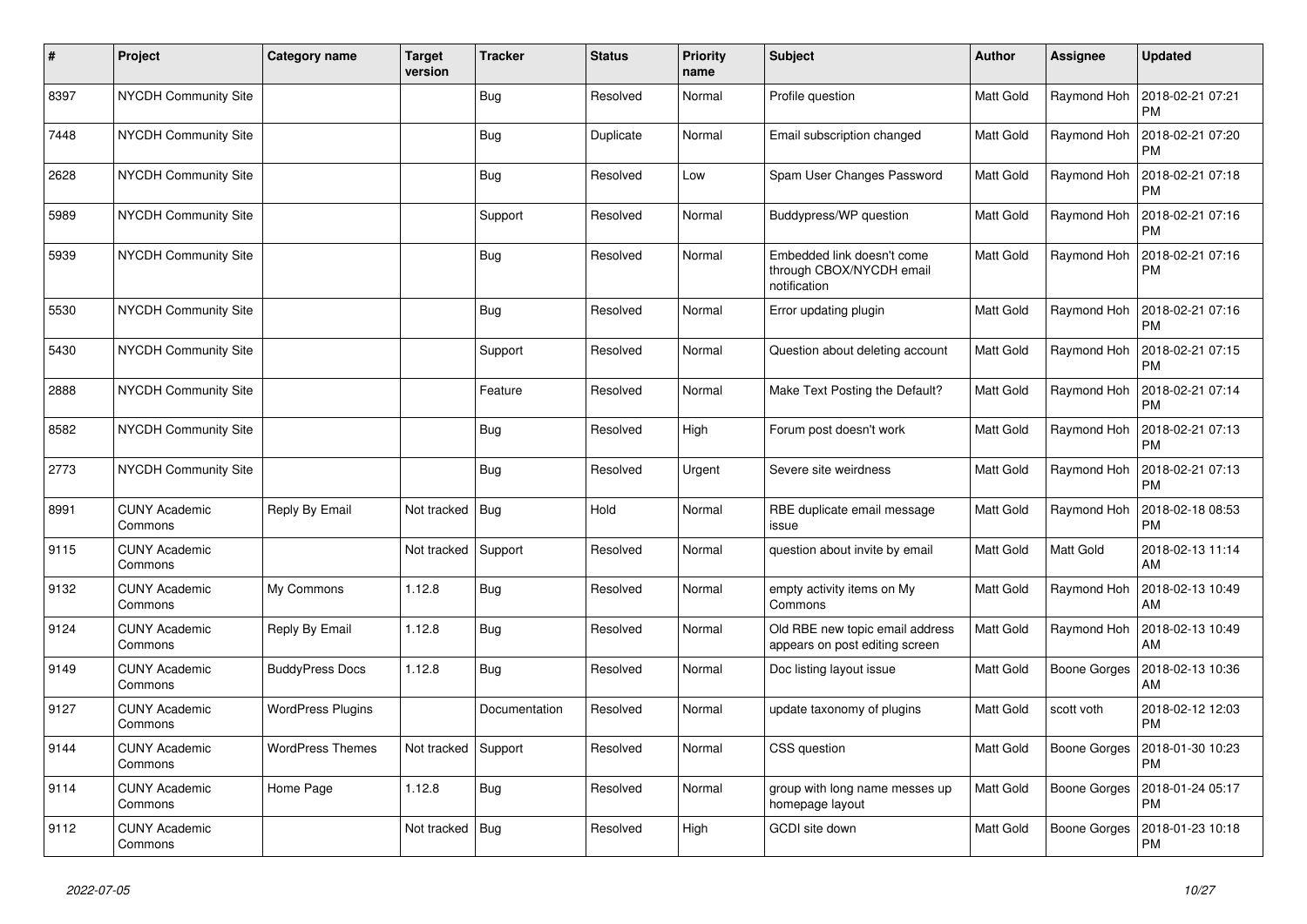| #    | Project                         | <b>Category name</b>       | <b>Target</b><br>version | <b>Tracker</b> | <b>Status</b> | <b>Priority</b><br>name | <b>Subject</b>                                                              | Author    | <b>Assignee</b>     | <b>Updated</b>                |
|------|---------------------------------|----------------------------|--------------------------|----------------|---------------|-------------------------|-----------------------------------------------------------------------------|-----------|---------------------|-------------------------------|
| 9107 | <b>CUNY Academic</b><br>Commons | Non-CUNY sign up<br>codes  | 1.12.7                   | Bug            | Resolved      | Normal                  | Can't add group to non-CUNY<br>sign-up code                                 | Matt Gold | Boone Gorges        | 2018-01-23 04:15<br><b>PM</b> |
| 9085 | <b>CUNY Academic</b><br>Commons | <b>Email Notifications</b> | 1.12.7                   | <b>Bug</b>     | Resolved      | Normal                  | Email notification for group doc<br>creation                                | Matt Gold | Raymond Hoh         | 2018-01-23 11:11<br>AM        |
| 9105 | <b>CUNY Academic</b><br>Commons | <b>BuddyPress Docs</b>     | 1.12.7                   | <b>Bug</b>     | Resolved      | Urgent                  | BP doc titles/dates messed up                                               | Matt Gold | Boone Gorges        | 2018-01-23 11:00<br>AM        |
| 9095 | <b>CUNY Academic</b><br>Commons | <b>Email Notifications</b> |                          | <b>Bug</b>     | Rejected      | Normal                  | Email notifications of events may<br>not be going out                       | Matt Gold | Raymond Hoh         | 2018-01-19 04:58<br><b>PM</b> |
| 9015 | <b>CUNY Academic</b><br>Commons | Groups (misc)              | Not tracked              | Outreach       | Assigned      | Normal                  | Email group admins the email<br>addresses of their groups                   | Matt Gold | Matt Gold           | 2018-01-02 09:54<br>AM        |
| 8943 | <b>CUNY Academic</b><br>Commons | Reply By Email             | 1.12.6                   | Bug            | Resolved      | Normal                  | RBE email attachment not posted<br>from new topic email address             | Matt Gold | Raymond Hoh         | 2017-12-28 03:49<br><b>PM</b> |
| 8992 | <b>NYCDH Community Site</b>     |                            |                          | Bug            | Assigned      | Normal                  | Multiple RBE error reports                                                  | Matt Gold | Raymond Hoh         | 2017-12-11 05:43<br><b>PM</b> |
| 8976 | <b>CUNY Academic</b><br>Commons | Reply By Email             | Not tracked              | Feature        | Assigned      | Normal                  | Package RBE new topics posting?                                             | Matt Gold | Raymond Hoh         | 2017-12-04 02:34<br><b>PM</b> |
| 8945 | <b>CUNY Academic</b><br>Commons | <b>BuddyPress Docs</b>     | Not tracked              | Support        | Duplicate     | Normal                  | Spam report                                                                 | Matt Gold | <b>Boone Gorges</b> | 2017-11-28 01:39<br><b>PM</b> |
| 8793 | <b>CUNY Academic</b><br>Commons | Help/Codex                 | 1.12.3                   | Bug            | Resolved      | Normal                  | Bold email address on help page                                             | Matt Gold | Paige Dupont        | 2017-11-28 11:21<br>AM        |
| 8898 | <b>CUNY Academic</b><br>Commons | Social Paper               | Not tracked              | Feature        | Assigned      | Normal                  | Usage data on docs and social<br>paper                                      | Matt Gold | Matt Gold           | 2017-11-16 11:32<br>AM        |
| 3555 | <b>CUNY Academic</b><br>Commons | Publicity                  | Not tracked              | Bug            | Resolved      | High                    | Mailchimp email display issue                                               | Matt Gold | Matt Gold           | 2017-11-15 05:47<br><b>PM</b> |
| 3785 | <b>CUNY Academic</b><br>Commons | Registration               | Not tracked              | Bug            | Resolved      | Normal                  | New CUNY email addresses                                                    | Matt Gold | Marilyn Weber       | 2017-11-15 05:47<br><b>PM</b> |
| 2272 | <b>CUNY Academic</b><br>Commons | commonsinabox.org          | Not tracked              | Feature        | Rejected      | Normal                  | Edit inline help on<br>commonsinabox.org                                    | Matt Gold | Chris Stein         | 2017-11-15 05:26<br><b>PM</b> |
| 2285 | <b>CUNY Academic</b><br>Commons | commonsinabox.org          | Not tracked              | Feature        | Rejected      | Normal                  | Feature Community/Group Forums<br>on commonsinabox.org<br>homepage?         | Matt Gold | Chris Stein         | 2017-11-15 05:24<br><b>PM</b> |
| 6456 | <b>CUNY Academic</b><br>Commons | Documentation              | Not tracked              | Documentation  | Resolved      | Normal                  | Update Dev Blog Free Software<br><b>Contributions Page</b>                  | Matt Gold | Boone Gorges        | 2017-11-15 05:09<br><b>PM</b> |
| 1200 | <b>CUNY Academic</b><br>Commons | WordPress (misc)           | Not tracked              | Feature        | Rejected      | Normal                  | Create Changelog for the<br>Commons                                         | Matt Gold | Boone Gorges        | 2017-11-15 05:06<br><b>PM</b> |
| 6467 | <b>CUNY Academic</b><br>Commons | BuddyPress (misc)          | Not tracked              | Support        | Resolved      | Normal                  | Question about what happens<br>when people leave/are removed<br>from groups | Matt Gold | <b>Boone Gorges</b> | 2017-11-15 01:24<br><b>PM</b> |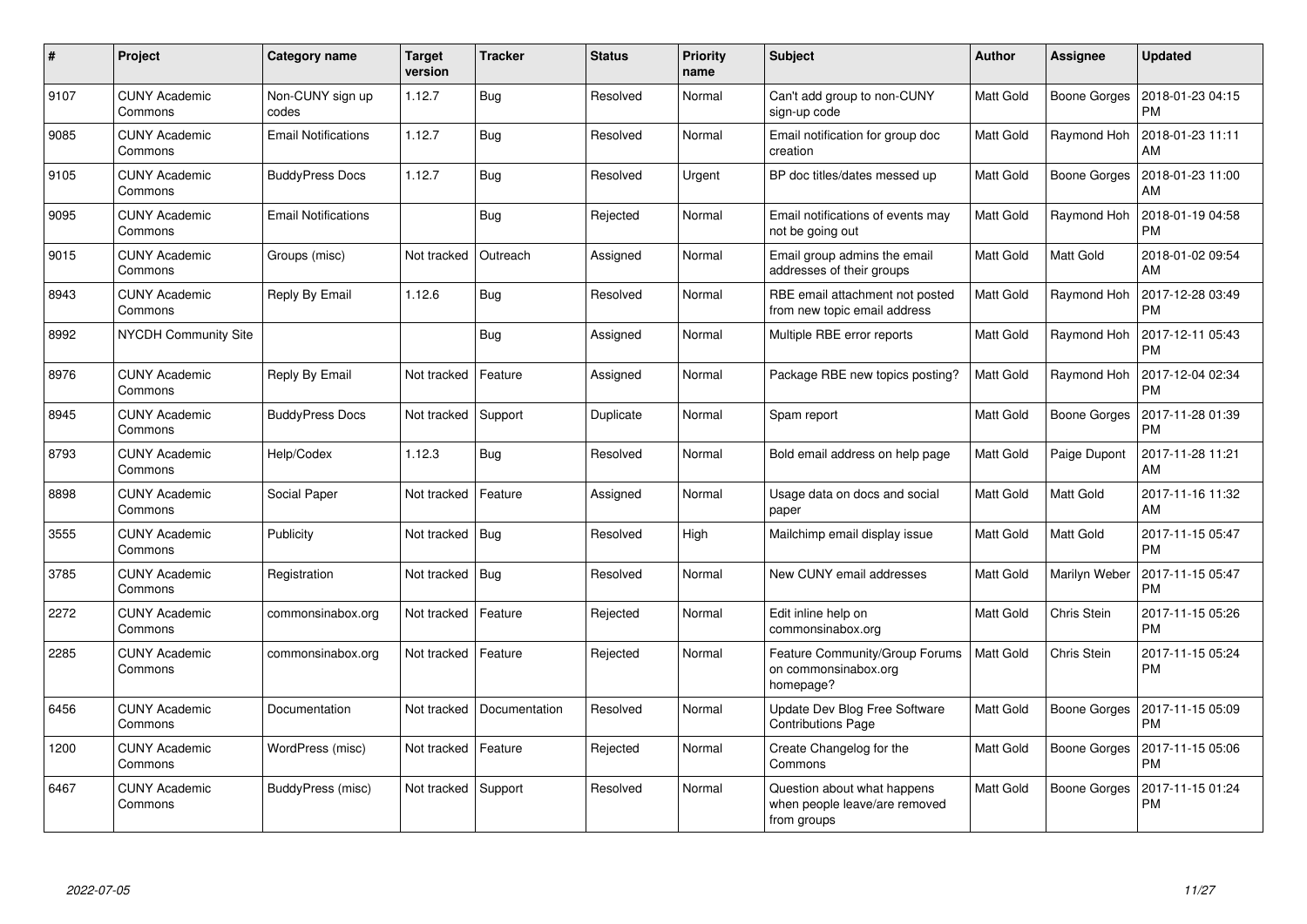| $\#$ | Project                         | Category name              | <b>Target</b><br>version | <b>Tracker</b> | <b>Status</b> | <b>Priority</b><br>name | <b>Subject</b>                                                                        | Author    | Assignee            | <b>Updated</b>                |
|------|---------------------------------|----------------------------|--------------------------|----------------|---------------|-------------------------|---------------------------------------------------------------------------------------|-----------|---------------------|-------------------------------|
| 8837 | <b>CUNY Academic</b><br>Commons |                            | Not tracked              | Feature        | Assigned      | Normal                  | Create a form to request info from<br>people requesting premium themes<br>and plugins | Matt Gold | Marilyn Weber       | 2017-11-14 03:35<br><b>PM</b> |
| 8902 | <b>CUNY Academic</b><br>Commons | Design                     | Not tracked              | Feature        | Assigned      | Normal                  | Report back on research on<br><b>BuddyPress themes</b>                                | Matt Gold | Michael Smith       | 2017-11-10 12:31<br><b>PM</b> |
| 8386 | <b>CUNY Academic</b><br>Commons | Reply By Email             | 1.12                     | Bug            | Resolved      | Normal                  | Post by email did not include<br>attachment                                           | Matt Gold | Raymond Hoh         | 2017-10-30 10:03<br>AM        |
| 8659 | <b>CUNY Academic</b><br>Commons | Help/Codex                 | 1.11.16                  | Bug            | Resolved      | Normal                  | Help email us link not working                                                        | Matt Gold | Raymond Hoh         | 2017-10-11 03:51<br><b>PM</b> |
| 8239 | <b>CUNY Academic</b><br>Commons |                            |                          | Bug            | Duplicate     | Normal                  | Help page should have an email<br>address on it                                       | Matt Gold | Paige Dupont        | 2017-10-11 11:28<br>AM        |
| 8692 | <b>CUNY Academic</b><br>Commons | <b>Email Notifications</b> | 1.11.15                  | Bug            | Resolved      | Normal                  | HTML not rendering in email<br>notifications                                          | Matt Gold | Raymond Hoh         | 2017-10-11 11:08<br>AM        |
| 8670 | <b>CUNY Academic</b><br>Commons | <b>Email Notifications</b> | 1.11.15                  | Feature        | Resolved      | Normal                  | Group Forum Notifications                                                             | Matt Gold | Raymond Hoh         | 2017-10-03 02:38<br><b>PM</b> |
| 8756 | <b>CUNY Academic</b><br>Commons | Group Blogs                | Future<br>release        | Feature        | Hold          | Normal                  | Connect multiple blogs to one<br>group?                                               | Matt Gold | Boone Gorges        | 2017-09-30 10:42<br>AM        |
| 8676 | <b>CUNY Academic</b><br>Commons | <b>Group Files</b>         | 1.12                     | Feature        | Resolved      | Normal                  | Share file description when a file is<br>uploaded in Email Notification               | Matt Gold | Paige Dupont        | 2017-09-28 03:58<br><b>PM</b> |
| 8702 | <b>CUNY Academic</b><br>Commons | Homepage Slides            | 1.11.13                  | Bug            | Resolved      | Normal                  | Homepage slider doesn't offer<br>option to move through slides                        | Matt Gold | <b>Boone Gorges</b> | 2017-09-14 11:37<br><b>PM</b> |
| 8660 | <b>CUNY Academic</b><br>Commons | <b>WordPress Themes</b>    | 1.11.12                  | <b>Bug</b>     | Resolved      | Normal                  | Search within theme directory issue   Matt Gold                                       |           | Boone Gorges        | 2017-09-05 11:48<br>AM        |
| 8625 | <b>CUNY Academic</b><br>Commons | Group Blogs                | 1.11.11                  | Support        | Resolved      | Normal                  | Group / Blog user role syncing not<br>working                                         | Matt Gold | Boone Gorges        | 2017-08-30 04:07<br><b>PM</b> |
| 8025 | <b>CUNY Academic</b><br>Commons | Group Forums               | 1.11.11                  | Bug            | Resolved      | Normal                  | HTML markup in group forum<br>notification                                            | Matt Gold | Daniel Jones        | 2017-08-25 11:38<br>AM        |
| 8510 | <b>CUNY Academic</b><br>Commons | <b>Public Portfolio</b>    | 1.11.10                  | Bug            | Resolved      | Normal                  | Social media icons crowded on<br>mobile view of Portfolio                             | Matt Gold | Boone Gorges        | 2017-08-22 05:31<br><b>PM</b> |
| 8183 | <b>CUNY Academic</b><br>Commons | Group Blogs                | 1.11.2                   | Bug            | Resolved      | Normal                  | Edit of Post creates notification<br>emails                                           | Matt Gold | Boone Gorges        | 2017-08-15 05:14<br><b>PM</b> |
| 8463 | <b>CUNY Academic</b><br>Commons | <b>Public Portfolio</b>    | 1.11.9                   | Bug            | Resolved      | Normal                  | Continued issues with portfolio<br>view on mobile device                              | Matt Gold | Daniel Jones        | 2017-08-13 07:44<br><b>PM</b> |
| 8460 | <b>CUNY Academic</b><br>Commons | <b>Public Portfolio</b>    | 1.11.9                   | Feature        | Resolved      | Normal                  | ORCID should be a social<br>networking field                                          | Matt Gold | Boone Gorges        | 2017-08-13 06:40<br><b>PM</b> |
| 5961 | <b>CUNY Academic</b><br>Commons | <b>WordPress Plugins</b>   | 1.9.26                   | Bug            | Resolved      | Normal                  | Multisite Clone duplicator plugin                                                     | Matt Gold | Boone Gorges        | 2017-07-18 02:56<br><b>PM</b> |
| 8290 | <b>CUNY Academic</b><br>Commons | <b>Public Portfolio</b>    | 1.11.6                   | Design/UX      | Resolved      | Normal                  | Problems with Commons profile on<br>mobile view                                       | Matt Gold | Daniel Jones        | 2017-07-10 03:07<br><b>PM</b> |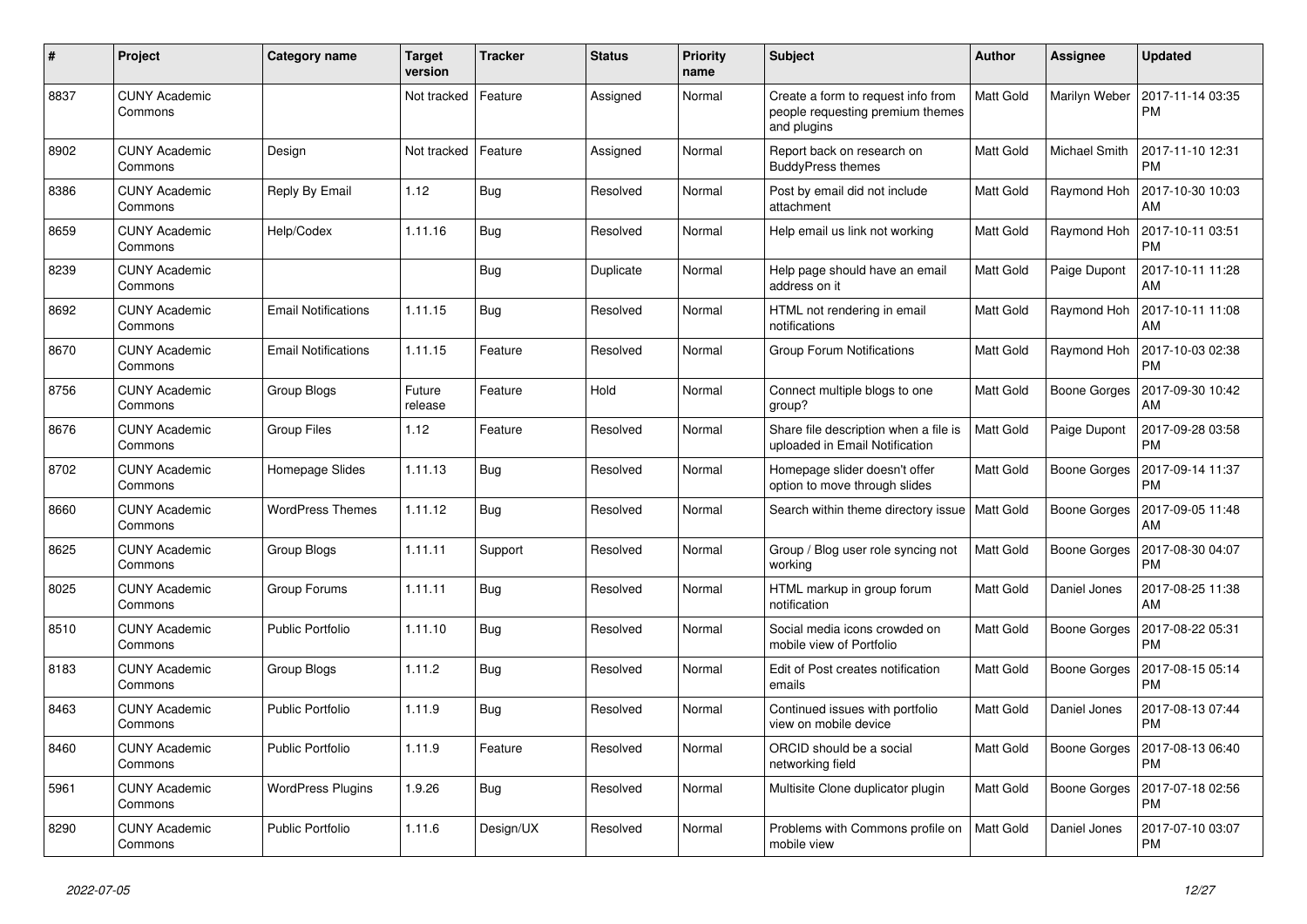| #    | Project                         | Category name     | <b>Target</b><br>version | <b>Tracker</b> | <b>Status</b> | <b>Priority</b><br>name | <b>Subject</b>                                                                  | Author           | <b>Assignee</b>     | <b>Updated</b>                |
|------|---------------------------------|-------------------|--------------------------|----------------|---------------|-------------------------|---------------------------------------------------------------------------------|------------------|---------------------|-------------------------------|
| 8380 | <b>CUNY Academic</b><br>Commons | commonsinabox.org | Not tracked              | Support        | Resolved      | Normal                  | Commons In a Box login issue                                                    | <b>Matt Gold</b> | Raymond Hoh         | 2017-06-29 03:44<br><b>PM</b> |
| 6683 | <b>CUNY Academic</b><br>Commons | Groups (misc)     | 1.11.2                   | Feature        | Resolved      | Normal                  | Update social network connection<br>options during group creation               | Matt Gold        | Daniel Jones        | 2017-06-01 11:39<br><b>PM</b> |
| 8204 | <b>CUNY Academic</b><br>Commons | commonsinabox.org | Not tracked              | Support        | Resolved      | Normal                  | How to create a group on<br>commonsinabox.org                                   | Matt Gold        | <b>Boone Gorges</b> | 2017-05-26 02:50<br><b>PM</b> |
| 8161 | <b>CUNY Academic</b><br>Commons |                   |                          | Bug            | Rejected      | Normal                  | Contact form info sent to Commons<br>email                                      | Matt Gold        | <b>Boone Gorges</b> | 2017-05-21 10:52<br><b>PM</b> |
| 2880 | <b>CUNY Academic</b><br>Commons | BuddyPress (misc) | 1.11                     | Feature        | Resolved      | Normal                  | RBE Group Post New Topic<br><b>Shortlink Addresses</b>                          | <b>Matt Gold</b> | Raymond Hoh         | 2017-05-18 01:04<br><b>PM</b> |
| 588  | <b>CUNY Academic</b><br>Commons | Group Forums      | 1.11                     | Feature        | Resolved      | Low                     | Quote feature on forums                                                         | Matt Gold        | Raymond Hoh         | 2017-05-18 12:49<br><b>PM</b> |
| 8121 | <b>CUNY Academic</b><br>Commons | Group Forums      |                          | Bug            | Rejected      | Normal                  | Forum reply oddities -- RBE/Hidden<br>replies                                   | Matt Gold        | Raymond Hoh         | 2017-05-10 01:39<br><b>PM</b> |
| 8051 | <b>NYCDH Community Site</b>     |                   |                          | <b>Bug</b>     | Resolved      | Normal                  | User reports registration problem                                               | Matt Gold        | Raymond Hoh         | 2017-04-27 04:29<br><b>PM</b> |
| 8050 | <b>NYCDH Community Site</b>     |                   |                          | <b>Bug</b>     | Rejected      | Normal                  | problem resetting pw                                                            | Matt Gold        | Raymond Hoh         | 2017-04-27 03:54<br><b>PM</b> |
| 8023 | <b>CUNY Academic</b><br>Commons | Reply By Email    | 1.10.18                  | Bug            | Resolved      | High                    | Reply to CAC Message gets<br>posted to forum                                    | Matt Gold        | Raymond Hoh         | 2017-04-25 02:35<br><b>PM</b> |
| 3175 | <b>CUNY Academic</b><br>Commons | Group Forums      | 1.11                     | Feature        | Resolved      | Normal                  | Replace Announcements with a<br>force-email option on new forum<br>posts        | Matt Gold        | Daniel Jones        | 2017-04-24 02:54<br><b>PM</b> |
| 7908 | <b>CUNY Academic</b><br>Commons | WordPress (misc)  | Not tracked              | Bug            | Resolved      | Low                     | Top nav inconsistent height issue                                               | Matt Gold        | <b>Boone Gorges</b> | 2017-04-04 09:45<br>PM        |
| 7907 | <b>CUNY Academic</b><br>Commons | WordPress (misc)  |                          | <b>Bug</b>     | Resolved      | High                    | Site header image shows up for<br>logged in user but not for logged<br>out user | Matt Gold        | <b>Boone Gorges</b> | 2017-04-04 03:16<br><b>PM</b> |
| 7906 | <b>CUNY Academic</b><br>Commons | Reply By Email    |                          | <b>Bug</b>     | Rejected      | Normal                  | RBE Did not post                                                                | Matt Gold        | Raymond Hoh         | 2017-04-04 01:10<br><b>PM</b> |
| 7755 | <b>CUNY Academic</b><br>Commons | Help/Codex        | Not tracked              | <b>Bug</b>     | Resolved      | Normal                  | help page not loading                                                           | Matt Gold        | scott voth          | 2017-03-25 11:10<br>AM        |
| 7823 | <b>CUNY Academic</b><br>Commons | Home Page         |                          | Feature        | Resolved      | High                    | animated gif on frontpage                                                       | Matt Gold        | Boone Gorges        | 2017-03-22 04:36<br>PM        |
| 7723 | <b>CUNY Academic</b><br>Commons | Public Portfolio  |                          | <b>Bug</b>     | Rejected      | Normal                  | Profile brackets                                                                | Matt Gold        | Boone Gorges        | 2017-02-27 04:00<br><b>PM</b> |
| 7715 | <b>CUNY Academic</b><br>Commons | Reply By Email    |                          | <b>Bug</b>     | Resolved      | Normal                  | 4 notifications of a single post by<br>email                                    | Matt Gold        | Raymond Hoh         | 2017-02-23 04:09<br><b>PM</b> |
| 7689 | <b>CUNY Academic</b><br>Commons |                   |                          | <b>Bug</b>     | Duplicate     | Immediate               | Commons in Blank State                                                          | Matt Gold        | Boone Gorges        | 2017-02-15 10:19<br><b>PM</b> |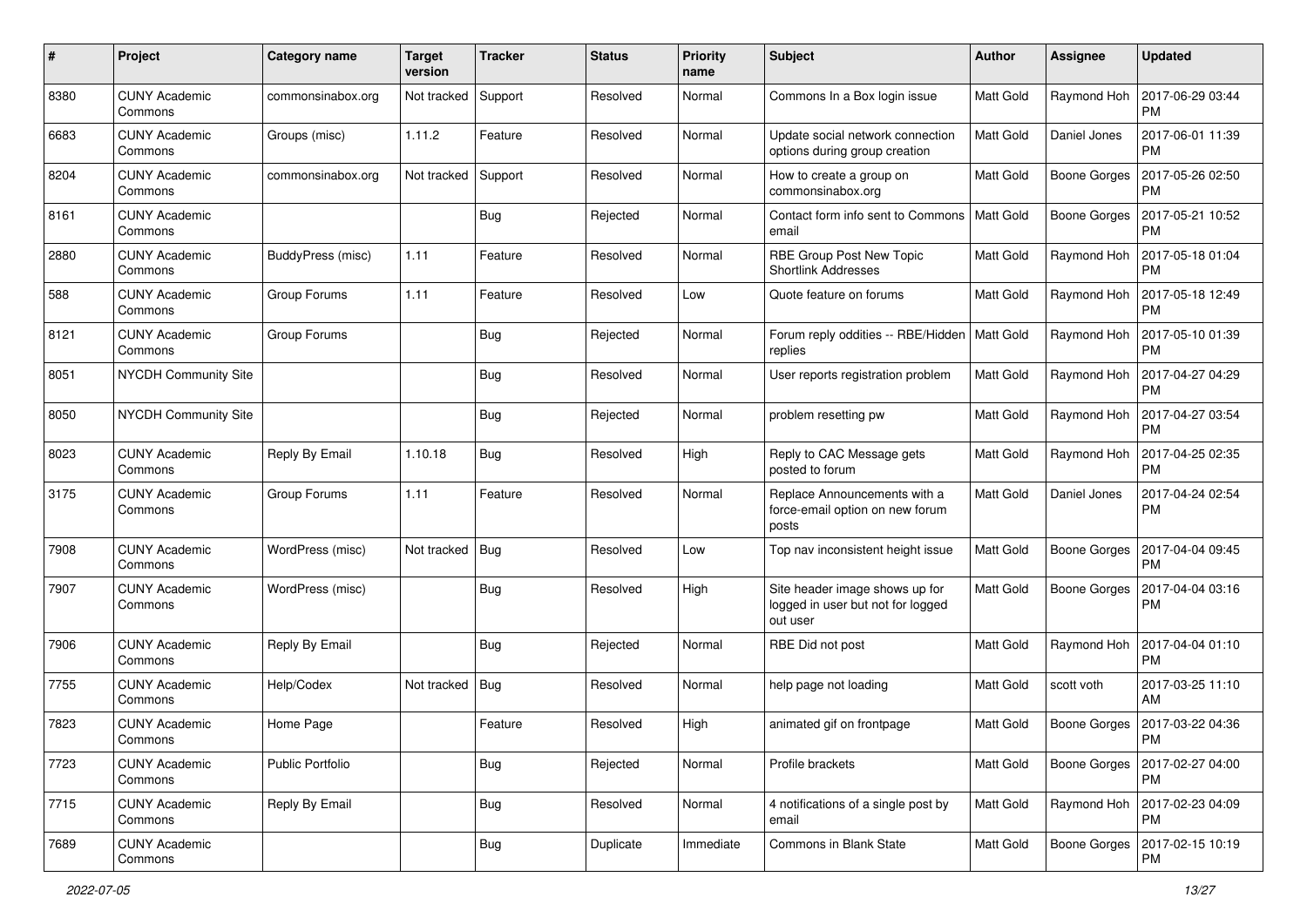| #    | Project                         | Category name              | <b>Target</b><br>version | <b>Tracker</b> | <b>Status</b> | <b>Priority</b><br>name | <b>Subject</b>                                                  | <b>Author</b> | Assignee            | <b>Updated</b>                |
|------|---------------------------------|----------------------------|--------------------------|----------------|---------------|-------------------------|-----------------------------------------------------------------|---------------|---------------------|-------------------------------|
| 7262 | <b>CUNY Academic</b><br>Commons | Home Page                  | 1.10.6                   | Feature        | Resolved      | Normal                  | replace "take a tour" widget on<br>CAC homepage                 | Matt Gold     | Boone Gorges        | 2016-12-28 03:34<br><b>PM</b> |
| 5316 | <b>CUNY Academic</b><br>Commons | User Experience            | Future<br>release        | Feature        | Assigned      | Normal                  | Prompt user email address updates   Matt Gold                   |               | <b>Stephen Real</b> | 2016-12-21 03:30<br><b>PM</b> |
| 7127 | <b>CUNY Academic</b><br>Commons | cuny.is                    |                          | Feature        | Resolved      | Normal                  | Remove cuny is form                                             | Matt Gold     | Matt Gold           | 2016-12-18 02:06<br><b>PM</b> |
| 4980 | <b>CUNY Academic</b><br>Commons | Home Page                  | Future<br>release        | Feature        | Assigned      | Normal                  | CAC Featured Content -- Adding<br>Randomization                 | Matt Gold     | Boone Gorges        | 2016-12-12 03:01<br><b>PM</b> |
| 769  | <b>CUNY Academic</b><br>Commons | Search                     |                          | Feature        | Duplicate     | Normal                  | <b>Test Out and Consider Installing</b><br>Sphinx Search Plugin | Matt Gold     | Dominic Giglio      | 2016-12-12 02:47<br><b>PM</b> |
| 1151 | <b>CUNY Academic</b><br>Commons | Wiki                       | Not tracked              | Feature        | Rejected      | High                    | Upgrade MediaWiki to latest                                     | Matt Gold     | Dominic Giglio      | 2016-12-12 10:46<br>AM        |
| 6995 | <b>CUNY Academic</b><br>Commons | Home Page                  | Not tracked              | Bug            | Assigned      | Normal                  | member filter on homepage not<br>working                        | Matt Gold     | Raymond Hoh         | 2016-12-11 09:46<br><b>PM</b> |
| 6992 | <b>CUNY Academic</b><br>Commons | Registration               | Not tracked              | Support        | Resolved      | High                    | User cannot activate account                                    | Matt Gold     | Boone Gorges        | 2016-12-08 11:13<br>AM        |
| 6686 | <b>CUNY Academic</b><br>Commons | Group Invitations          | 1.10.3                   | Bug            | Resolved      | Normal                  | Problems with auto-complete on<br>Send Invites tab              | Matt Gold     | Boone Gorges        | 2016-12-01 03:14<br><b>PM</b> |
| 6674 | <b>CUNY Academic</b><br>Commons | Reply By Email             | 1.10.3                   | Bug            | Resolved      | Normal                  | Member RBE responses to<br>document uploads                     | Matt Gold     | Raymond Hoh         | 2016-11-29 09:44<br><b>PM</b> |
| 6869 | <b>CUNY Academic</b><br>Commons | <b>Email Notifications</b> |                          | <b>Bug</b>     | Resolved      | Urgent                  | Report: Email notifications not<br>going out                    | Matt Gold     | Raymond Hoh         | 2016-11-29 09:44<br><b>PM</b> |
| 6872 | <b>CUNY Academic</b><br>Commons | Group Files                | Not tracked              | <b>Bug</b>     | Resolved      | Normal                  | Seeing a red PHP warning                                        | Matt Gold     | Boone Gorges        | 2016-11-29 02:39<br><b>PM</b> |
| 6695 | <b>CUNY Academic</b><br>Commons | <b>Group Announcments</b>  | 1.10.3                   | <b>Bug</b>     | Duplicate     | Normal                  | Member reply to announcement<br>goes to Commons address         | Matt Gold     | Raymond Hoh         | 2016-11-22 01:46<br>AM        |
| 6629 | <b>CUNY Academic</b><br>Commons | <b>Email Notifications</b> | 1.10.2                   | Bug            | Resolved      | Normal                  | email footer demphasizes RBE                                    | Matt Gold     | Raymond Hoh         | 2016-11-20 09:23<br>AM        |
| 6773 | <b>CUNY Academic</b><br>Commons | Registration               |                          | Support        | Resolved      | Normal                  | tracking non-CUNY sign-up codes                                 | Matt Gold     | Boone Gorges        | 2016-11-17 01:15<br>AM        |
| 6680 | <b>CUNY Academic</b><br>Commons | Groups (misc)              | 1.10.2                   | Feature        | Resolved      | Normal                  | Make "All email" default on group<br>creation                   | Matt Gold     | Boone Gorges        | 2016-11-11 04:20<br><b>PM</b> |
| 6143 | <b>CUNY Academic</b><br>Commons | Events                     | 1.10.1                   | Documentation  | Resolved      | Normal                  | Calendar Embed documentation                                    | Matt Gold     | scott voth          | 2016-11-11 11:02<br>AM        |
| 6671 | <b>CUNY Academic</b><br>Commons | Reply By Email             | Not tracked              | Bug            | Assigned      | Normal                  | 'Post too often" RBE error<br>message                           | Matt Gold     | Raymond Hoh         | 2016-11-11 09:55<br>AM        |
| 6623 | CUNY Academic<br>Commons        | <b>Email Notifications</b> | 1.10.1                   | <b>Bug</b>     | Resolved      | Normal                  | Add blank line in cross-posted<br>email notifications           | Matt Gold     | Daniel Jones        | 2016-11-08 01:07<br>PM        |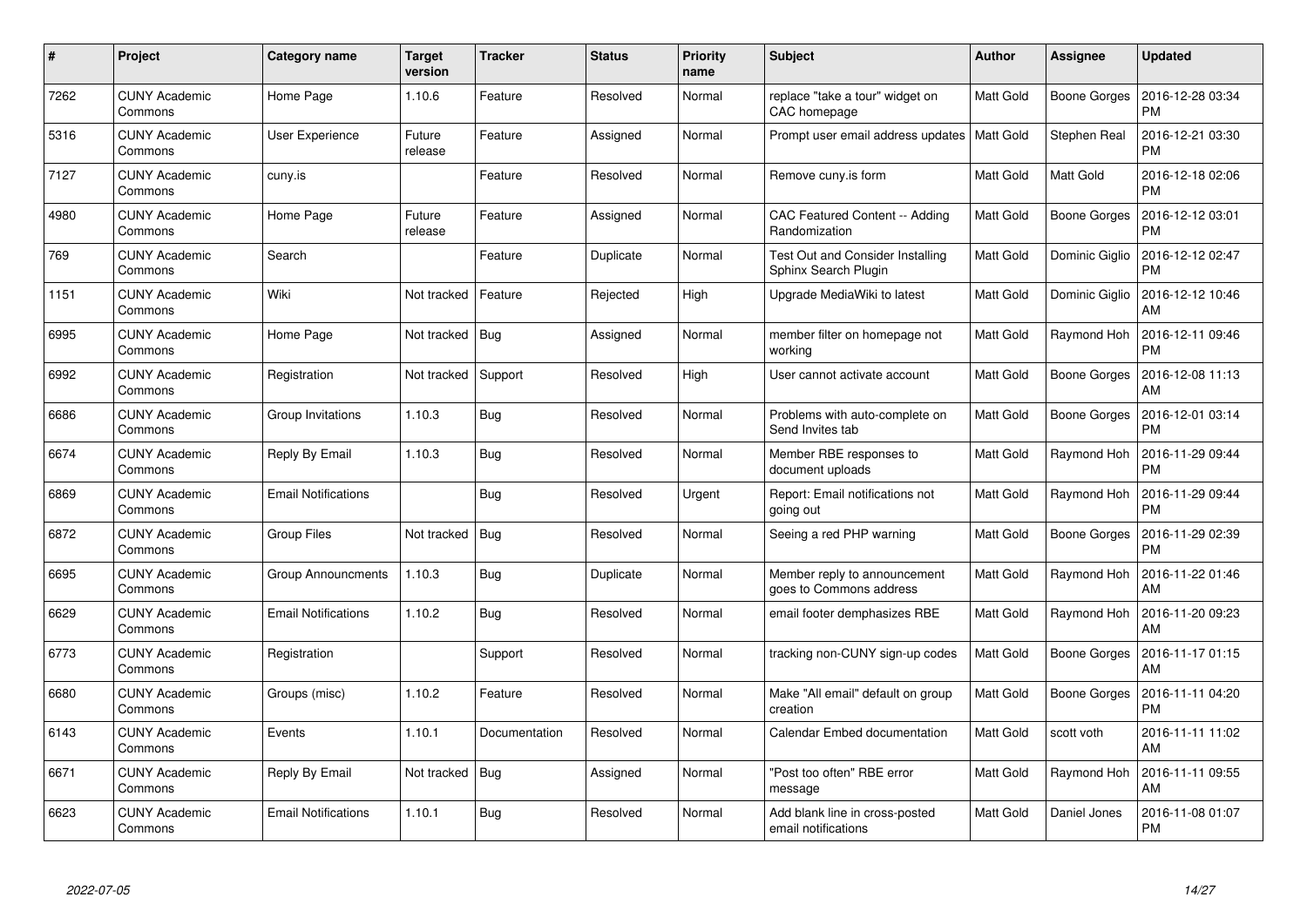| #    | Project                         | Category name            | <b>Target</b><br>version | <b>Tracker</b> | <b>Status</b> | Priority<br>name | <b>Subject</b>                                                                     | Author           | <b>Assignee</b>     | <b>Updated</b>                |
|------|---------------------------------|--------------------------|--------------------------|----------------|---------------|------------------|------------------------------------------------------------------------------------|------------------|---------------------|-------------------------------|
| 6075 | <b>CUNY Academic</b><br>Commons | WordPress (misc)         | 1.9.32                   | Bug            | Resolved      | Normal           | Suppress useless warnings on<br>sub-blog dashboards                                | Matt Gold        | Daniel Jones        | 2016-11-01 10:06<br><b>PM</b> |
| 2049 | <b>CUNY Academic</b><br>Commons | Group Forums             | 1.10                     | Feature        | Resolved      | Normal           | Rich-text forum posts                                                              | Matt Gold        | Raymond Hoh         | 2016-11-01 11:21<br>AM        |
| 5342 | <b>CUNY Academic</b><br>Commons | Registration             | 1.10                     | Feature        | Resolved      | Normal           | Create auto-emails to people on<br>Unconfirmed list to nudge towards<br>completion | Matt Gold        | <b>Boone Gorges</b> | 2016-10-31 01:48<br><b>PM</b> |
| 5717 | <b>CUNY Academic</b><br>Commons | Events                   | 1.10                     | Bug            | Resolved      | Normal           | Events not showing up on sitewide<br>events calendar                               | <b>Matt Gold</b> | Raymond Hoh         | 2016-10-27 11:49<br>AM        |
| 6404 | <b>CUNY Academic</b><br>Commons | Registration             | 1.9.32                   | Feature        | Resolved      | Normal           | Registration page text change                                                      | Matt Gold        | Boone Gorges        | 2016-10-25 01:47<br><b>PM</b> |
| 6426 | <b>CUNY Academic</b><br>Commons | Spam/Spam<br>Prevention  | Future<br>release        | Feature        | Assigned      | Normal           | Force captcha on all comments?                                                     | Matt Gold        | <b>Tahir Butt</b>   | 2016-10-24 02:06<br><b>PM</b> |
| 615  | <b>CUNY Academic</b><br>Commons | BuddyPress (misc)        |                          | Feature        | Rejected      | Low              | 'Enter" should trigger autocomplete<br>event                                       | Matt Gold        | <b>Boone Gorges</b> | 2016-10-24 11:49<br>AM        |
| 1215 | <b>CUNY Academic</b><br>Commons | <b>WordPress Themes</b>  |                          | Feature        | Rejected      | Normal           | Consider Buying Viva Themes<br>Pack                                                | Matt Gold        | Matt Gold           | 2016-10-24 11:41<br>AM        |
| 3090 | <b>CUNY Academic</b><br>Commons | Twitter page             | Future<br>release        | Feature        | Assigned      | Normal           | Prevent Retweets from showing up<br>on Commons twitter page                        | Matt Gold        | <b>Tahir Butt</b>   | 2016-10-24 11:31<br>AM        |
| 506  | <b>CUNY Academic</b><br>Commons | <b>BuddyPress (misc)</b> |                          | Feature        | Rejected      | Normal           | Attachments for Group<br><b>Announcement Posts</b>                                 | Matt Gold        | <b>Boone Gorges</b> | 2016-10-24 11:20<br>AM        |
| 6413 | <b>CUNY Academic</b><br>Commons | WordPress - Media        |                          | Bug            | Duplicate     | Normal           | Images not showing up                                                              | Matt Gold        | Boone Gorges        | 2016-10-24 10:16<br>AM        |
| 5221 | <b>CUNY Academic</b><br>Commons | Reply By Email           | 1.10                     | <b>Bug</b>     | Resolved      | Normal           | Alter Error messages for RBE                                                       | Matt Gold        | Raymond Hoh         | 2016-10-24 02:11<br>AM        |
| 6365 | <b>CUNY Academic</b><br>Commons | BuddyPress (misc)        | Not tracked              | Feature        | Duplicate     | Normal           | Create Undergraduate Student<br>status/role on the CAC                             | Matt Gold        | <b>Boone Gorges</b> | 2016-10-20 11:38<br>AM        |
| 6350 | <b>CUNY Academic</b><br>Commons | Blogs (BuddyPress)       | 1.9.31                   | Bug            | Resolved      | Normal           | Editing blog posts results in activity<br>items                                    | Matt Gold        | Boone Gorges        | 2016-10-18 09:24<br><b>PM</b> |
| 2695 | <b>CUNY Academic</b><br>Commons | WordPress (misc)         | 1.10                     | Feature        | Resolved      | Normal           | Create Private File Uploads for<br><b>Blogs</b>                                    | Matt Gold        | Boone Gorges        | 2016-10-18 09:45<br>AM        |
| 6220 | <b>CUNY Academic</b><br>Commons | Support                  | Not tracked              | Documentation  | Resolved      | Normal           | Add password protection info to<br>privacy page                                    | Matt Gold        | scott voth          | 2016-10-16 11:36<br>AM        |
| 6298 | <b>CUNY Academic</b><br>Commons | User Experience          | Not tracked              | Design/UX      | Assigned      | Normal           | Examine data from survey                                                           | Matt Gold        | Margaret<br>Galvan  | 2016-10-14 12:16<br><b>PM</b> |
| 4082 | <b>CUNY Academic</b><br>Commons | Events                   | 1.10                     | Feature        | Resolved      | Normal           | Events Calendar: Expose sitewide<br>events listings                                | <b>Matt Gold</b> | Samantha<br>Raddatz | 2016-10-13 03:58<br><b>PM</b> |
| 2670 | <b>CUNY Academic</b><br>Commons | <b>Public Portfolio</b>  |                          | Feature        | Duplicate     | Normal           | Design review of our new profile<br>header                                         | Matt Gold        | Matt Gold           | 2016-10-13 12:46<br><b>PM</b> |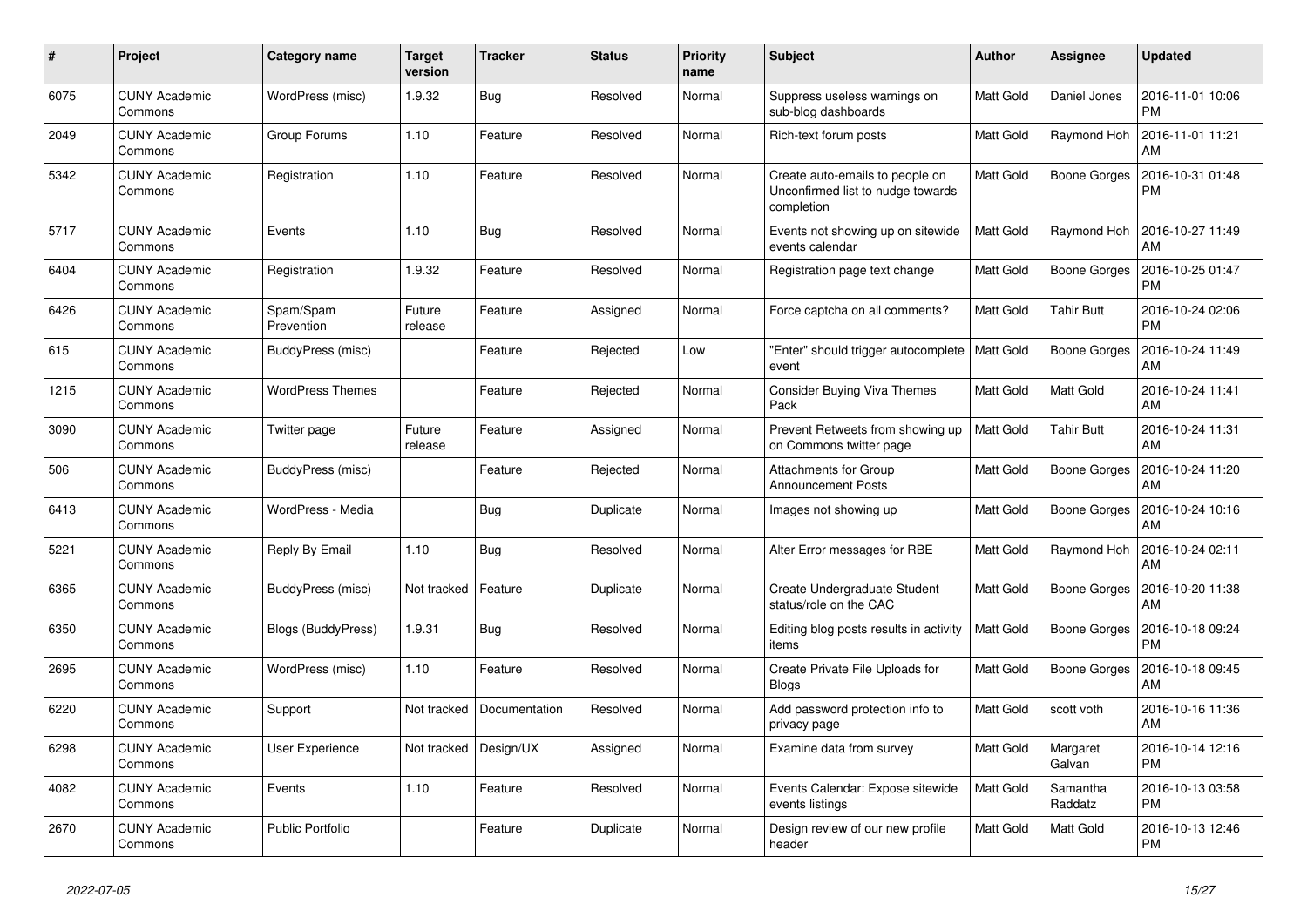| #    | Project                         | Category name            | <b>Target</b><br>version | <b>Tracker</b> | <b>Status</b>        | <b>Priority</b><br>name | <b>Subject</b>                                                                                           | <b>Author</b> | Assignee            | <b>Updated</b>                |
|------|---------------------------------|--------------------------|--------------------------|----------------|----------------------|-------------------------|----------------------------------------------------------------------------------------------------------|---------------|---------------------|-------------------------------|
| 4903 | <b>CUNY Academic</b><br>Commons | Events                   | Future<br>release        | Design/UX      | Assigned             | Normal                  | Improving visual appearance of<br>event calendars                                                        | Matt Gold     | Boone Gorges        | 2016-10-13 11:51<br>AM        |
| 5696 | <b>CUNY Academic</b><br>Commons | Events                   | Future<br>release        | Feature        | Assigned             | Normal                  | Events Calendar - display options /<br>calendar aggregation                                              | Matt Gold     | <b>Boone Gorges</b> | 2016-10-13 11:44<br>AM        |
| 6115 | <b>CUNY Academic</b><br>Commons | Publicity                | Not tracked              | Feature        | Assigned             | Normal                  | create digital signage for GC                                                                            | Matt Gold     | scott voth          | 2016-10-11 10:09<br><b>PM</b> |
| 6126 | <b>CUNY Academic</b><br>Commons | Wiki                     | Not tracked              | Bug            | Resolved             | Normal                  | <b>CUNY DHI Guide</b>                                                                                    | Matt Gold     | Boone Gorges        | 2016-10-09 02:59<br><b>PM</b> |
| 6082 | <b>CUNY Academic</b><br>Commons | <b>WordPress Themes</b>  | 1.9.29                   | Bug            | Resolved             | Immediate               | Sites down                                                                                               | Matt Gold     | <b>Boone Gorges</b> | 2016-09-23 03:32<br><b>PM</b> |
| 5954 | <b>CUNY Academic</b><br>Commons |                          | Not tracked              | Feature        | Resolved             | Normal                  | replace video on homepage with<br>featured sites/groups                                                  | Matt Gold     | Boone Gorges        | 2016-09-23 02:23<br><b>PM</b> |
| 6014 | <b>CUNY Academic</b><br>Commons | Publicity                | Future<br>release        | Publicity      | Reporter<br>Feedback | Normal                  | Google search listing                                                                                    | Matt Gold     | Boone Gorges        | 2016-09-21 03:48<br><b>PM</b> |
| 5978 | <b>CUNY Academic</b><br>Commons | BuddyPress (misc)        | Not tracked              | Feature        | Resolved             | Normal                  | Add Undergraduate Student to<br>Checkable filters on People page                                         | Matt Gold     | Boone Gorges        | 2016-09-04 09:48<br><b>PM</b> |
| 5977 | <b>CUNY Academic</b><br>Commons | Registration             | Not tracked              | Feature        | Resolved             | Normal                  | Add Undergraduate Student to list<br>of Profile choices upon registration                                | Matt Gold     | <b>Boone Gorges</b> | 2016-09-04 09:47<br><b>PM</b> |
| 5955 | <b>CUNY Academic</b><br>Commons | Outreach                 | Future<br>release        | Feature        | Assigned             | Normal                  | Create auto-newsletter for<br>commons members                                                            | Matt Gold     | Luke Waltzer        | 2016-08-30 10:34<br>AM        |
| 5925 | <b>CUNY Academic</b><br>Commons | <b>WordPress Plugins</b> | 1.9.26                   | Feature        | Resolved             | High                    | Add Github Embed plugin                                                                                  | Matt Gold     | <b>Boone Gorges</b> | 2016-08-24 12:56<br><b>PM</b> |
| 5890 | <b>CUNY Academic</b><br>Commons | <b>Commons Profile</b>   | 1.9.24                   | Bug            | Resolved             | Normal                  | Commons user profile erroneously<br>indicates a group for a member                                       | Matt Gold     | <b>Boone Gorges</b> | 2016-08-11 11:53<br><b>PM</b> |
| 5881 | <b>CUNY Academic</b><br>Commons | Groups (misc)            | 1.9.24                   | Bug            | Resolved             | Normal                  | shown "Request membership"<br>button when admin/creator of group                                         | Matt Gold     | Boone Gorges        | 2016-08-11 10:56<br><b>PM</b> |
| 5879 | <b>CUNY Academic</b><br>Commons | Group Forums             | 1.10                     | Feature        | Resolved             | Normal                  | Enable Group Forums By Default                                                                           | Matt Gold     | Boone Gorges        | 2016-08-11 10:40<br><b>PM</b> |
| 5880 | <b>CUNY Academic</b><br>Commons | Groups (misc)            | 1.10                     | Bug            | Resolved             | Normal                  | Option to send invites to group<br>shown in group creation process<br>even when no invitees are selected | Matt Gold     | Paige Dupont        | 2016-08-11 11:55<br>AM        |
| 5878 | <b>CUNY Academic</b><br>Commons | Group Blogs              | 1.10                     | <b>Bug</b>     | Resolved             | Normal                  | Group Blog creation improvements                                                                         | Matt Gold     | Boone Gorges        | 2016-08-10 09:36<br><b>PM</b> |
| 5823 | <b>CUNY Academic</b><br>Commons | Domain Mapping           | 1.9.22                   | Support        | Resolved             | Normal                  | <b>Redirect CFR sites</b>                                                                                | Matt Gold     | Boone Gorges        | 2016-08-01 11:58<br><b>PM</b> |
| 5840 | <b>NYCDH Community Site</b>     |                          |                          | <b>Bug</b>     | Resolved             | Normal                  | request membership in private<br>group issue                                                             | Matt Gold     | Raymond Hoh         | 2016-07-26 06:58<br>AM        |
| 5767 | <b>CUNY Academic</b><br>Commons | WordPress (misc)         | 1.9.20                   | Feature        | Resolved             | Normal                  | Migrate the social paper cbox site<br>into the Commons                                                   | Matt Gold     | <b>Boone Gorges</b> | 2016-07-21 03:52<br><b>PM</b> |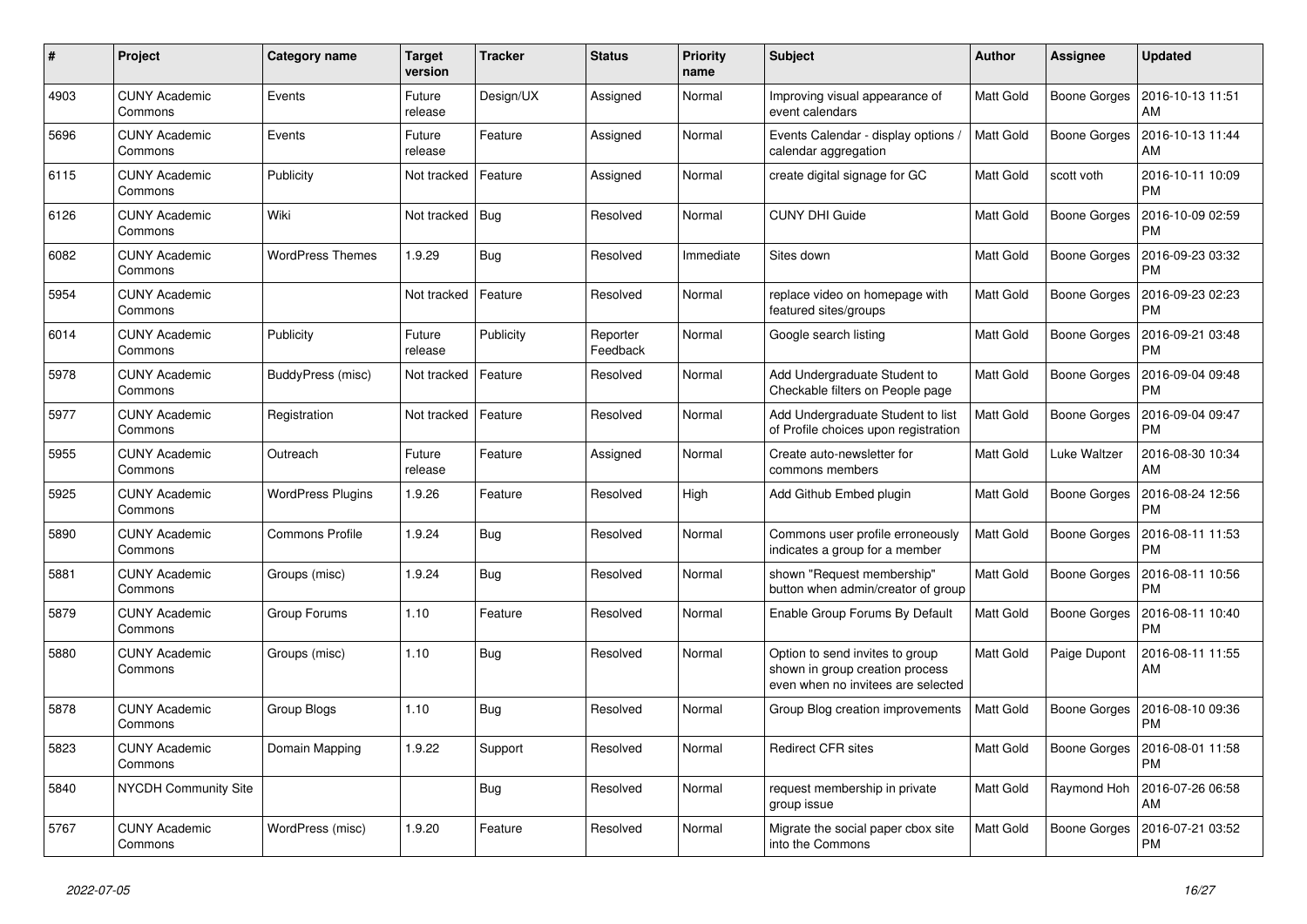| #    | Project                         | <b>Category name</b>      | <b>Target</b><br>version | <b>Tracker</b> | <b>Status</b> | <b>Priority</b><br>name | <b>Subject</b>                                                                | <b>Author</b> | <b>Assignee</b> | <b>Updated</b>                |
|------|---------------------------------|---------------------------|--------------------------|----------------|---------------|-------------------------|-------------------------------------------------------------------------------|---------------|-----------------|-------------------------------|
| 5519 | NYCDH Community Site            |                           |                          | Feature        | Resolved      | Normal                  | Add all NYCDH members to the<br>Announcements Group                           | Matt Gold     | Raymond Hoh     | 2016-07-20 07:30<br><b>PM</b> |
| 5742 | <b>NYCDH Community Site</b>     |                           |                          | <b>Bug</b>     | Resolved      | Normal                  | images in slideshow not working                                               | Matt Gold     | Raymond Hoh     | 2016-07-20 07:24<br><b>PM</b> |
| 5738 | <b>CUNY Academic</b><br>Commons | Group Forums              |                          | <b>Bug</b>     | Rejected      | Normal                  | Forum post list formatting didn't<br>come through                             | Matt Gold     | Boone Gorges    | 2016-07-02 01:09<br><b>PM</b> |
| 5736 | <b>CUNY Academic</b><br>Commons | WordPress (misc)          | Not tracked              | Support        | Resolved      | Normal                  | Create GCDI dev site                                                          | Matt Gold     | Boone Gorges    | 2016-06-27 04:23<br><b>PM</b> |
| 5516 | <b>CUNY Academic</b><br>Commons | Social Paper              | 1.9.19                   | Bug            | Rejected      | Normal                  | Adding a link to Social Paper jumps<br>position to top of page                | Matt Gold     | Boone Gorges    | 2016-06-21 09:54<br><b>PM</b> |
| 5693 | <b>CUNY Academic</b><br>Commons | Social Paper              | Not tracked              | Publicity      | Resolved      | Normal                  | Social Paper Stats for grant report                                           | Matt Gold     | Boone Gorges    | 2016-06-14 09:21<br><b>PM</b> |
| 5691 | <b>CUNY Academic</b><br>Commons | <b>Blogs (BuddyPress)</b> | Future<br>release        | Bug            | Assigned      | High                    | Differing numbers on Sites display                                            | Matt Gold     | Raymond Hoh     | 2016-06-13 01:37<br><b>PM</b> |
| 5631 | <b>CUNY Academic</b><br>Commons | <b>WordPress Plugins</b>  | 1.9.17                   | Feature        | Resolved      | Normal                  | WP Super Edit Plugin                                                          | Matt Gold     | Boone Gorges    | 2016-06-01 11:57<br><b>PM</b> |
| 335  | <b>CUNY Academic</b><br>Commons | Wiki                      |                          | Bug            | Rejected      | Normal                  | Link attribute on images is stripped<br>when MW pages are edited              | Matt Gold     | Boone Gorges    | 2016-05-31 12:17<br><b>PM</b> |
| 5513 | <b>CUNY Academic</b><br>Commons | Reply By Email            | 1.9.17                   | <b>Bug</b>     | Resolved      | Low                     | Header issues on a RBE post                                                   | Matt Gold     | Raymond Hoh     | 2016-05-31 11:44<br>AM        |
| 5606 | <b>CUNY Academic</b><br>Commons | Group Forums              | Not tracked              | Feature        | Resolved      | Normal                  | Allow .txt files as forum post<br>attachments                                 | Matt Gold     | Boone Gorges    | 2016-05-24 07:37<br>AM        |
| 5556 | <b>CUNY Academic</b><br>Commons | WordPress (misc)          | 1.9.16                   | Bug            | Resolved      | Normal                  | Blog comment leads to<br>unauthorized post warning                            | Matt Gold     | Boone Gorges    | 2016-05-21 11:12<br><b>PM</b> |
| 5512 | <b>CUNY Academic</b><br>Commons | <b>WordPress Plugins</b>  | 1.9.15                   | Feature        | Resolved      | Normal                  | Update premium plugin -- Google<br><b>Drive</b>                               | Matt Gold     | Boone Gorges    | 2016-05-11 11:12<br><b>PM</b> |
| 5411 | <b>CUNY Academic</b><br>Commons | <b>WordPress Themes</b>   | 1.10                     | Feature        | Resolved      | Normal                  | Child theme for the MALS program                                              | Matt Gold     | Daniel Jones    | 2016-05-09 08:51<br><b>PM</b> |
| 5520 | NYCDH Community Site            |                           |                          | Feature        | Resolved      | Normal                  | Auto-Add Newly Registered<br>Members to the Announcements<br>Group            | Matt Gold     | Raymond Hoh     | 2016-05-03 07:25<br>PM        |
| 5504 | <b>CUNY Academic</b><br>Commons | <b>WordPress Plugins</b>  |                          | Support        | Resolved      | Normal                  | Embedding CartoDB maps                                                        | Matt Gold     | Boone Gorges    | 2016-04-30 10:49<br>AM        |
| 5486 | <b>CUNY Academic</b><br>Commons | <b>BuddyPress Docs</b>    | 1.9.15                   | Bug            | Resolved      | Low                     | Doc history not showing up                                                    | Matt Gold     | Boone Gorges    | 2016-04-24 11:50<br>AM        |
| 5440 | <b>CUNY Academic</b><br>Commons |                           |                          | <b>Bug</b>     | Rejected      | Normal                  | New account notification email<br>question                                    | Matt Gold     | Raymond Hoh     | 2016-04-21 12:12<br>AM        |
| 5447 | <b>NYCDH Community Site</b>     |                           |                          | <b>Bug</b>     | Resolved      | Normal                  | Forum post notification doesn't note   Matt Gold<br>presence of an attachment |               | Raymond Hoh     | 2016-04-15 12:19<br><b>PM</b> |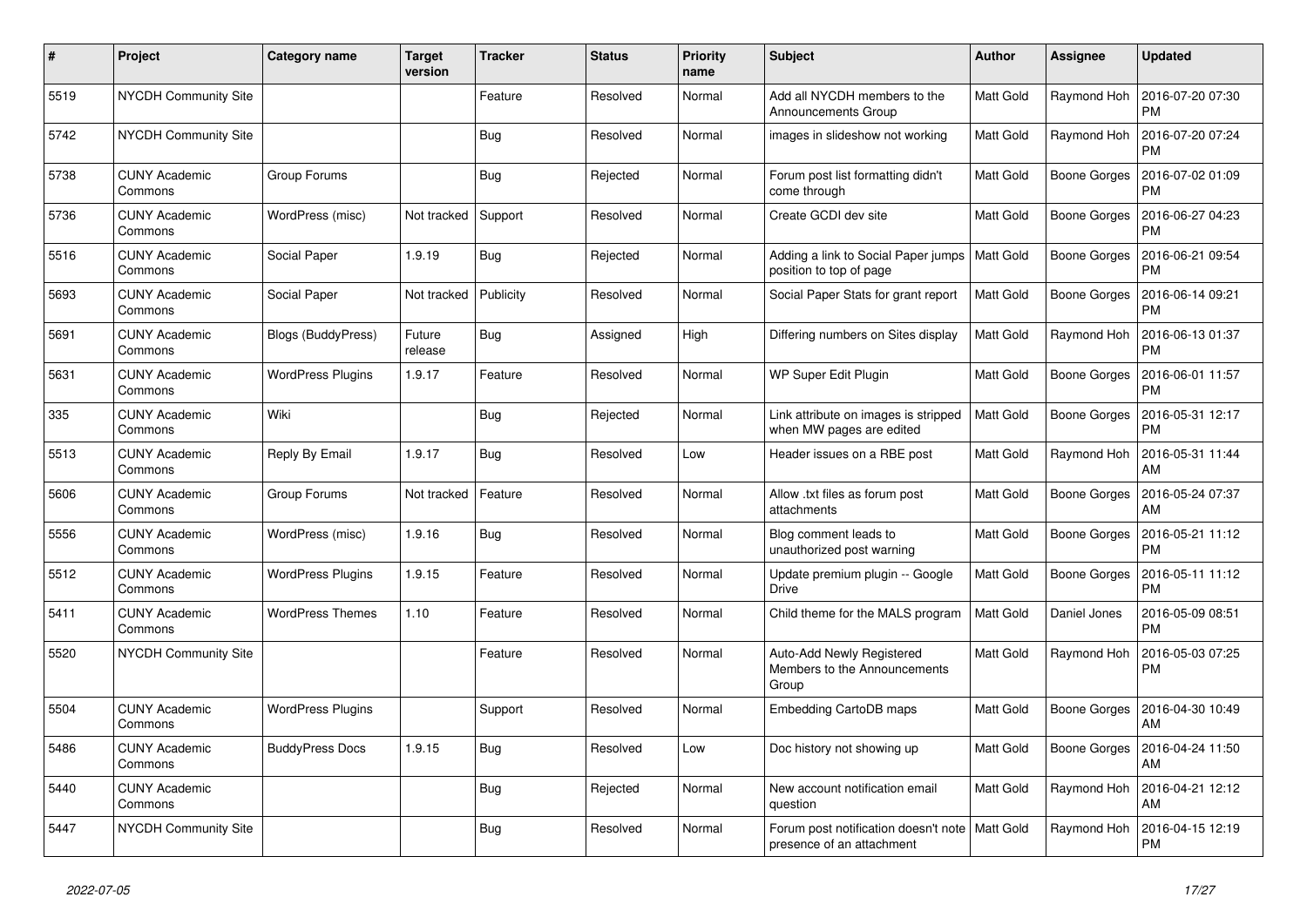| $\pmb{\#}$ | Project                         | <b>Category name</b>       | <b>Target</b><br>version | <b>Tracker</b> | <b>Status</b> | <b>Priority</b><br>name | Subject                                                                                      | Author           | Assignee            | <b>Updated</b>                |
|------------|---------------------------------|----------------------------|--------------------------|----------------|---------------|-------------------------|----------------------------------------------------------------------------------------------|------------------|---------------------|-------------------------------|
| 3657       | <b>CUNY Academic</b><br>Commons | WordPress (misc)           | Not tracked              | Feature        | <b>New</b>    | Normal                  | Create alert for GC email<br>addresses                                                       | Matt Gold        | Matt Gold           | 2016-04-14 11:29<br><b>PM</b> |
| 5445       | <b>NYCDH Community Site</b>     |                            |                          | <b>Bug</b>     | Resolved      | Normal                  | Private group question                                                                       | Matt Gold        | Raymond Hoh         | 2016-04-13 01:58<br><b>PM</b> |
| 5442       | <b>CUNY Academic</b><br>Commons | cuny.is                    | 1.9.14                   | Bug            | Resolved      | Normal                  | Shortlink creation problem                                                                   | Matt Gold        | <b>Boone Gorges</b> | 2016-04-12 11:03<br><b>PM</b> |
| 5222       | <b>CUNY Academic</b><br>Commons | <b>Email Notifications</b> | Not tracked              | Feature        | Resolved      | Normal                  | Change email address in the footer<br>of email notifications                                 | <b>Matt Gold</b> | <b>Matt Gold</b>    | 2016-04-08 11:49<br>AM        |
| 5415       | <b>CUNY Academic</b><br>Commons | Reply By Email             | 1.9.13                   | Bug            | Resolved      | Normal                  | Received a "Your RBE Message<br>could not be posted" error even<br>though the message posted | Matt Gold        | Raymond Hoh         | 2016-04-07 03:41<br><b>PM</b> |
| 5097       | <b>CUNY Academic</b><br>Commons | Registration               | Not tracked              | Support        | Resolved      | Normal                  | Bulk account creation                                                                        | Matt Gold        | Boone Gorges        | 2016-04-07 11:14<br>AM        |
| 4405       | <b>CUNY Academic</b><br>Commons | <b>Public Portfolio</b>    | 1.9.12                   | Bug            | Resolved      | Normal                  | New portfolio text not saving                                                                | Matt Gold        | Boone Gorges        | 2016-04-04 02:12<br>PM        |
| 4676       | <b>CUNY Academic</b><br>Commons | Events                     | 1.9.12                   | Feature        | Resolved      | Normal                  | Offer silent option (no email<br>notification) for events calendar in<br>groups              | Matt Gold        | Daniel Jones        | 2016-03-28 03:57<br><b>PM</b> |
| 3497       | <b>CUNY Academic</b><br>Commons | Publicity                  | Not tracked              | Bug            | Resolved      | Normal                  | News blog post & hero slide on free   Matt Gold<br>software contributions                    |                  | scott voth          | 2016-03-09 06:48<br><b>PM</b> |
| 3370       | <b>CUNY Academic</b><br>Commons | <b>WordPress Plugins</b>   | Not tracked              | Outreach       | Resolved      | Normal                  | Package Registration Plugin for<br><b>WP Repo Release</b>                                    | Matt Gold        | Raymond Hoh         | 2016-03-08 11:57<br>AM        |
| 1382       | <b>CUNY Academic</b><br>Commons | WordPress (misc)           | Not tracked              | Outreach       | Resolved      | Normal                  | <b>Add Recent Commons</b><br>Presentations to "Campus<br>Outreach" Tab on News Blog          | Matt Gold        | scott voth          | 2016-03-04 08:48<br>AM        |
| 3369       | <b>CUNY Academic</b><br>Commons | Reply By Email             | Not tracked              | Outreach       | Hold          | Normal                  | Release reply by email to WP<br>plugin directory                                             | Matt Gold        | Raymond Hoh         | 2016-03-01 12:46<br><b>PM</b> |
| 5220       | <b>CUNY Academic</b><br>Commons | Reply By Email             | 1.9.9                    | Bug            | Resolved      | Normal                  | Post by Email error                                                                          | Matt Gold        | Raymond Hoh         | 2016-03-01 12:30<br><b>PM</b> |
| 5274       | <b>CUNY Academic</b><br>Commons |                            |                          | <b>Bug</b>     | Resolved      | Normal                  | RBE - received erroneous<br>notification of reply not being<br>posted                        | Matt Gold        |                     | 2016-02-29 03:46<br><b>PM</b> |
| 4986       | <b>CUNY Academic</b><br>Commons | ZenDesk                    | Not tracked              | Support        | Assigned      | Normal                  | Prepare documentation for<br>Zendesk re web widget                                           | Matt Gold        | Samantha<br>Raddatz | 2016-02-25 03:09<br><b>PM</b> |
| 861        | <b>CUNY Academic</b><br>Commons | WordPress (misc)           | Not tracked              | Feature        | Rejected      | Normal                  | Embed Wikipedia Page in About<br>Page                                                        | Matt Gold        | Matt Gold           | 2016-02-23 06:00<br>PM        |
| 636        | <b>CUNY Academic</b><br>Commons | WordPress (misc)           | Not tracked Support      |                | Assigned      | Normal                  | Create Lynda.com-like Table of<br>Contents for Prospective Tutorial<br>Screencasts           | Matt Gold        | scott voth          | 2016-02-23 03:12<br><b>PM</b> |
| 4070       | <b>CUNY Academic</b><br>Commons | Analytics                  | Not tracked Support      |                | Assigned      | Normal                  | Request for JITP site analytics                                                              | Matt Gold        | Seth Persons        | 2016-02-23 03:09<br><b>PM</b> |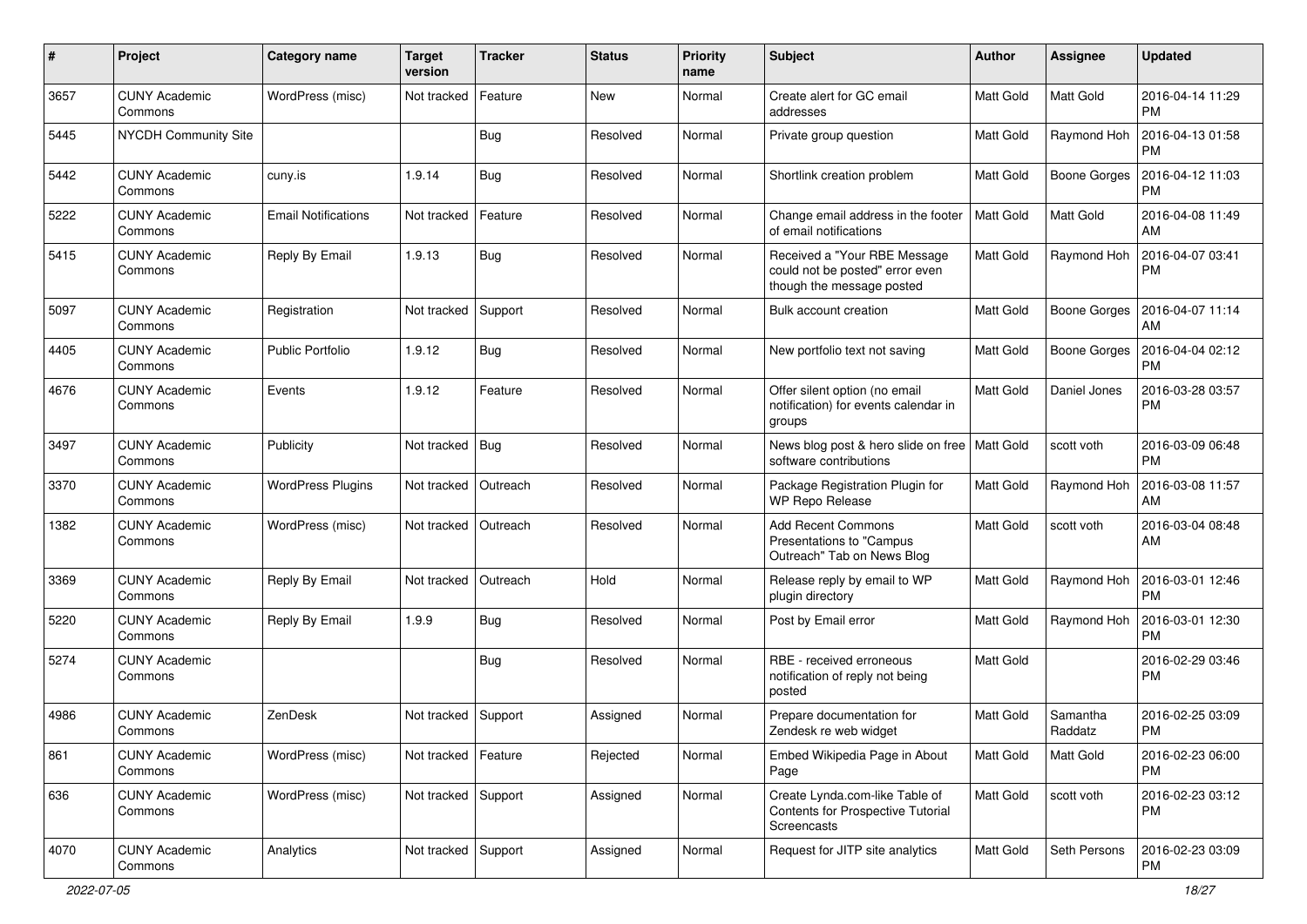| #    | Project                         | Category name              | <b>Target</b><br>version | <b>Tracker</b> | <b>Status</b> | <b>Priority</b><br>name | <b>Subject</b>                                                                      | Author           | <b>Assignee</b>     | <b>Updated</b>                |
|------|---------------------------------|----------------------------|--------------------------|----------------|---------------|-------------------------|-------------------------------------------------------------------------------------|------------------|---------------------|-------------------------------|
| 5237 | <b>CUNY Academic</b><br>Commons | <b>Email Invitations</b>   | 1.9.8                    | Feature        | Resolved      | Normal                  | Remove restrictions on undergrad<br>student email domains                           | Matt Gold        | Boone Gorges        | 2016-02-19 03:16<br><b>PM</b> |
| 5231 | <b>CUNY Academic</b><br>Commons | Registration               | 1.9.8                    | Feature        | Resolved      | Normal                  | Create role that allows community<br>facilitators to access the<br>Unconfirmed tool | Matt Gold        | <b>Boone Gorges</b> | 2016-02-19 01:31<br>AM        |
| 2580 | <b>CUNY Academic</b><br>Commons | Events                     |                          | Feature        | Rejected      | Low                     | Time.ly - possible calendar plugin                                                  | <b>Matt Gold</b> | Chris Stein         | 2016-02-15 11:19<br><b>PM</b> |
| 5127 | <b>CUNY Academic</b><br>Commons | <b>Email Notifications</b> | 1.9.7                    | Bug            | Resolved      | Normal                  | Forum posts to multiple groups --<br>no notice in attachment                        | Matt Gold        | Daniel Jones        | 2016-02-07 10:08<br><b>PM</b> |
| 3153 | <b>CUNY Academic</b><br>Commons | Documentation              | Not tracked              | Documentation  | Resolved      | Normal                  | Update Sliders Page on Codex                                                        | Matt Gold        | scott voth          | 2016-02-07 10:05<br><b>PM</b> |
| 4180 | <b>CUNY Academic</b><br>Commons | WordPress (misc)           | Not tracked              | Bug            | Resolved      | High                    | Cache issues: site deletion process                                                 | Matt Gold        | <b>Boone Gorges</b> | 2016-02-07 10:05<br><b>PM</b> |
| 5179 | <b>CUNY Academic</b><br>Commons | Homepage Slides            | 1.9.6                    | Bug            | Resolved      | High                    | homepage slider image broken                                                        | Matt Gold        | Raymond Hoh         | 2016-02-01 11:26<br><b>PM</b> |
| 3706 | <b>CUNY Academic</b><br>Commons | commonsinabox.org          | Not tracked              | Feature        | Resolved      | Normal                  | CBOX nav bar                                                                        | Matt Gold        | scott voth          | 2016-01-26 05:26<br><b>PM</b> |
| 4979 | <b>CUNY Academic</b><br>Commons | Group Forums               | Not tracked              | Bug            | Resolved      | Normal                  | File size limit exceeded?                                                           | Matt Gold        | Matt Gold           | 2016-01-26 05:16<br><b>PM</b> |
| 383  | <b>CUNY Academic</b><br>Commons | Documentation              | Not tracked              | Feature        | Rejected      | Normal                  | Purchase WP101 Videos                                                               | Matt Gold        | <b>Matt Gold</b>    | 2016-01-26 05:12<br><b>PM</b> |
| 176  | <b>CUNY Academic</b><br>Commons | Documentation              | Not tracked              | Feature        | Rejected      | Normal                  | Consider adding submenu to Help<br>section                                          | Matt Gold        | <b>Matt Gold</b>    | 2016-01-26 05:12<br><b>PM</b> |
| 3547 | <b>CUNY Academic</b><br>Commons | <b>Email Notifications</b> | Not tracked              | Bug            | Resolved      | Urgent                  | Email notifications not working                                                     | Matt Gold        | Matt Gold           | 2016-01-26 05:11<br><b>PM</b> |
| 3489 | <b>CUNY Academic</b><br>Commons | commonsinabox.org          | Not tracked              | Feature        | Resolved      | Normal                  | Tighten security on CBOX demo<br>site registration                                  | Matt Gold        | Boone Gorges        | 2016-01-26 04:32<br><b>PM</b> |
| 3518 | <b>CUNY Academic</b><br>Commons | WordPress (misc)           | Not tracked              | Support        | Rejected      | Normal                  | Moderated comment spam                                                              | Matt Gold        | Boone Gorges        | 2016-01-26 03:26<br><b>PM</b> |
| 3437 | <b>CUNY Academic</b><br>Commons | Registration               | Not tracked              | Support        | Resolved      | Normal                  | Unconfirmed question                                                                | Matt Gold        | Boone Gorges        | 2016-01-26 12:07<br><b>PM</b> |
| 3410 | <b>CUNY Academic</b><br>Commons | cuny.is                    | Not tracked              | Publicity      | Resolved      | Normal                  | DH Praxis cuny is request                                                           | Matt Gold        | Boone Gorges        | 2016-01-26 12:03<br>РM        |
| 3243 | CUNY Academic<br>Commons        | <b>Email Notifications</b> | Not tracked              | Support        | Rejected      | Normal                  | LAGCC email system stripping<br>links from email message                            | Matt Gold        | Micki Kaufman       | 2016-01-26 11:55<br>AM        |
| 3127 | <b>CUNY Academic</b><br>Commons | <b>WordPress Plugins</b>   | Not tracked              | Documentation  | Resolved      | Normal                  | Document our Google Form embed   Matt Gold                                          |                  | scott voth          | 2016-01-26 11:27<br>AM        |
| 2150 | <b>CUNY Academic</b><br>Commons | WordPress (misc)           | Not tracked              | Support        | Rejected      | Normal                  | Issue getting new member onto the<br>Commons                                        | Matt Gold        | <b>Matt Gold</b>    | 2016-01-26 11:03<br>AM        |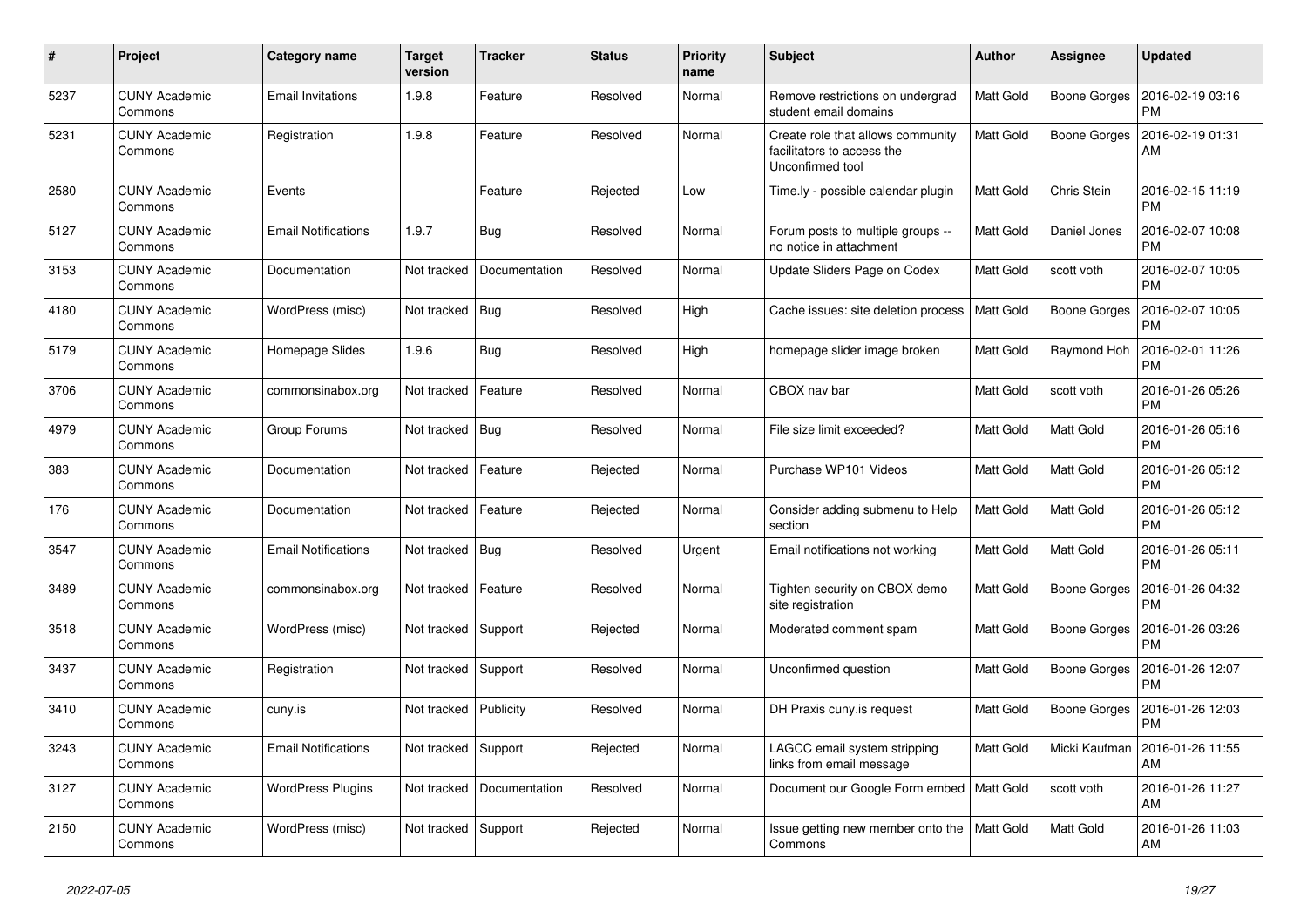| #    | Project                         | Category name            | <b>Target</b><br>version | <b>Tracker</b> | <b>Status</b> | <b>Priority</b><br>name | <b>Subject</b>                                                     | <b>Author</b>    | Assignee            | <b>Updated</b>                |
|------|---------------------------------|--------------------------|--------------------------|----------------|---------------|-------------------------|--------------------------------------------------------------------|------------------|---------------------|-------------------------------|
| 1260 | <b>CUNY Academic</b><br>Commons | WordPress (misc)         | Not tracked              | Outreach       | Resolved      | Normal                  | Send email blast                                                   | <b>Matt Gold</b> | Michael Smith       | 2016-01-26 11:01<br>AM        |
| 637  | <b>CUNY Academic</b><br>Commons | WordPress (misc)         | Not tracked              | Outreach       | Resolved      | Normal                  | Create Table of Contents for<br>Hour-Long Commons presentation     | Matt Gold        | Michael Smith       | 2016-01-26 10:55<br>AM        |
| 598  | <b>CUNY Academic</b><br>Commons | Wiki                     | Not tracked              | Feature        | Rejected      | Normal                  | Get wiki redesign info to CIC                                      | Matt Gold        | Matt Gold           | 2016-01-26 10:54<br>AM        |
| 654  | <b>CUNY Academic</b><br>Commons | BuddyPress (misc)        | Not tracked              | Feature        | Rejected      | Normal                  | User Interface Issues                                              | Matt Gold        | Chris Stein         | 2016-01-26 10:53<br>AM        |
| 329  | <b>CUNY Academic</b><br>Commons |                          | Not tracked              | Support        | Resolved      | Normal                  | 10 Things to Do After You Sign Up                                  | Matt Gold        | <b>Brian Foote</b>  | 2016-01-26 10:51<br>AM        |
| 122  | <b>CUNY Academic</b><br>Commons | Upgrades                 | Not tracked              | Feature        | Rejected      | Normal                  | Create Single Sign on for<br><b>UserVoice</b>                      | Matt Gold        | <b>Zach Davis</b>   | 2016-01-26 10:50<br>AM        |
| 2355 | <b>CUNY Academic</b><br>Commons | commonsinabox.org        | Not tracked              | Feature        | Resolved      | Normal                  | Set up cbox.org                                                    | Matt Gold        | <b>Boone Gorges</b> | 2016-01-26 12:34<br>AM        |
| 2271 | <b>CUNY Academic</b><br>Commons | commonsinabox.org        | Not tracked              | Feature        | Resolved      | Normal                  | CBOX forum posts include "notify<br>by email" checkbox             | Matt Gold        | Boone Gorges        | 2016-01-26 12:33<br>AM        |
| 2106 | <b>CUNY Academic</b><br>Commons | BuddyPress (misc)        | Not tracked              | Support        | Resolved      | Normal                  | Blog posts part of group activity<br>feed                          | Matt Gold        | Boone Gorges        | 2016-01-26 12:30<br>AM        |
| 2084 | <b>CUNY Academic</b><br>Commons | WordPress (misc)         | Not tracked              | Support        | Rejected      | Normal                  | User reports redirect error                                        | Matt Gold        | Boone Gorges        | 2016-01-26 12:27<br>AM        |
| 1177 | <b>CUNY Academic</b><br>Commons | WordPress (misc)         | Not tracked              | Support        | Rejected      | Normal                  | Member claims that a previously<br>created account has disappeared | Matt Gold        | <b>Boone Gorges</b> | 2016-01-26 12:23<br>AM        |
| 1103 | <b>CUNY Academic</b><br>Commons | WordPress (misc)         | Not tracked              | Support        | Resolved      | Normal                  | Slideshare Embeds?                                                 | Matt Gold        | Boone Gorges        | 2016-01-26 12:21<br>AM        |
| 1095 | <b>CUNY Academic</b><br>Commons | <b>WordPress Plugins</b> | Not tracked              | Feature        | Rejected      | Normal                  | Install ComicPress Theme and<br>Plugin                             | Matt Gold        | Boone Gorges        | 2016-01-26 12:19<br>AM        |
| 812  | <b>CUNY Academic</b><br>Commons | <b>WordPress Plugins</b> | Not tracked              | Feature        | Resolved      | Normal                  | Wiki Inc on the Main Commons<br>blog                               | Matt Gold        | <b>Boone Gorges</b> | 2016-01-26 12:19<br>AM        |
| 708  | <b>CUNY Academic</b><br>Commons | WordPress (misc)         | Not tracked              | Support        | Rejected      | Normal                  | Question about Backup                                              | Matt Gold        | <b>Boone Gorges</b> | 2016-01-26 12:17<br>AM        |
| 157  | <b>CUNY Academic</b><br>Commons | BuddyPress (misc)        | Not tracked              | Feature        | Rejected      | Normal                  | Conduct a review of BuddyPress<br>plugins                          | Matt Gold        | Boone Gorges        | 2016-01-26 12:16<br>AM        |
| 402  | <b>CUNY Academic</b><br>Commons | BuddyPress (misc)        | Not tracked              | Support        | Resolved      | Normal                  | Name Change Request                                                | Matt Gold        | Boone Gorges        | 2016-01-26 12:15<br>AM        |
| 2059 | <b>CUNY Academic</b><br>Commons | Domain Mapping           | 1.9.6                    | Bug            | Resolved      | Low                     | Domain Mapping Issue                                               | Matt Gold        | <b>Boone Gorges</b> | 2016-01-25 11:54<br><b>PM</b> |
| 5128 | CUNY Academic<br>Commons        | Group Forums             | 1.9.5                    | <b>Bug</b>     | Resolved      | Normal                  | Botched forum display of posting to<br>multiple groups info        | Matt Gold        | Daniel Jones        | 2016-01-19 03:13<br>PM        |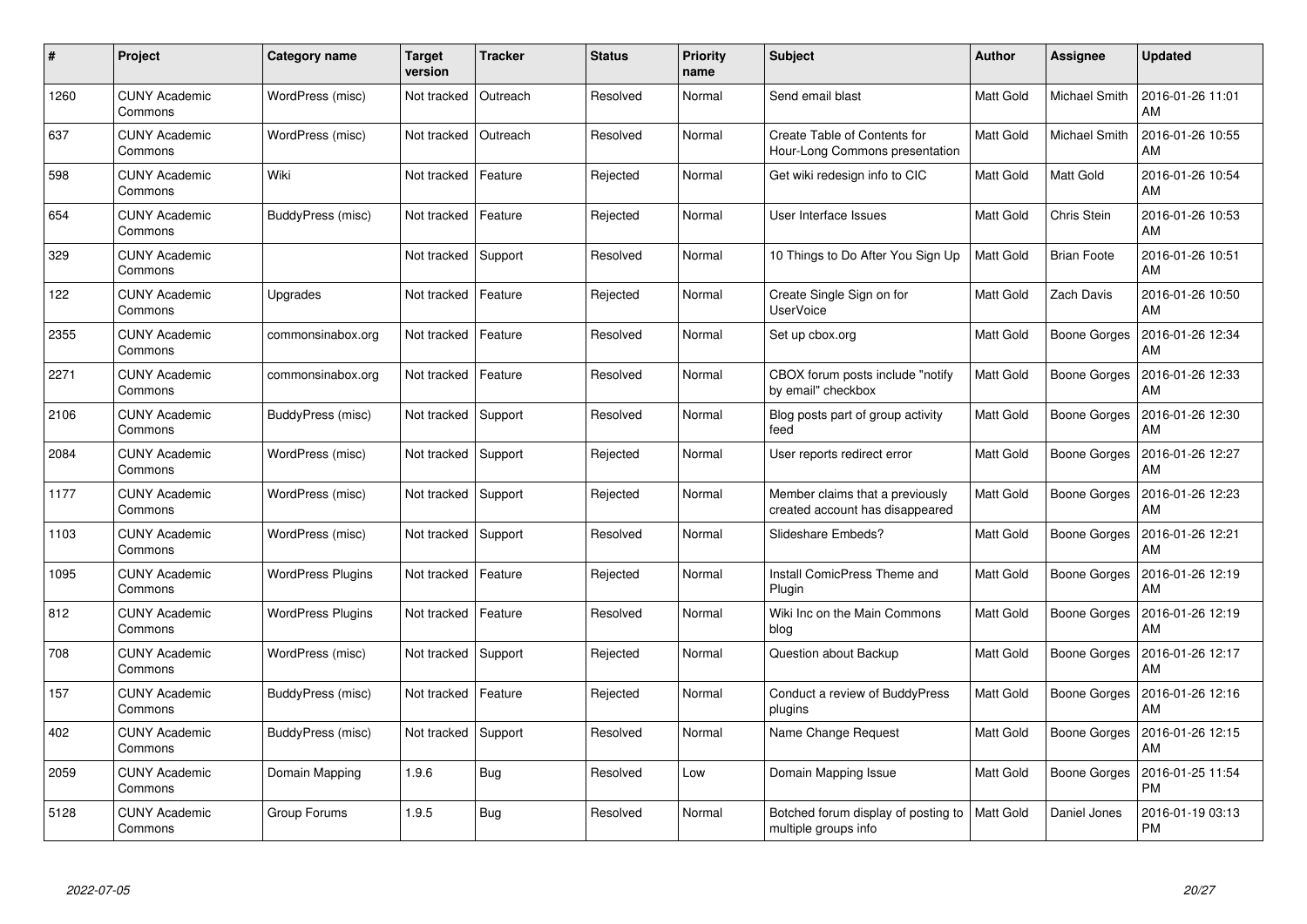| $\pmb{\#}$ | Project                         | Category name          | <b>Target</b><br>version | <b>Tracker</b> | <b>Status</b> | <b>Priority</b><br>name | <b>Subject</b>                                                                                | Author    | Assignee            | <b>Updated</b>                |
|------------|---------------------------------|------------------------|--------------------------|----------------|---------------|-------------------------|-----------------------------------------------------------------------------------------------|-----------|---------------------|-------------------------------|
| 5131       | <b>CUNY Academic</b><br>Commons | Commons In A Box       |                          | Outreach       | Resolved      | Normal                  | Add digital archaeology commons<br>to CBOX showcase                                           | Matt Gold | scott voth          | 2016-01-16 03:27<br><b>PM</b> |
| 4648       | <b>CUNY Academic</b><br>Commons | Wiki                   | 1.10                     | Feature        | Duplicate     | Normal                  | Create plan for deprecating the wiki   Matt Gold                                              |           | Stephen Real        | 2016-01-06 12:35<br><b>PM</b> |
| 5055       | <b>NYCDH Community Site</b>     |                        |                          | Bug            | Resolved      | Normal                  | Up file size limit on forum<br>attachments                                                    | Matt Gold |                     | 2015-12-21 01:30<br><b>PM</b> |
| 5014       | <b>CUNY Academic</b><br>Commons | Social Paper           | 1.9.1                    | <b>Bug</b>     | Resolved      | Normal                  | Slow loading of new SP papers                                                                 | Matt Gold | Boone Gorges        | 2015-12-14 10:08<br>AM        |
| 5022       | <b>CUNY Academic</b><br>Commons | Wiki                   | 1.9.1                    | Bug            | Resolved      | High                    | Main nav bar different on wiki page                                                           | Matt Gold | Boone Gorges        | 2015-12-11 09:31<br><b>PM</b> |
| 5017       | <b>CUNY Academic</b><br>Commons | Social Paper           | 1.9.1                    | Bug            | Resolved      | Normal                  | Paper Hub styling issue                                                                       | Matt Gold | Boone Gorges        | 2015-12-11 03:36<br><b>PM</b> |
| 4080       | <b>CUNY Academic</b><br>Commons | Events                 | 1.9                      | Bug            | Resolved      | Normal                  | Events Calendar: Allow sites to<br>embed calendars from groups<br>(perhaps via BP group blog) | Matt Gold | Raymond Hoh         | 2015-12-03 06:24<br><b>PM</b> |
| 4939       | <b>CUNY Academic</b><br>Commons | Social Paper           | 1.9                      | Design/UX      | Resolved      | Normal                  | Embiggen the Create New Paper<br>button on the Social Paper Hub                               | Matt Gold | Samantha<br>Raddatz | 2015-11-30 08:51<br>AM        |
| 4636       | <b>CUNY Academic</b><br>Commons | Group Forums           | 1.8.18                   | Bug            | Resolved      | Normal                  | Silent edit option for editing forum<br>posts                                                 | Matt Gold | Raymond Hoh         | 2015-11-29 04:20<br><b>PM</b> |
| 4923       | <b>CUNY Academic</b><br>Commons | WordPress (misc)       | Not tracked              | Support        | Resolved      | Normal                  | Comment posting censoring                                                                     | Matt Gold | Boone Gorges        | 2015-11-20 10:37<br><b>PM</b> |
| 4244       | <b>CUNY Academic</b><br>Commons | User Experience        | 1.9                      | Design/UX      | Resolved      | Normal                  | Posting to multiple groups                                                                    | Matt Gold | Daniel Jones        | 2015-11-12 05:20<br><b>PM</b> |
| 291        | <b>CUNY Academic</b><br>Commons | BuddyPress (misc)      | Future<br>release        | Feature        | Rejected      | Normal                  | Add Chat/IM functionality                                                                     | Matt Gold | Boone Gorges        | 2015-11-12 01:36<br>AM        |
| 120        | <b>CUNY Academic</b><br>Commons | BuddyPress (misc)      | 1.4                      | Feature        | Resolved      | Normal                  | <b>Consider Adding Privacy Options</b><br>Plugin for Profiles                                 | Matt Gold | Boone Gorges        | 2015-11-12 01:02<br>AM        |
| 260        | <b>CUNY Academic</b><br>Commons | <b>Group Files</b>     | Future<br>release        | Feature        | Rejected      | Normal                  | Possible synergy between Group<br>Docs plugin and Forum<br>Attachments?                       | Matt Gold |                     | 2015-11-12 01:00<br>AM        |
| 1187       | <b>CUNY Academic</b><br>Commons | <b>BuddyPress Docs</b> | Future<br>release        | Feature        | Rejected      | Normal                  | <b>Personal Docs</b>                                                                          | Matt Gold | Boone Gorges        | 2015-11-12 12:58<br>AM        |
| 1334       | <b>CUNY Academic</b><br>Commons | Analytics              | Future<br>release        | Feature        | Abandoned     | Normal                  | Create Tool To Count Email<br><b>Notifications</b>                                            | Matt Gold | Matt Gold           | 2015-11-12 12:56<br>AM        |
| 4602       | <b>CUNY Academic</b><br>Commons | Group Forums           | Future<br>release        | <b>Bug</b>     | Duplicate     | Normal                  | 'Home" button in forum search<br>leads to CAC homepage rather<br>than group homepage          | Matt Gold | Raymond Hoh         | 2015-11-09 06:43<br>PM        |
| 1105       | <b>CUNY Academic</b><br>Commons | WordPress (misc)       | Future<br>release        | Feature        | Assigned      | Normal                  | Rephrase Blog Privacy Options                                                                 | Matt Gold | Samantha<br>Raddatz | 2015-11-09 06:19<br><b>PM</b> |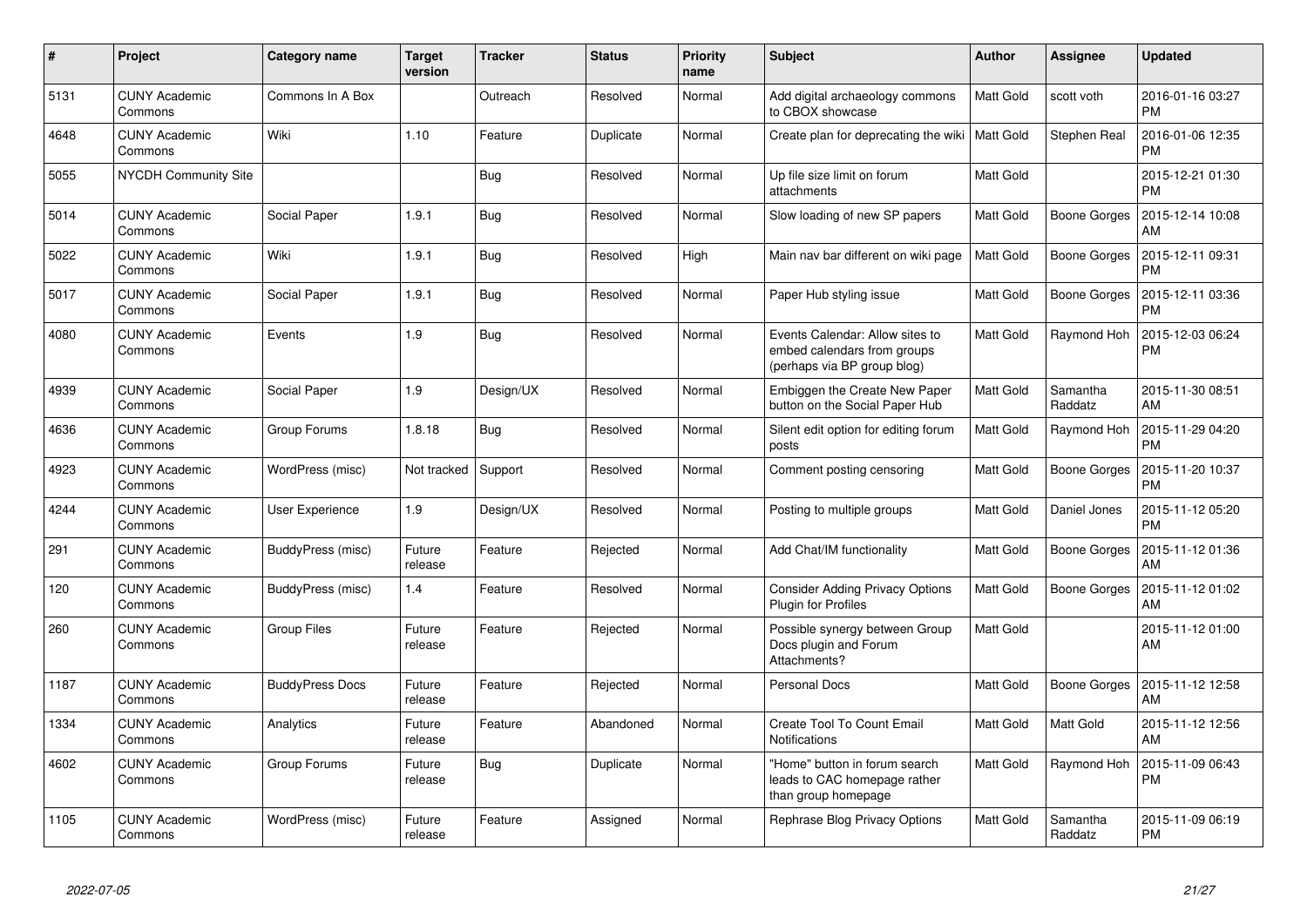| #    | Project                         | Category name              | Target<br>version | <b>Tracker</b> | <b>Status</b>        | <b>Priority</b><br>name | <b>Subject</b>                                                                | <b>Author</b>    | <b>Assignee</b>     | <b>Updated</b>                |
|------|---------------------------------|----------------------------|-------------------|----------------|----------------------|-------------------------|-------------------------------------------------------------------------------|------------------|---------------------|-------------------------------|
| 554  | <b>CUNY Academic</b><br>Commons | BuddyPress (misc)          | Future<br>release | Feature        | Assigned             | Normal                  | Add Trackback notifications to<br>site-wide activity feed                     | Matt Gold        | Boone Gorges        | 2015-11-09 06:19<br><b>PM</b> |
| 365  | <b>CUNY Academic</b><br>Commons | WordPress (misc)           | Future<br>release | Feature        | Assigned             | Normal                  | <b>Create Mouseover Tooltips</b><br>throughout Site                           | Matt Gold        | Chris Stein         | 2015-11-09 06:18<br><b>PM</b> |
| 497  | <b>CUNY Academic</b><br>Commons | <b>WordPress Plugins</b>   | Future<br>release | Feature        | Assigned             | Normal                  | Drag and Drop Ordering on Gallery<br>Post Plugin                              | Matt Gold        | Ron Rennick         | 2015-11-09 06:18<br><b>PM</b> |
| 287  | <b>CUNY Academic</b><br>Commons | WordPress (misc)           | Future<br>release | Feature        | Assigned             | Normal                  | Create troubleshooting tool for<br>account sign-up                            | Matt Gold        | <b>Boone Gorges</b> | 2015-11-09 06:17<br><b>PM</b> |
| 2523 | <b>CUNY Academic</b><br>Commons | <b>BuddyPress Docs</b>     | Future<br>release | Feature        | Assigned             | Normal                  | Allow Users to Upload Images to<br><b>BP</b> Docs                             | Matt Gold        | Boone Gorges        | 2015-11-09 06:14<br><b>PM</b> |
| 2013 | <b>CUNY Academic</b><br>Commons | <b>Public Portfolio</b>    | Future<br>release | Feature        | Assigned             | Low                     | Have Profile Privacy Options show<br>up only for filled-in fields             | Matt Gold        | Boone Gorges        | 2015-11-09 06:09<br><b>PM</b> |
| 333  | <b>CUNY Academic</b><br>Commons | <b>Email Notifications</b> | Future<br>release | Feature        | Assigned             | Low                     | Delay Forum Notification Email<br>Delivery Until After Editing Period<br>Ends | Matt Gold        | Raymond Hoh         | 2015-11-09 06:01<br><b>PM</b> |
| 1456 | <b>CUNY Academic</b><br>Commons | Group Invitations          | Future<br>release | Feature        | Reporter<br>Feedback | Low                     | Invite to Group Button from Profile<br>Field                                  | Matt Gold        | Samantha<br>Raddatz | 2015-11-09 05:59<br><b>PM</b> |
| 1192 | <b>CUNY Academic</b><br>Commons | <b>Group Files</b>         | Future<br>release | Feature        | Assigned             | Low                     | When posting group files, allow<br>users to add a category without<br>saving  | Matt Gold        | Raymond Hoh         | 2015-11-09 05:53<br><b>PM</b> |
| 1228 | <b>CUNY Academic</b><br>Commons | Groups (misc)              |                   | Feature        | Rejected             | Normal                  | Listserv-Like Group Email<br>Announcements for Non-Members                    | Matt Gold        | Boone Gorges        | 2015-11-09 05:53<br><b>PM</b> |
| 1191 | <b>CUNY Academic</b><br>Commons | BuddyPress (misc)          |                   | Feature        | Rejected             | Normal                  | Integrate Zotero Libraries into<br>Individual and Group Profiles              | Matt Gold        | Boone Gorges        | 2015-11-09 05:46<br><b>PM</b> |
| 653  | <b>CUNY Academic</b><br>Commons | Group Blogs                | Future<br>release | Feature        | Assigned             | Normal                  | Redesign Integration of Groups<br>and Blogs                                   | Matt Gold        | Samantha<br>Raddatz | 2015-11-09 05:40<br><b>PM</b> |
| 310  | <b>CUNY Academic</b><br>Commons | BuddyPress (misc)          | Future<br>release | Feature        | Assigned             | Low                     | <b>Friend Request Email</b>                                                   | Matt Gold        | Samantha<br>Raddatz | 2015-11-09 05:08<br><b>PM</b> |
| 253  | <b>CUNY Academic</b><br>Commons | Groups (misc)              | Future<br>release | Feature        | Duplicate            | Low                     | Group Keywords, Taxonomies, and<br><b>Suggestion Systems</b>                  | Matt Gold        | Boone Gorges        | 2015-11-09 05:04<br><b>PM</b> |
| 1981 | <b>CUNY Academic</b><br>Commons | WordPress (misc)           |                   | Feature        | Rejected             | Normal                  | Create a WordPress-based<br>alternative to UserVoice                          | Matt Gold        | Boone Gorges        | 2015-11-09 02:50<br><b>PM</b> |
| 4402 | <b>CUNY Academic</b><br>Commons | <b>Public Portfolio</b>    | 1.9               | Bug            | Resolved             | Normal                  | Github link needs full URL rather<br>than ID                                  | Matt Gold        | Daniel Jones        | 2015-11-09 02:21<br><b>PM</b> |
| 3517 | <b>CUNY Academic</b><br>Commons | My Commons                 | Future<br>release | Feature        | Assigned             | Normal                  | Mute/Unmute My Commons<br>updates                                             | Matt Gold        | Raymond Hoh         | 2015-11-09 01:19<br><b>PM</b> |
| 2707 | <b>CUNY Academic</b><br>Commons | Group Invitations          | 1.9               | Feature        | Resolved             | Normal                  | Revise Group Invitation<br><b>Explanatory Text</b>                            | <b>Matt Gold</b> | Boone Gorges        | 2015-11-09 01:00<br><b>PM</b> |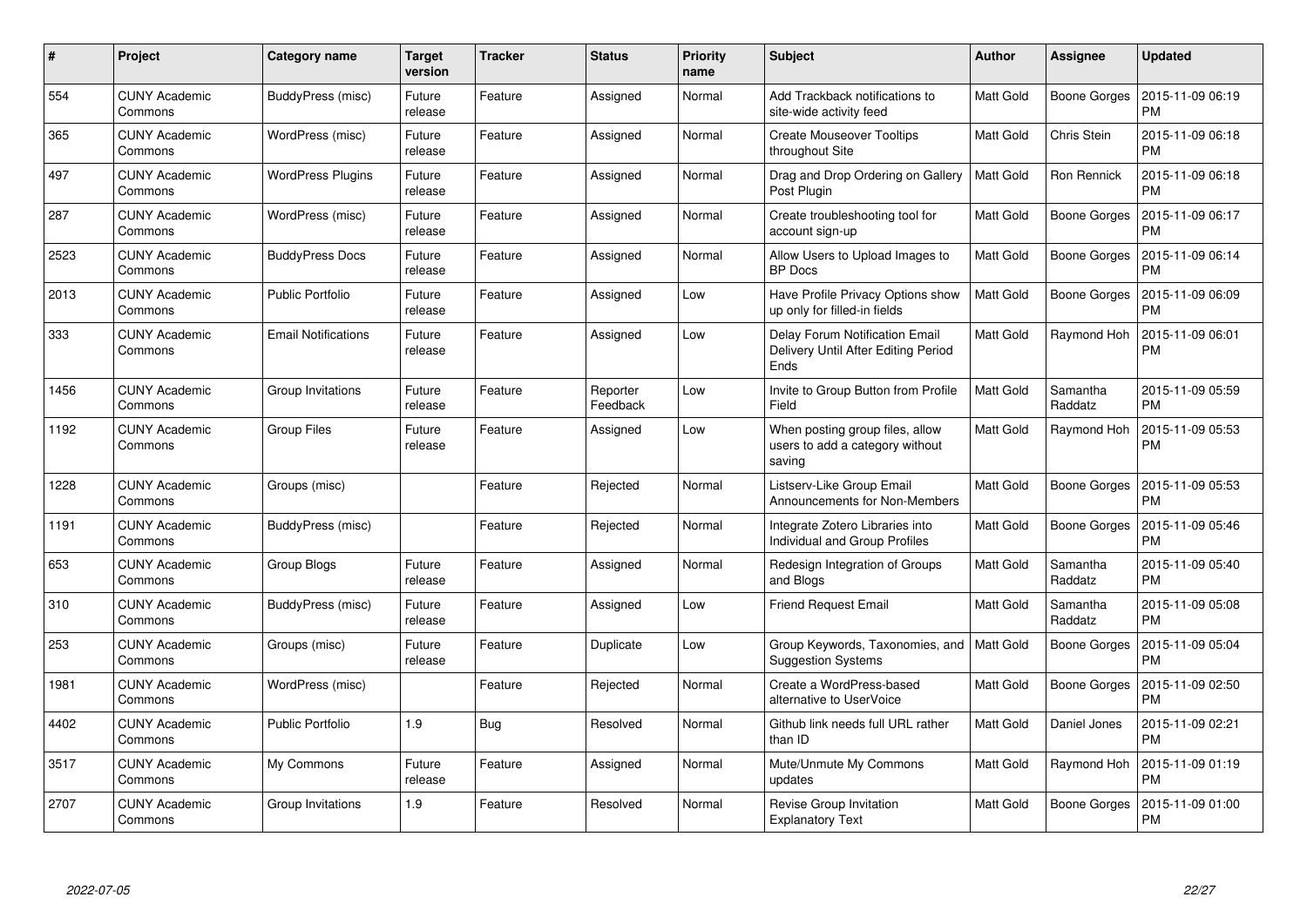| #    | Project                         | Category name              | <b>Target</b><br>version | <b>Tracker</b> | <b>Status</b> | <b>Priority</b><br>name | <b>Subject</b>                                                                         | <b>Author</b>    | Assignee            | <b>Updated</b>                |
|------|---------------------------------|----------------------------|--------------------------|----------------|---------------|-------------------------|----------------------------------------------------------------------------------------|------------------|---------------------|-------------------------------|
| 4081 | <b>CUNY Academic</b><br>Commons | Events                     | 1.9                      | Bug            | Duplicate     | Normal                  | Events Calendar: Allow restriction<br>of event creation ability to admins<br>on groups | Matt Gold        | Samantha<br>Raddatz | 2015-11-09 12:37<br><b>PM</b> |
| 4816 | <b>CUNY Academic</b><br>Commons | Group Invitations          | 1.8.15                   | <b>Bug</b>     | Resolved      | High                    | Group invite email notifications not<br>received                                       | <b>Matt Gold</b> | Boone Gorges        | 2015-10-26 11:56<br>AM        |
| 4802 | <b>CUNY Academic</b><br>Commons | Events                     | Not tracked              | Feature        | Resolved      | Normal                  | Calendar Display                                                                       | Matt Gold        | Boone Gorges        | 2015-10-25 01:38<br><b>PM</b> |
| 4803 | <b>CUNY Academic</b><br>Commons | <b>WordPress Plugins</b>   | 1.8.14                   | Feature        | Resolved      | Normal                  | Update Slider Revolution Plugin                                                        | Matt Gold        | Boone Gorges        | 2015-10-22 03:26<br>AM        |
| 4798 | <b>CUNY Academic</b><br>Commons | DiRT Integration           | Not tracked              | Bug            | Resolved      | Normal                  | DiRT plugin seems to have<br>disappeared                                               | Matt Gold        | Boone Gorges        | 2015-10-20 10:05<br><b>PM</b> |
| 4765 | <b>CUNY Academic</b><br>Commons | Group Forums               | 1.8.13                   | Bug            | Resolved      | Normal                  | Forum preview not showing HTML<br>tags                                                 | Matt Gold        | Boone Gorges        | 2015-10-11 10:30<br><b>PM</b> |
| 4760 | <b>CUNY Academic</b><br>Commons | <b>Email Notifications</b> | Not tracked              | <b>Bug</b>     | Rejected      | Normal                  | email notification contains broken<br>image                                            | Matt Gold        | Boone Gorges        | 2015-10-11 10:24<br><b>PM</b> |
| 4722 | <b>CUNY Academic</b><br>Commons | <b>BuddyPress Docs</b>     | Not tracked              | Bug            | Rejected      | Normal                  | Doc listing overflow issue                                                             | Matt Gold        | Boone Gorges        | 2015-10-11 10:09<br>PM        |
| 4763 | <b>NYCDH Community Site</b>     |                            |                          | <b>Bug</b>     | Resolved      | Normal                  | Embedded HTML link doesn't<br>appear in email notification                             | Matt Gold        | Raymond Hoh         | 2015-10-10 10:11<br>AM        |
| 4736 | <b>NYCDH Community Site</b>     |                            |                          | <b>Bug</b>     | Resolved      | Normal                  | NYCDH email notifications don't list<br>attachments                                    | Matt Gold        | Raymond Hoh         | 2015-10-08 09:35<br><b>PM</b> |
| 4661 | <b>CUNY Academic</b><br>Commons | User Experience            | Future<br>release        | Bug            | Assigned      | Normal                  | <b>Simplify Events text</b>                                                            | Matt Gold        | Samantha<br>Raddatz | 2015-10-02 09:06<br><b>PM</b> |
| 4078 | <b>CUNY Academic</b><br>Commons | Events                     | 1.8.12                   | Feature        | Resolved      | Normal                  | Add iCal link to Event Calendar<br>notification emails                                 | Matt Gold        | Raymond Hoh         | 2015-09-25 09:39<br><b>PM</b> |
| 3788 | <b>CUNY Academic</b><br>Commons | cuny.is                    | 1.8.11                   | Bug            | Resolved      | Normal                  | CUNY.is default links?                                                                 | Matt Gold        | Boone Gorges        | 2015-09-25 12:53<br>AM        |
| 4662 | <b>CUNY Academic</b><br>Commons | Events                     |                          | <b>Bug</b>     | Resolved      | Normal                  | Events ICS download not working                                                        | Matt Gold        | Raymond Hoh         | 2015-09-23 05:37<br><b>PM</b> |
| 4663 | <b>CUNY Academic</b><br>Commons | Events                     |                          | Feature        | Duplicate     | Normal                  | Add ICS download link to events<br>email notification                                  | Matt Gold        | Boone Gorges        | 2015-09-22 08:10<br><b>PM</b> |
| 4660 | <b>CUNY Academic</b><br>Commons | Events                     | Not tracked              | <b>Bug</b>     | Resolved      | High                    | Creating new event leads to<br>whitescreen                                             | Matt Gold        | Boone Gorges        | 2015-09-22 05:56<br><b>PM</b> |
| 4641 | <b>CUNY Academic</b><br>Commons |                            | Not tracked              | Bug            | Resolved      | Normal                  | Reply by email going to the wrong<br>address                                           | Matt Gold        | Boone Gorges        | 2015-09-21 04:05<br><b>PM</b> |
| 4639 | <b>CUNY Academic</b><br>Commons | Home Page                  | Not tracked              | Bug            | Resolved      | Urgent                  | Front page slider stopped working                                                      | Matt Gold        | Boone Gorges        | 2015-09-21 03:44<br><b>PM</b> |
| 4640 | <b>CUNY Academic</b><br>Commons |                            |                          | <b>Bug</b>     | Resolved      | Normal                  | Group forum problem                                                                    | Matt Gold        | Boone Gorges        | 2015-09-21 03:44<br><b>PM</b> |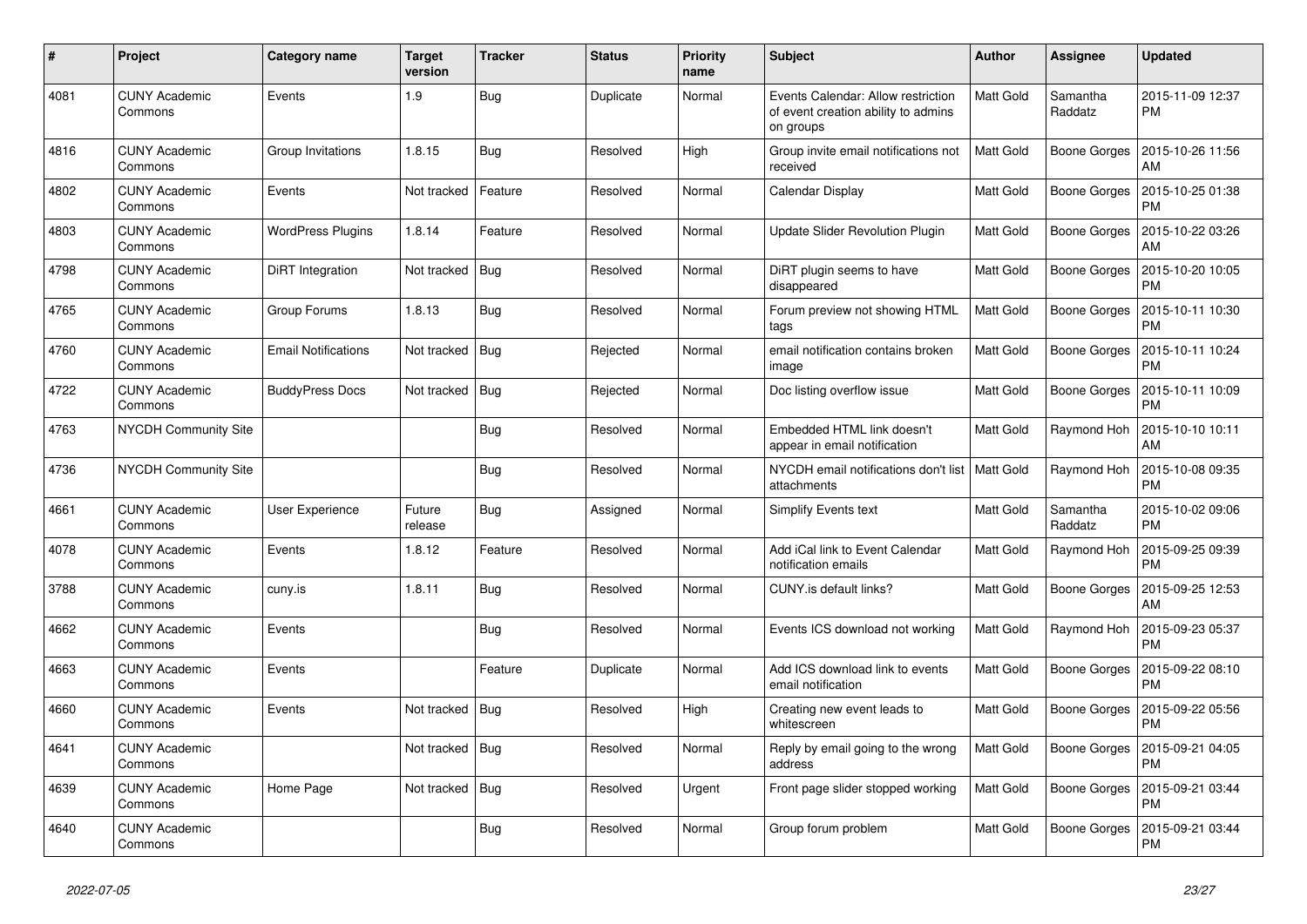| #    | Project                         | Category name           | Target<br>version | <b>Tracker</b> | <b>Status</b> | <b>Priority</b><br>name | <b>Subject</b>                                                           | <b>Author</b> | Assignee            | <b>Updated</b>                |
|------|---------------------------------|-------------------------|-------------------|----------------|---------------|-------------------------|--------------------------------------------------------------------------|---------------|---------------------|-------------------------------|
| 4564 | <b>CUNY Academic</b><br>Commons | Server                  |                   | <b>Bug</b>     | Rejected      | Low                     | Registration page blocked on<br>private browser windows                  | Matt Gold     | Boone Gorges        | 2015-09-06 05:02<br><b>PM</b> |
| 4472 | <b>CUNY Academic</b><br>Commons | <b>Public Portfolio</b> | 1.8.9             | <b>Bug</b>     | Resolved      | Normal                  | Search links showing up on profiles                                      | Matt Gold     | <b>Boone Gorges</b> | 2015-08-24 04:06<br><b>PM</b> |
| 4404 | <b>CUNY Academic</b><br>Commons | <b>Public Portfolio</b> | Future<br>release | Design/UX      | Assigned      | Normal                  | Change color of permissions info<br>on portfolio editing interface       | Matt Gold     | Samantha<br>Raddatz | 2015-08-11 05:28<br><b>PM</b> |
| 4403 | <b>CUNY Academic</b><br>Commons | <b>Public Portfolio</b> |                   | <b>Bug</b>     | Duplicate     | Normal                  | Redesign social media accounts<br>section of portfolio editing interface | Matt Gold     | <b>Boone Gorges</b> | 2015-08-10 04:08<br><b>PM</b> |
| 4151 | <b>CUNY Academic</b><br>Commons | <b>WordPress Themes</b> | Not tracked       | Support        | Resolved      | Normal                  | CUNY GCDI homepage image<br>links broken                                 | Matt Gold     | Daniel Jones        | 2015-08-10 02:43<br><b>PM</b> |
| 4367 | <b>CUNY Academic</b><br>Commons | <b>DiRT</b> Integration | 1.8.6             | <b>Bug</b>     | Resolved      | Normal                  | Thumbnail images broken on DiRT<br>tool listing                          | Matt Gold     | <b>Boone Gorges</b> | 2015-08-02 12:55<br>AM        |
| 4079 | <b>CUNY Academic</b><br>Commons | Events                  | 1.8.6             | Bug            | Resolved      | Normal                  | Change ical label for Events<br>Calendar                                 | Matt Gold     | Raymond Hoh         | 2015-07-22 04:16<br><b>PM</b> |
| 4315 | <b>CUNY Academic</b><br>Commons | WordPress (misc)        | Not tracked       | <b>Bug</b>     | Resolved      | Normal                  | Authentication request                                                   | Matt Gold     | Boone Gorges        | 2015-07-21 05:55<br><b>PM</b> |
| 4028 | <b>CUNY Academic</b><br>Commons | Reply By Email          | Not tracked       | Bug            | Resolved      | Normal                  | Erroneous notice of Duplicate<br>posting                                 | Matt Gold     | Raymond Hoh         | 2015-07-21 10:26<br>AM        |
| 4235 | <b>CUNY Academic</b><br>Commons |                         | Not tracked       | Design/UX      | Assigned      | Normal                  | Explore user experience around<br>comments on forum topics vs docs       | Matt Gold     | Samantha<br>Raddatz | 2015-07-21 10:23<br>AM        |
| 4202 | <b>CUNY Academic</b><br>Commons | <b>WordPress Themes</b> | 1.8.4             | Feature        | Resolved      | Normal                  | Upload new version of premium<br>Bridge theme                            | Matt Gold     | <b>Boone Gorges</b> | 2015-07-02 10:12<br>AM        |
| 4187 | <b>CUNY Academic</b><br>Commons | <b>WordPress Themes</b> | 1.8.4             | Feature        | Resolved      | Normal                  | Upload new version of premium<br>Planar theme                            | Matt Gold     | Boone Gorges        | 2015-07-02 10:11<br>AM        |
| 4238 | <b>CUNY Academic</b><br>Commons | Events                  | Future<br>release | Feature        | Assigned      | Normal                  | Copy Events to Other Groups?                                             | Matt Gold     | Boone Gorges        | 2015-07-02 10:08<br>AM        |
| 4197 | <b>CUNY Academic</b><br>Commons | User Experience         | 1.8.4             | <b>Bug</b>     | Resolved      | Normal                  | Open help link in same window                                            | Matt Gold     | <b>Boone Gorges</b> | 2015-06-26 03:01<br><b>PM</b> |
| 4196 | <b>CUNY Academic</b><br>Commons |                         |                   | Bug            | Rejected      | High                    | News feed weirdness                                                      | Matt Gold     | Boone Gorges        | 2015-06-25 03:41<br><b>PM</b> |
| 4178 | <b>NYCDH Community Site</b>     |                         |                   | Outreach       | Resolved      | Normal                  | Please export member email<br>addresses for a site-wide mailing          | Matt Gold     | Raymond Hoh         | 2015-06-19 04:40<br>AM        |
| 4155 | <b>CUNY Academic</b><br>Commons | Group Forums            |                   | Bug            | Duplicate     | Normal                  | Don't see forum search                                                   | Matt Gold     | Boone Gorges        | 2015-06-16 12:32<br><b>PM</b> |
| 4111 | <b>CUNY Academic</b><br>Commons | commonsinabox.org       | Not tracked       | <b>Bug</b>     | Resolved      | Normal                  | Add Virginia DH site to CBOX<br>showcase                                 | Matt Gold     | scott voth          | 2015-06-08 10:01<br><b>PM</b> |
| 4125 | CUNY Academic<br>Commons        | <b>WordPress Themes</b> | 1.8.2             | Bug            | Resolved      | Normal                  | Help overlay layer issue                                                 | Matt Gold     | Daniel Jones        | 2015-06-08 10:34<br>AM        |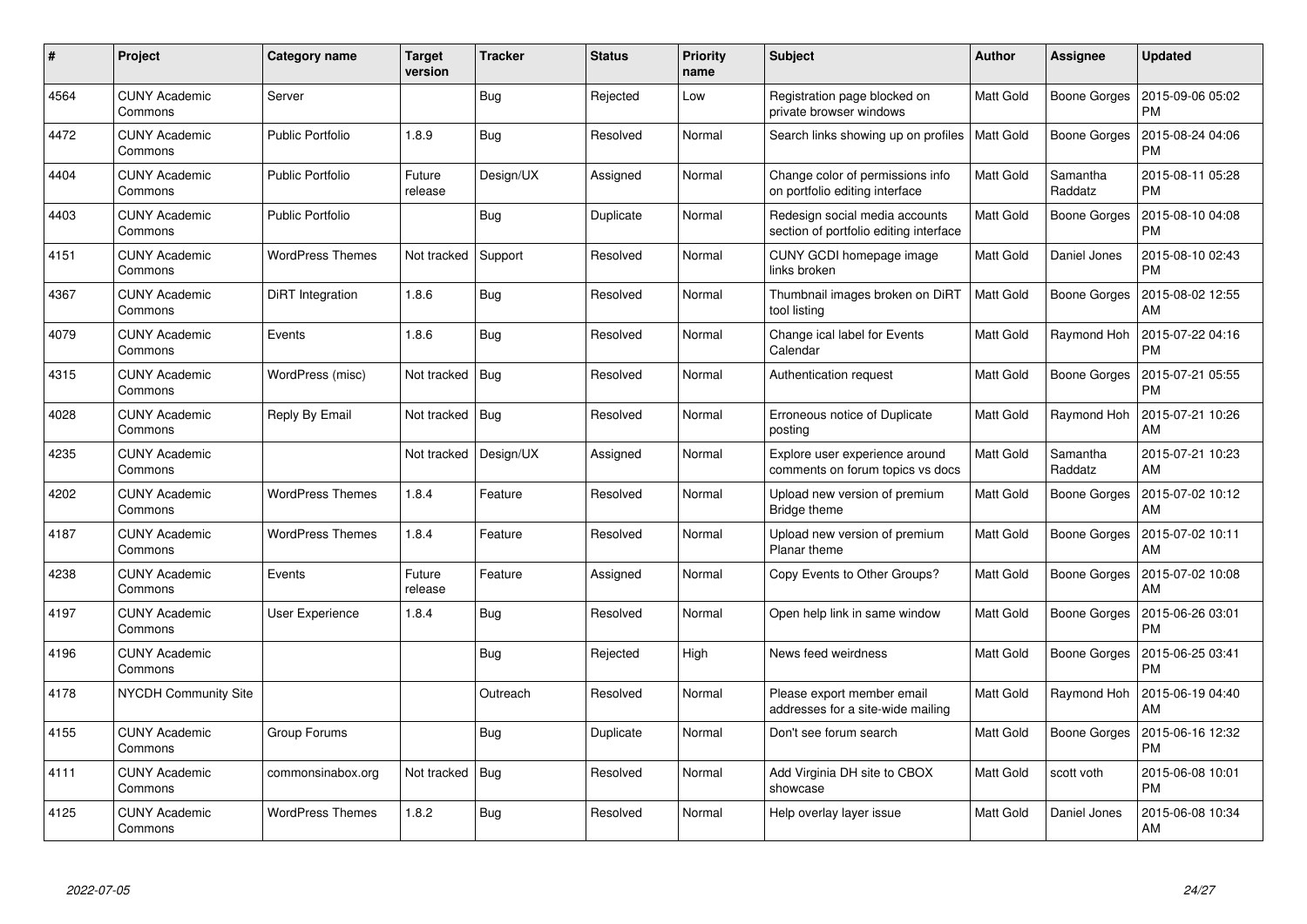| #    | Project                         | <b>Category name</b>       | <b>Target</b><br>version | <b>Tracker</b> | <b>Status</b> | <b>Priority</b><br>name | <b>Subject</b>                                                                        | Author           | <b>Assignee</b>     | <b>Updated</b>                |
|------|---------------------------------|----------------------------|--------------------------|----------------|---------------|-------------------------|---------------------------------------------------------------------------------------|------------------|---------------------|-------------------------------|
| 3625 | <b>CUNY Academic</b><br>Commons | WordPress (misc)           |                          | Bug            | Rejected      | Normal                  | Unable to manually create account<br>for non-CUNY (gmail) user                        | Matt Gold        | <b>Boone Gorges</b> | 2015-06-01 03:09<br><b>PM</b> |
| 4057 | <b>CUNY Academic</b><br>Commons | <b>BuddyPress Docs</b>     | 1.8.1                    | <b>Bug</b>     | Resolved      | Normal                  | Canceling edit mode of BP Doc<br>reloads editing screen                               | Matt Gold        | <b>Boone Gorges</b> | 2015-06-01 03:08<br><b>PM</b> |
| 3587 | CUNY Academic<br>Commons        | My Commons                 | 1.8.1                    | Bug            | Resolved      | Normal                  | Force SSL issue                                                                       | Matt Gold        | <b>Boone Gorges</b> | 2015-06-01 11:39<br>AM        |
| 4072 | <b>CUNY Academic</b><br>Commons | <b>Email Notifications</b> | 1.8.1                    | Bug            | Resolved      | Normal                  | Double email notification                                                             | <b>Matt Gold</b> | Raymond Hoh         | 2015-05-26 03:05<br>AM        |
| 3178 | <b>CUNY Academic</b><br>Commons | Group Forums               | 1.8                      | Design/UX      | Resolved      | Normal                  | Create ability to repost forums<br>posts to other forums                              | Matt Gold        | Daniel Jones        | 2015-05-21 12:55<br><b>PM</b> |
| 4053 | <b>CUNY Academic</b><br>Commons | Events                     | Future<br>release        | Feature        | Assigned      | Normal                  | Create new tab for past events                                                        | Matt Gold        | <b>Boone Gorges</b> | 2015-05-12 02:10<br><b>PM</b> |
| 4027 | <b>CUNY Academic</b><br>Commons | Commons In A Box           | Not tracked              | Design/UX      | Assigned      | Normal                  | Usability review of CBOX update<br>procedures                                         | Matt Gold        | Samantha<br>Raddatz | 2015-05-11 06:36<br><b>PM</b> |
| 3941 | <b>CUNY Academic</b><br>Commons | <b>Email Notifications</b> | 1.8.1                    | Feature        | Resolved      | Normal                  | Group forums -- Edited comment<br>notifications                                       | Matt Gold        | Daniel Jones        | 2015-05-11 04:08<br><b>PM</b> |
| 4039 | <b>CUNY Academic</b><br>Commons | <b>Group Files</b>         | 1.7.21                   | Feature        | Resolved      | Normal                  | Redirect to login when<br>non-logged-in user tries to view file<br>from private group | Matt Gold        | Boone Gorges        | 2015-05-11 11:30<br>AM        |
| 2765 | <b>CUNY Academic</b><br>Commons | Toolbar                    | 1.8                      | Bug            | Resolved      | Normal                  | Scrolling/layer issue on admin bar                                                    | <b>Matt Gold</b> | <b>Boone Gorges</b> | 2015-05-05 03:48<br><b>PM</b> |
| 3924 | <b>CUNY Academic</b><br>Commons | Commons In A Box           | Not tracked              | Publicity      | Rejected      | Normal                  | Update CBOX showcase                                                                  | Matt Gold        | scott voth          | 2015-04-28 10:34<br><b>PM</b> |
| 4010 | <b>CUNY Academic</b><br>Commons | <b>WordPress Plugins</b>   | 1.7.20                   | Bug            | Resolved      | High                    | GC Digital Fellows site down                                                          | Matt Gold        |                     | 2015-04-22 10:30<br>AM        |
| 3652 | <b>CUNY Academic</b><br>Commons | Group Forums               | 1.8                      | Bug            | Resolved      | Low                     | Forum preview doesn't show live<br>link                                               | Matt Gold        | Raymond Hoh         | 2015-04-21 06:46<br><b>PM</b> |
| 3991 | <b>CUNY Academic</b><br>Commons | Toolbar                    | 1.7.19                   | Bug            | Resolved      | Normal                  | WP-Admin Bar positioning error on<br>mobile devices                                   | Matt Gold        | Boone Gorges        | 2015-04-21 02:30<br><b>PM</b> |
| 4004 | CUNY Academic<br>Commons        | Group Forums               | Not tracked              | Support        | Resolved      | High                    | "Duplicate topic detected" error<br>message when posting to group<br>forum            | Matt Gold        | <b>Boone Gorges</b> | 2015-04-20 10:21<br>AM        |
| 3990 | <b>CUNY Academic</b><br>Commons | commonsinabox.org          | Not tracked   Publicity  |                | Resolved      | Normal                  | Update CBOX showcase                                                                  | Matt Gold        | scott voth          | 2015-04-16 10:27<br>PM        |
| 3995 | <b>CUNY Academic</b><br>Commons | BuddyPress (misc)          | Not tracked              | Bug            | Resolved      | Normal                  | Possible People Page filter error                                                     | Matt Gold        | Boone Gorges        | 2015-04-16 07:51<br>AM        |
| 3605 | <b>CUNY Academic</b><br>Commons | <b>Group Announcments</b>  |                          | Feature        | Rejected      | Normal                  | Revise Announcements Group<br>Page Explanatory Text                                   | Matt Gold        | Daniel Jones        | 2015-04-13 04:45<br><b>PM</b> |
| 3536 | <b>CUNY Academic</b><br>Commons | My Commons                 | Future<br>release        | Feature        | Assigned      | Normal                  | Infinite Scroll on My Commons<br>page                                                 | Matt Gold        | Raymond Hoh         | 2015-04-13 04:42<br><b>PM</b> |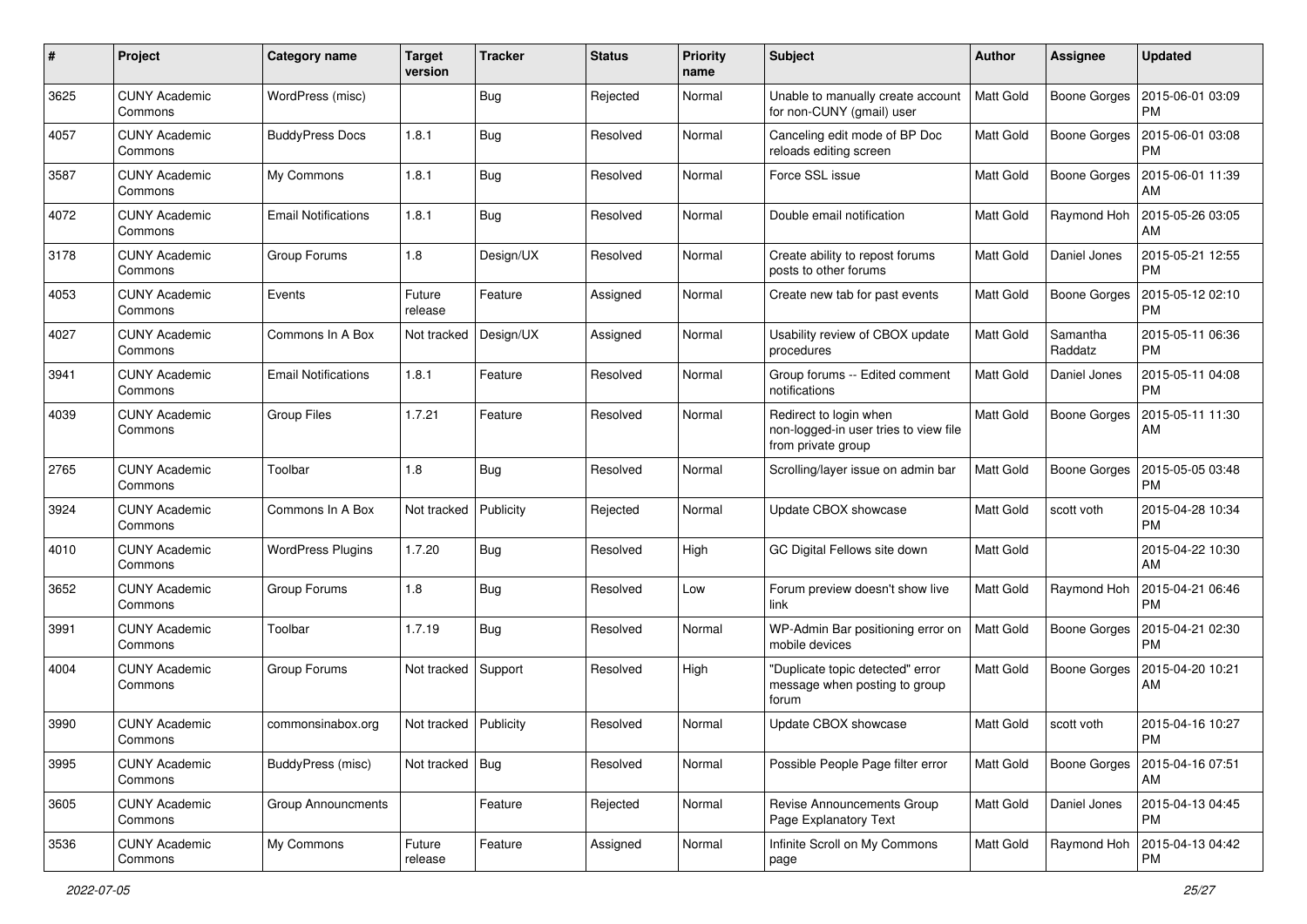| $\#$ | Project                         | Category name              | <b>Target</b><br>version | <b>Tracker</b> | <b>Status</b> | <b>Priority</b><br>name | <b>Subject</b>                                                              | <b>Author</b> | Assignee            | <b>Updated</b>                |
|------|---------------------------------|----------------------------|--------------------------|----------------|---------------|-------------------------|-----------------------------------------------------------------------------|---------------|---------------------|-------------------------------|
| 3574 | <b>CUNY Academic</b><br>Commons | My Commons                 |                          | Bug            | Duplicate     | Normal                  | Address awkward possessive<br>cases on My Commons page                      | Matt Gold     | Raymond Hoh         | 2015-04-13 04:41<br><b>PM</b> |
| 3662 | <b>CUNY Academic</b><br>Commons | <b>SEO</b>                 | Future<br>release        | Feature        | Assigned      | Normal                  | Duplicate Content/SEO/Google<br>issues                                      | Matt Gold     | Raymond Hoh         | 2015-04-13 04:37<br><b>PM</b> |
| 3564 | <b>CUNY Academic</b><br>Commons | User Experience            |                          | Design/UX      | Rejected      | Normal                  | Consider repositioning Forum link<br>in group nav                           | Matt Gold     | Chris Stein         | 2015-04-13 04:32<br><b>PM</b> |
| 3969 | <b>CUNY Academic</b><br>Commons | <b>WordPress Plugins</b>   | 1.7.18                   | Bug            | Resolved      | Normal                  | External Group Blogs plugin<br>causing duplicate items of the<br>same post: | Matt Gold     | Raymond Hoh         | 2015-04-10 07:51<br><b>PM</b> |
| 370  | <b>CUNY Academic</b><br>Commons | Registration               | Future<br>release        | Feature        | Assigned      | High                    | <b>Guest Accounts</b>                                                       | Matt Gold     | Matt Gold           | 2015-04-09 09:33<br><b>PM</b> |
| 3577 | CUNY Academic<br>Commons        | My Commons                 | Future<br>release        | Design/UX      | Assigned      | Normal                  | Replies to items in My Commons                                              | Matt Gold     | Raymond Hoh         | 2015-04-09 05:19<br><b>PM</b> |
| 827  | <b>CUNY Academic</b><br>Commons | Groups (misc)              |                          | Feature        | Deferred      | Normal                  | Allow Groups to have sub-groups                                             | Matt Gold     | Chris Stein         | 2015-04-08 05:40<br><b>PM</b> |
| 3954 | <b>CUNY Academic</b><br>Commons | <b>Email Notifications</b> | 1.7.18                   | Bug            | Resolved      | Normal                  | Issues with Email notifications for<br>Groups w/RSS Feeds attached          | Matt Gold     | Raymond Hoh         | 2015-04-08 05:04<br><b>PM</b> |
| 262  | <b>CUNY Academic</b><br>Commons | <b>Group Files</b>         |                          | Feature        | Deferred      | Normal                  | Ideas for Improvements to Group<br>Docs                                     | Matt Gold     |                     | 2015-04-03 09:29<br>AM        |
| 275  | <b>CUNY Academic</b><br>Commons | <b>WordPress Plugins</b>   |                          | Feature        | Deferred      | Normal                  | Develop Document Repository<br><b>Plugin for Wordpress</b>                  | Matt Gold     | <b>Boone Gorges</b> | 2015-04-01 09:27<br><b>PM</b> |
| 94   | <b>CUNY Academic</b><br>Commons | Upgrades                   |                          | Feature        | Deferred      | Normal                  | Create new favicon                                                          | Matt Gold     | Matt Gold           | 2015-04-01 09:20<br><b>PM</b> |
| 54   | <b>CUNY Academic</b><br>Commons | Wiki                       |                          | Feature        | Rejected      | Normal                  | Install MediaWiki Stat Extension                                            | Matt Gold     |                     | 2015-04-01 09:19<br><b>PM</b> |
| 52   | <b>CUNY Academic</b><br>Commons | Wiki                       |                          | Feature        | Deferred      | Low                     | Upgrade FCK Editor to Latest<br>version                                     | Matt Gold     |                     | 2015-04-01 09:18<br><b>PM</b> |
| 38   | <b>CUNY Academic</b><br>Commons | <b>WordPress Plugins</b>   | Future<br>release        | Feature        | Deferred      | Normal                  | Possible Upgrade to Sitewide Tags<br>Plugin                                 | Matt Gold     |                     | 2015-04-01 09:18<br><b>PM</b> |
| 3770 | <b>CUNY Academic</b><br>Commons | <b>Public Portfolio</b>    | Future<br>release        | Feature        | Assigned      | Normal                  | Improve Layout/Formatting of<br>Positions Area on Public Portfolios         | Matt Gold     | Chris Stein         | 2015-04-01 09:17<br><b>PM</b> |
| 3342 | <b>CUNY Academic</b><br>Commons | <b>Email Notifications</b> |                          | Bug            | Duplicate     | Normal                  | Group Invitation Email Links<br>Incorrect/Non-Working                       | Matt Gold     | <b>Boone Gorges</b> | 2015-04-01 09:04<br><b>PM</b> |
| 2978 | <b>CUNY Academic</b><br>Commons | BuddyPress (misc)          |                          | Feature        | Deferred      | Normal                  | Revise Invite Anyone Workflow                                               | Matt Gold     | Chris Stein         | 2015-04-01 08:54<br><b>PM</b> |
| 3308 | <b>CUNY Academic</b><br>Commons | Group Invitations          | Future<br>release        | Feature        | Assigned      | Normal                  | Allow members to rescind group<br>invitations                               | Matt Gold     | <b>Boone Gorges</b> | 2015-04-01 08:53<br><b>PM</b> |
| 3759 | <b>CUNY Academic</b><br>Commons | WordPress (misc)           | Future<br>release        | Feature        | Assigned      | Normal                  | Review Interface for Adding Users<br>to Blogs                               | Matt Gold     | <b>Boone Gorges</b> | 2015-03-24 05:52<br><b>PM</b> |